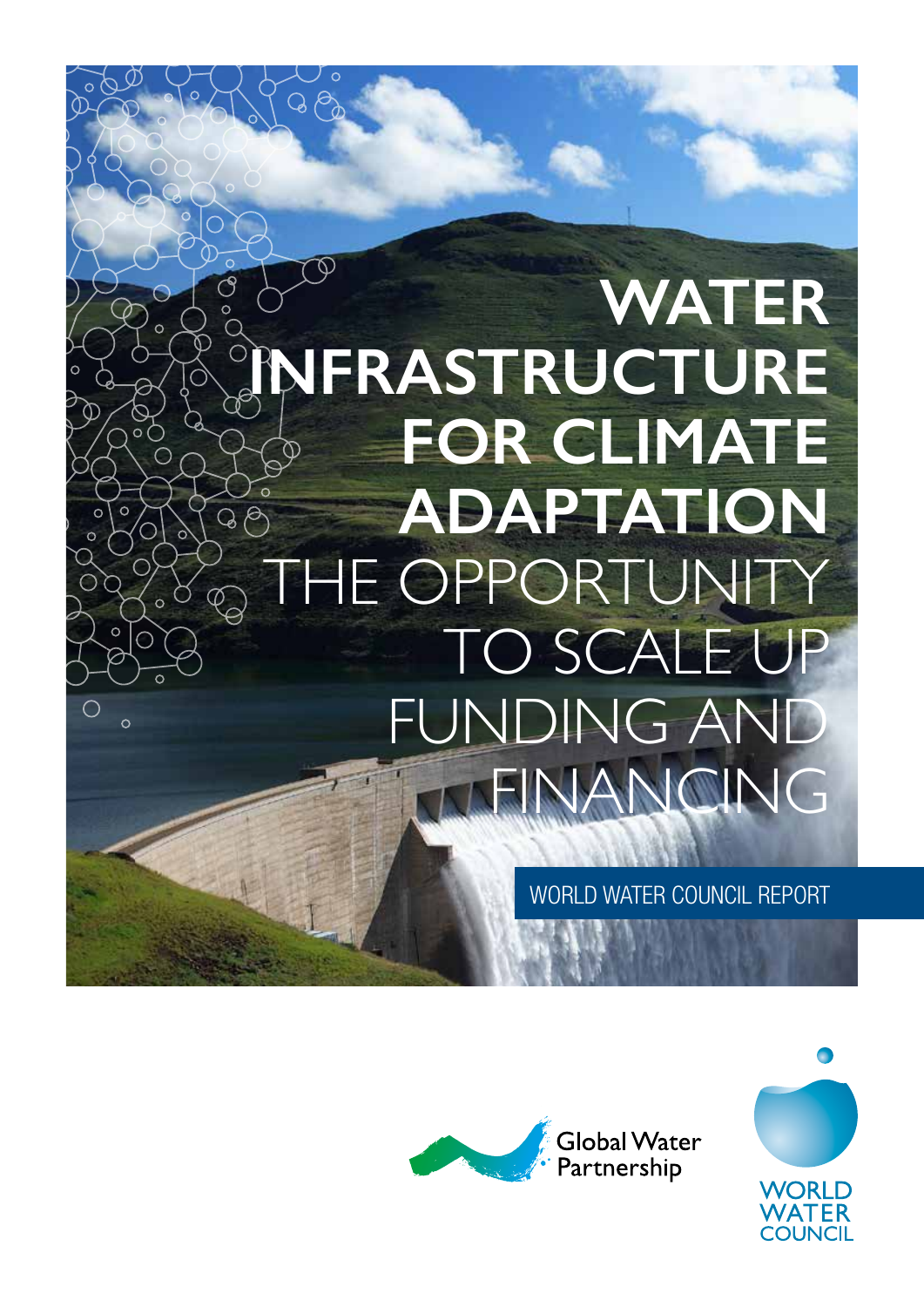

The World Water Council is an international multi-stakeholder platform organization, the founder and co-organizer of the World Water Forum. The Council's mission is to mobilize action on critical water issues at all levels, including the highest decision-making level, by engaging people in debate and challenging conventional thinking. The World Water Council, headquartered in Marseille, France, was created in 1996. It brings together over 300 member organizations from more than 50 different countries.

www.worldwatercouncil.org



The Global Water Partnership is an international network that was created in 1996 to foster the implementation of integrated water resources management: the coordinated development and management of water, land, and related resources in order to maximize economic and social welfare without compromising the sustainability of ecosystems and the environment.

The Network has 13 Regional Water Partnerships, 85 Country Water Partnerships, and more than 3,000 Partners located in 182 countries.

www.gwp.org

Published in November 2018 by the World Water Council. All rights reserved. Cover photograph: Adele De Witte/Adobe Stock This report has been printed on paper from sustainable forests.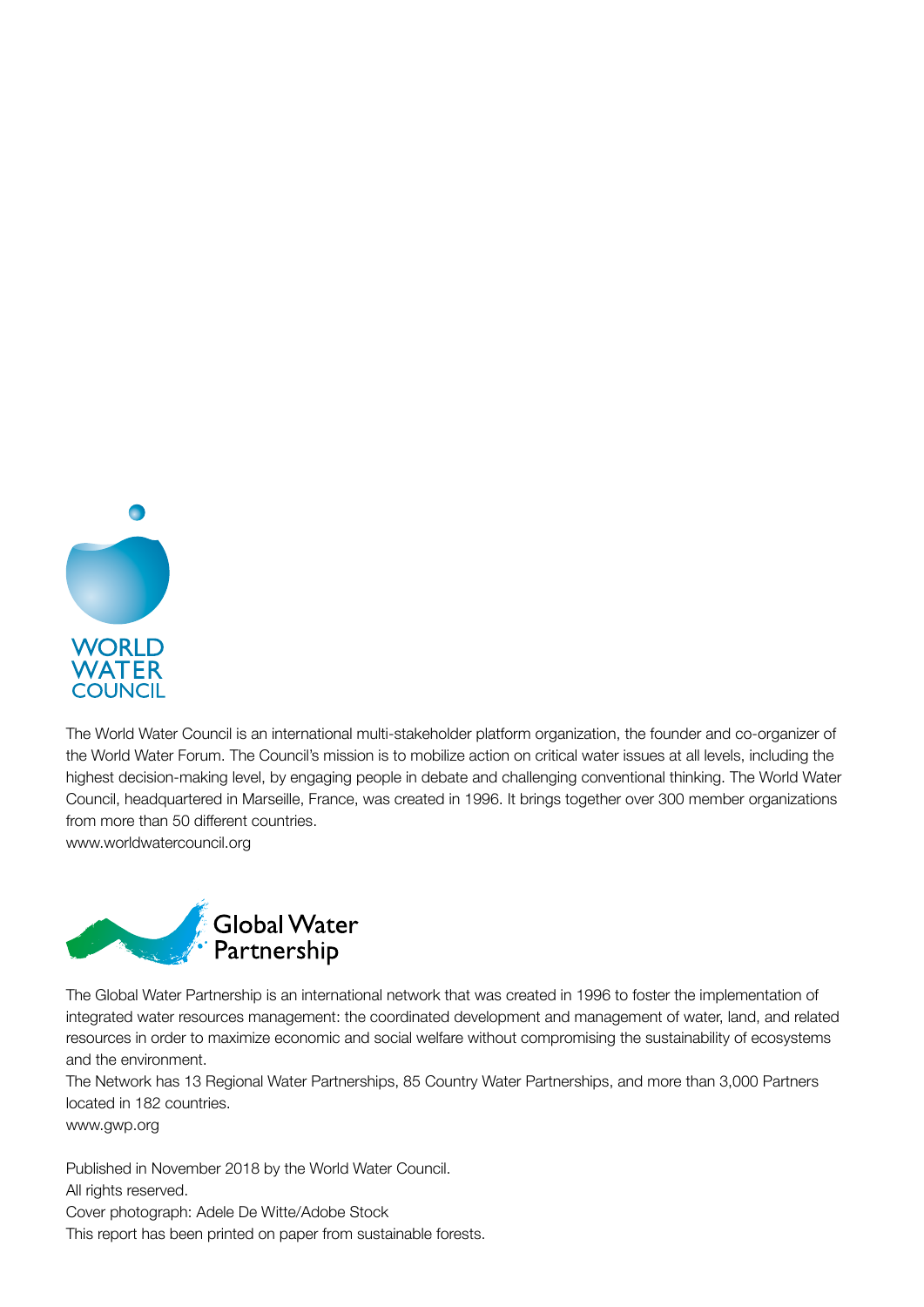## **WATER INFRASTRUCTURE FOR CLIMATE ADAPTATION** THE OPPORTUNITY TO SCALE UP FUNDING AND FINANCING

### REPORT

November 2018 Prepared by **Ben Caldecott**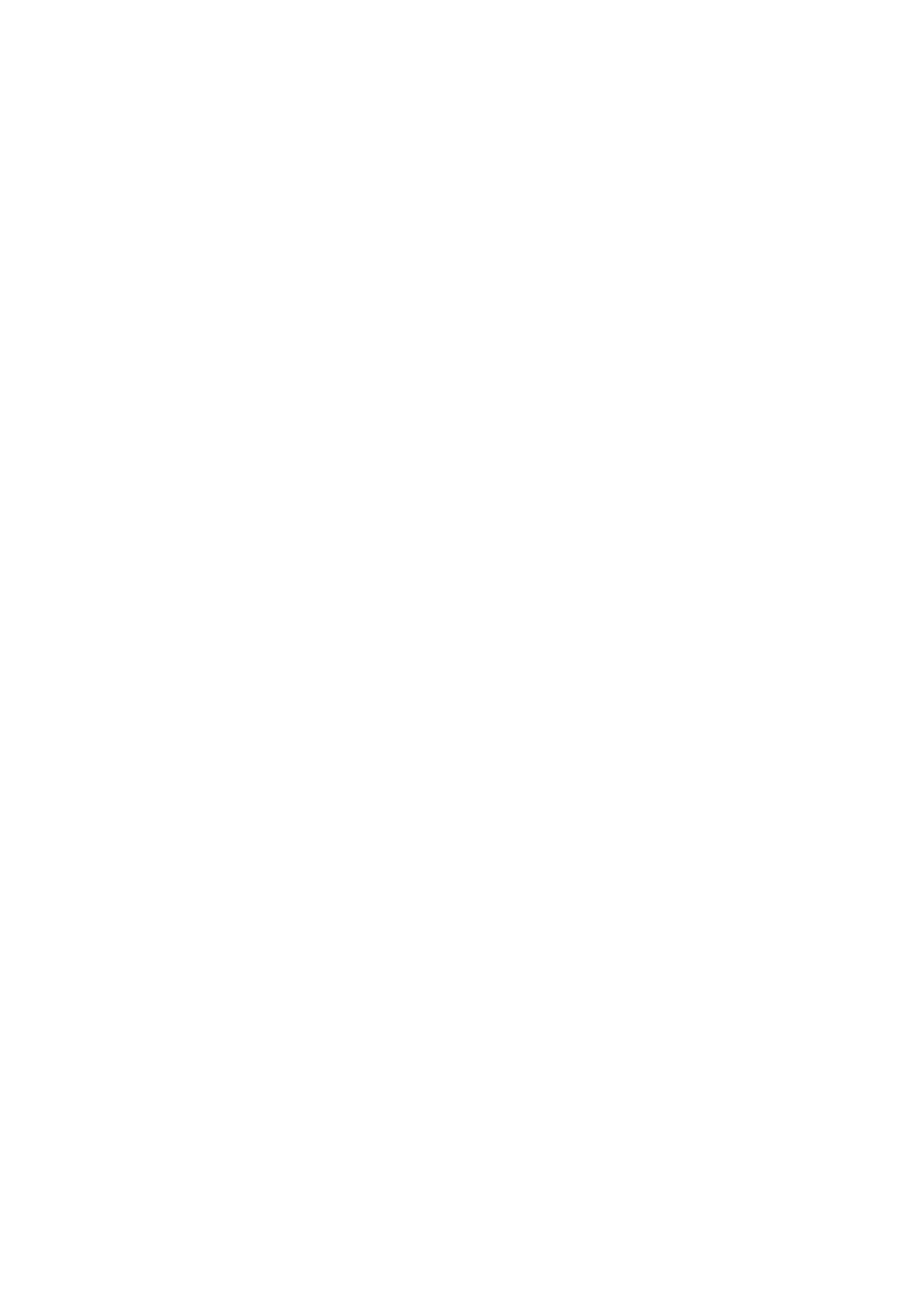# CONTENTS

 $\overline{O}$ 

 $\circ$ 

 $\circ$ 

| 5  | <b>CONTENTS</b>                                    |
|----|----------------------------------------------------|
| 7  | <b>PREFACE</b>                                     |
| 9  | <b>ACKNOWLEDGEMENTS</b>                            |
| П  | <b>EXECUTIVE SUMMARY</b>                           |
| 15 | <b>INTRODUCTION</b>                                |
| 17 | <b>SECTION I: THE CLIMATE FINANCE ARCHITECTURE</b> |
| 17 | Multilateral Climate Finance                       |
| 19 | UNFCCC COP26                                       |
| 19 | UN Secretary-General's Climate Summit              |
| 21 | The Global Commission on Adaptation                |
| 21 | CBD COP15                                          |
| 21 | Green Climate Fund                                 |
| 21 | China's Belt & Road Initiative                     |
| 22 | Mainstreaming in finance                           |
| 25 | <b>SECTION II: FUNDING AND FINANCING WI4A</b>      |
| 25 | The WI4A funding gap                               |
| 26 | Funding WI4A                                       |
| 26 | Results-based payments                             |
| 27 | Insurance                                          |
| 27 | Land value capture                                 |
| 27 | Financing WI4A                                     |
| 27 | Hybridity and blended finance                      |
| 29 | Lowering the cost of capital                       |
| 38 | Basin-level funding and financing plans            |
| 39 | SECTION III: CONCLUSION AND RECOMMENDATIONS        |
| 43 | <b>REFERENCES</b><br>$\bigcirc$                    |
|    |                                                    |

 $\overline{O}$ 

 $\circ$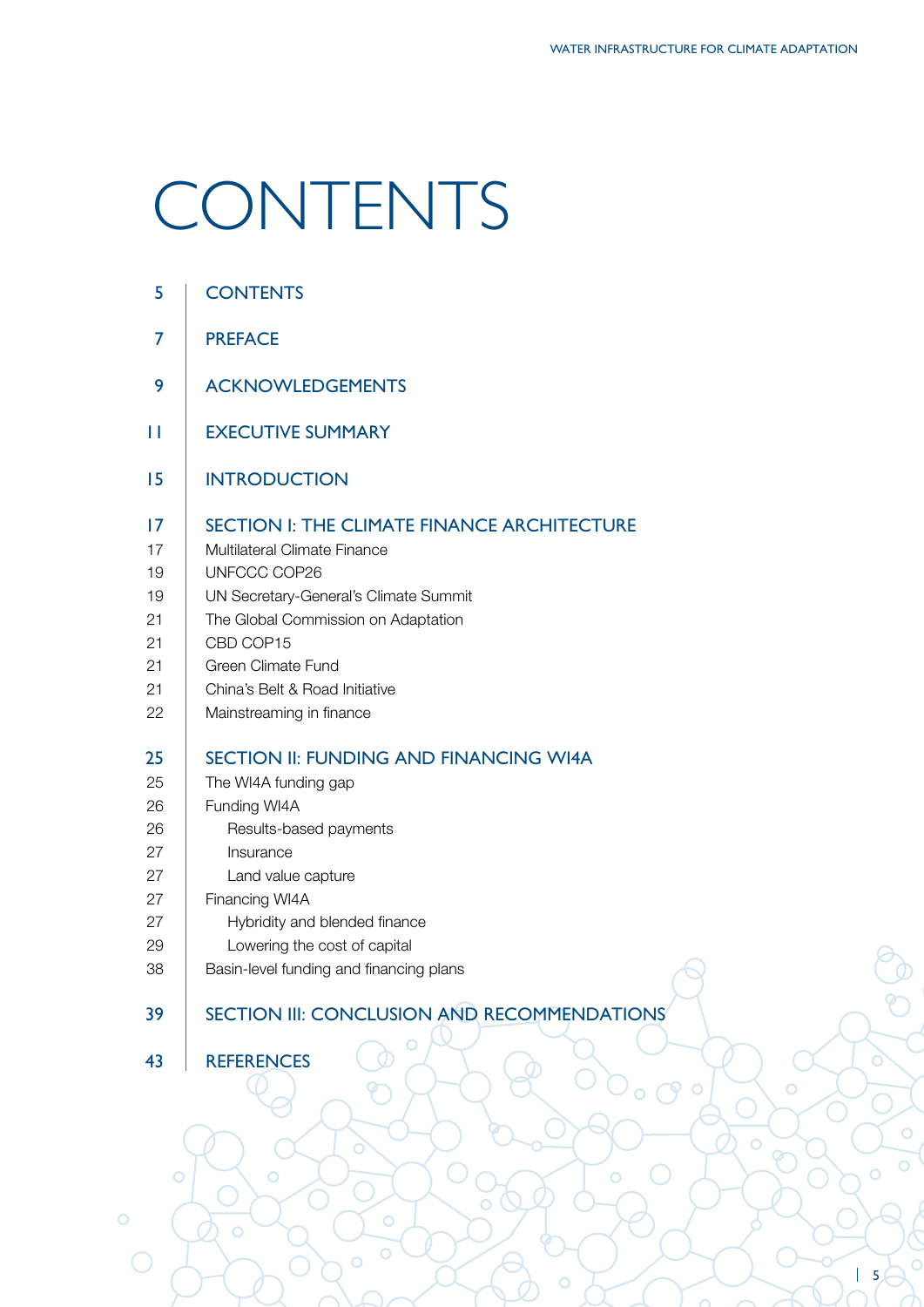WATER INFRASTRUCTURE FOR CLIMATE ADAPTATION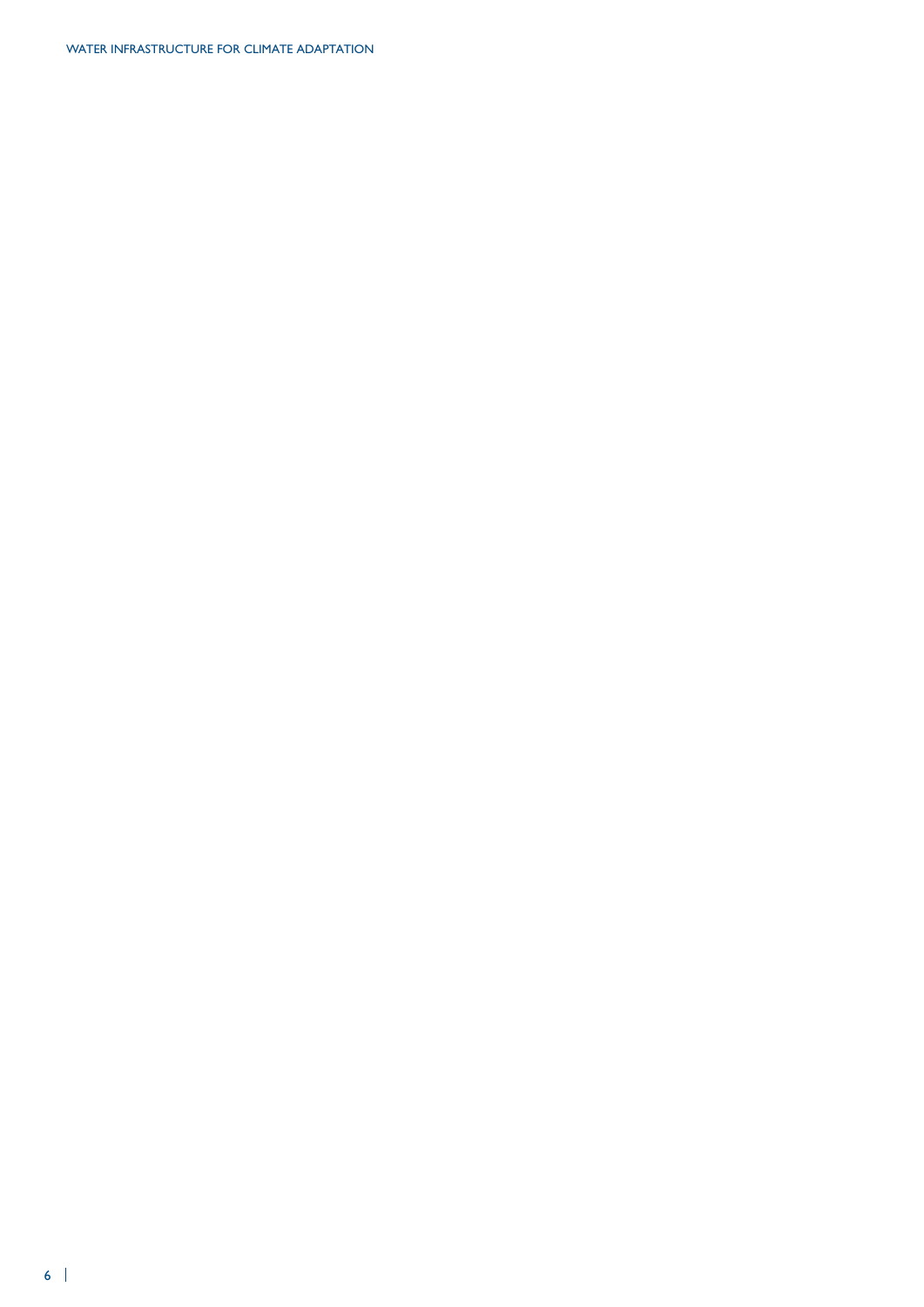## PREFACE

The climatic impacts will disrupt water supplies and<br>be felt across ecosystems, human communities and<br>proporcing Countries and proporciation with lack of unter economies. Countries and communities with lack of water infrastructure, poor water management and governance will suffer the most as climate extremes are felt through the water cycle. At the same time, even without considering the impacts of climate change, the world is not on track to ensure a secure and sustainably managed water supply for all. Billions of people lack safe drinking water and sanitation facilities, water pollution is on the rise, and water resources systems are under stress.

Investments in water infrastructure are both critical and urgent for countries to adapt to rapidly developing climatic changes and, as we highlight in this report, the current efforts in financing are not enough by far.

Our call does not stop here. Management and governance structures are needed for water systems to address increased variability, reduced predictability, more frequent and intense extreme events, and new hydrological regimes associated with a changing climate. With the Sustainable Development Goals, the Sendai Framework for Disaster Risk Reduction and the Paris Agreement we have the international frameworks in place to focus our attention. It will now take a coming together of actors to bring a call for investment with the necessary institutional capacity into action.

The past has become an unreliable predictor for the future. Our call for investment into infrastructure thus points to the need to focus on smart and adaptable

approaches. We need to look closely at the vulnerabilities that infrastructure investments aim to address, combining infrastructure know-how with the best possible climate science. The resulting investment decisions need to take a step-wise approach that is adaptable and cognizant of the uncertainty humankind faces.

The infrastructure investments we call for have an important climate mitigation dimension, too. Investment is needed in structural and non-structural measures, and both often reduce the energy requirements of other systems. The water–energy–food–environment nexus offers a framework to plan for such co-benefits concisely. Examples are abound in waste water treatment, forestry and agroforestry practices, soil and water conservation measures, and properly scaled bioenergy projects for rural communities.

For these co-benefits to happen and for water infrastructure investments to be targeted and useful, we call, with the release of this report, for an integrated approach that brings together governments, water users and the society at large including the private sector, non-governmental organizations and academia across disciplines and sectors to design smart, adaptable and sustainable solutions.

Benfug

Benedito Braga President World Water Council

Professor Amadou Hama Maiga Chair of Regional Chairs Global Water Partnership (GWP)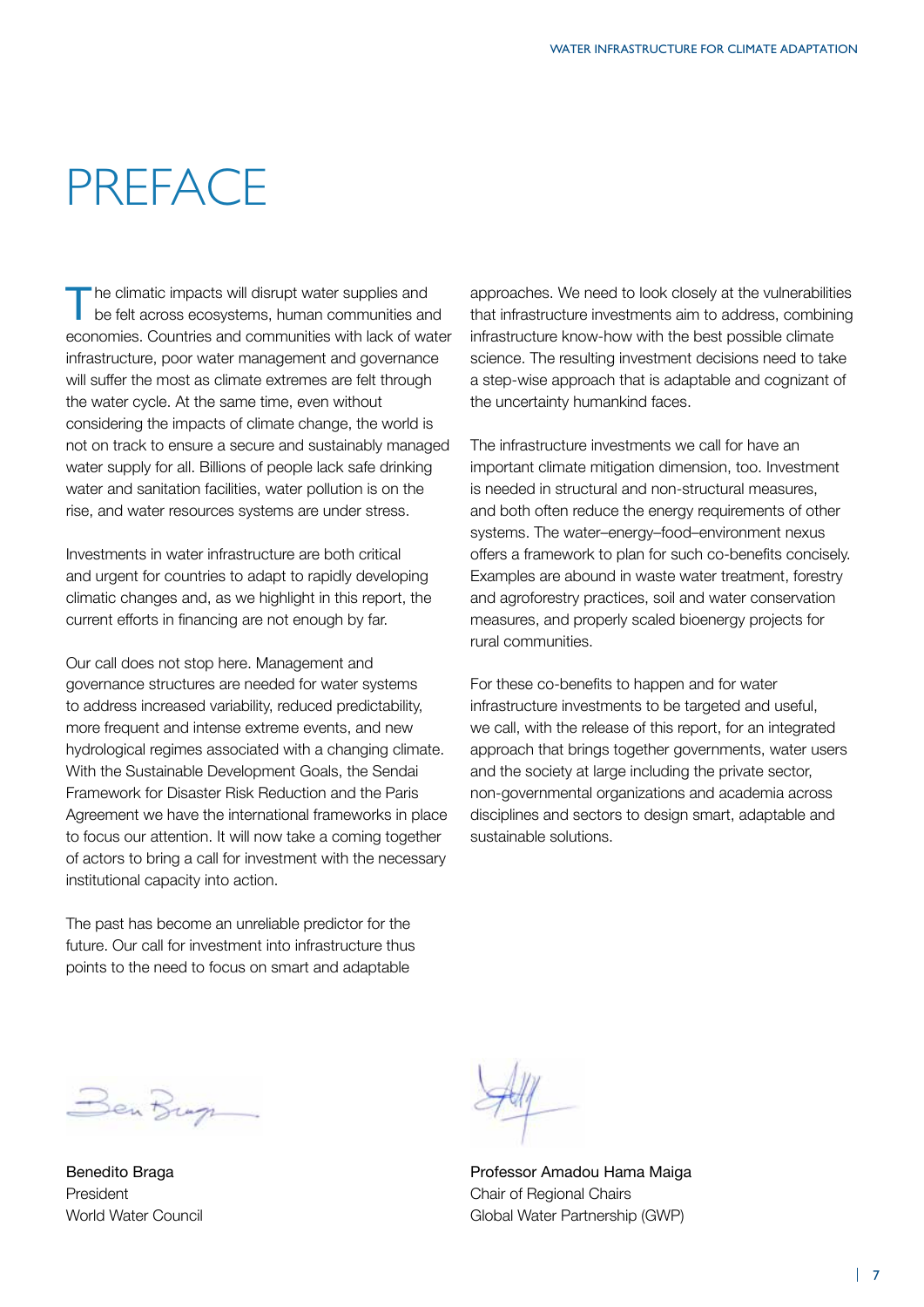WATER INFRASTRUCTURE FOR CLIMATE ADAPTATION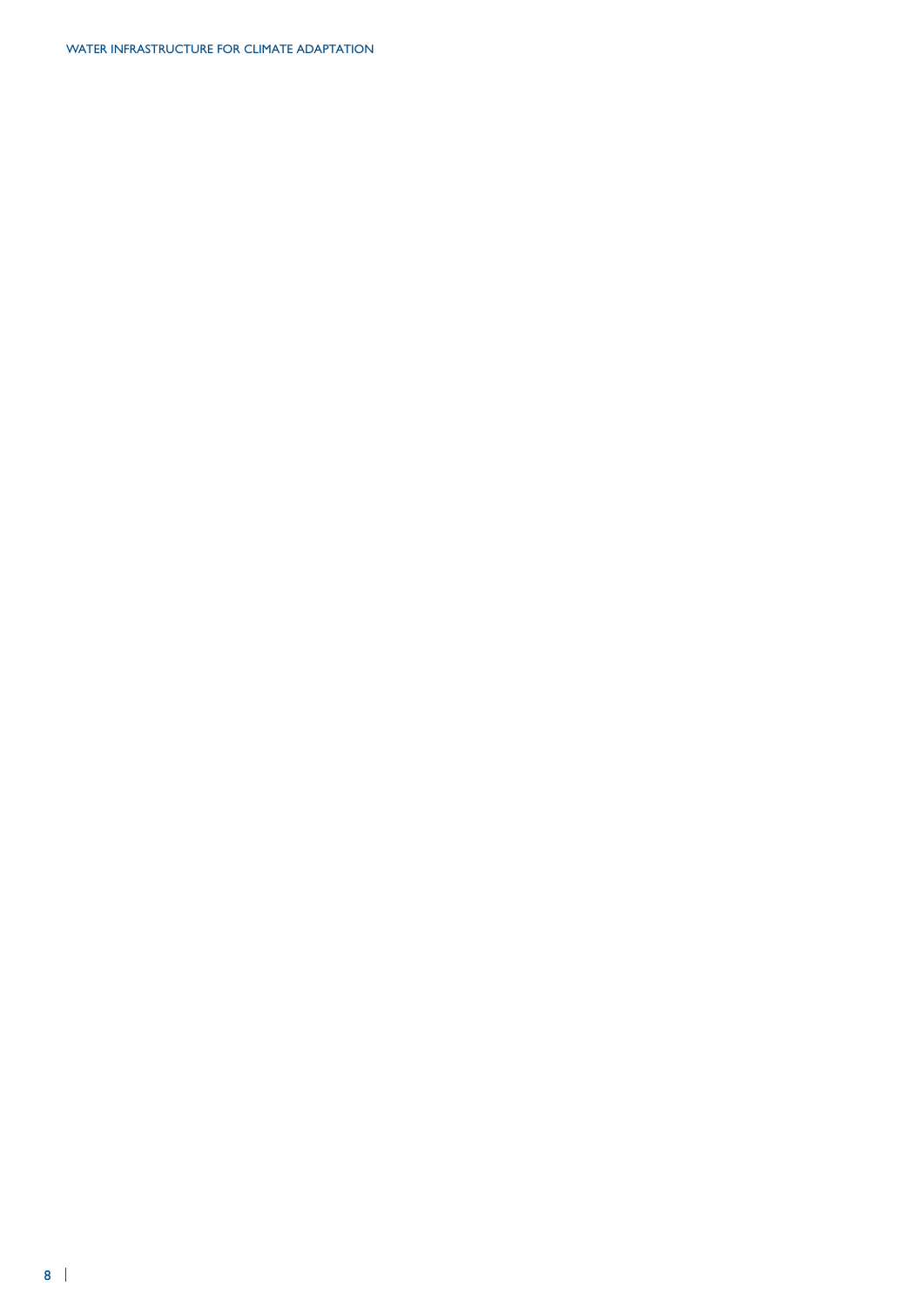## ACKNOWLEDGEMENTS

This work programme has been co-designed and co-directed by Global Water Partnership and the Water and Climate Change Task Force of the World Water Council under the guidance and leadership of the Chair, Dogan Altinbilek.

This report was written by Dr. Ben Caldecott, founding Director of the Oxford Sustainable Finance Programme at the University of Oxford Smith School of Enterprise and the Environment; and consultant for this work programme.

Global Water Partnership, the World Water Council and the author thank all the partner organizations and their contractors for their invaluable contributions to the report: the World Water Council Water and Climate Change Task Force members, OECD and AGWA.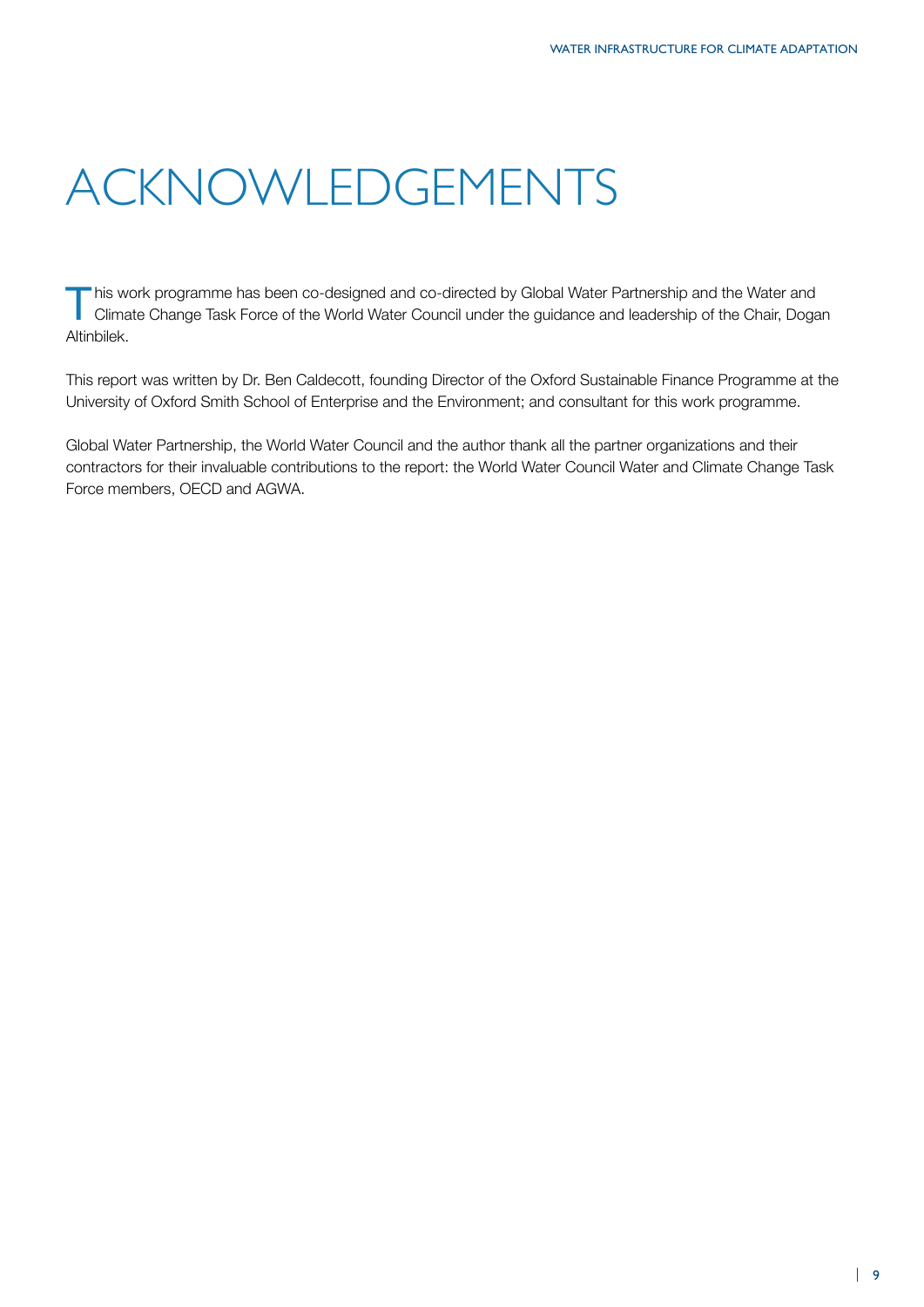WATER INFRASTRUCTURE FOR CLIMATE ADAPTATION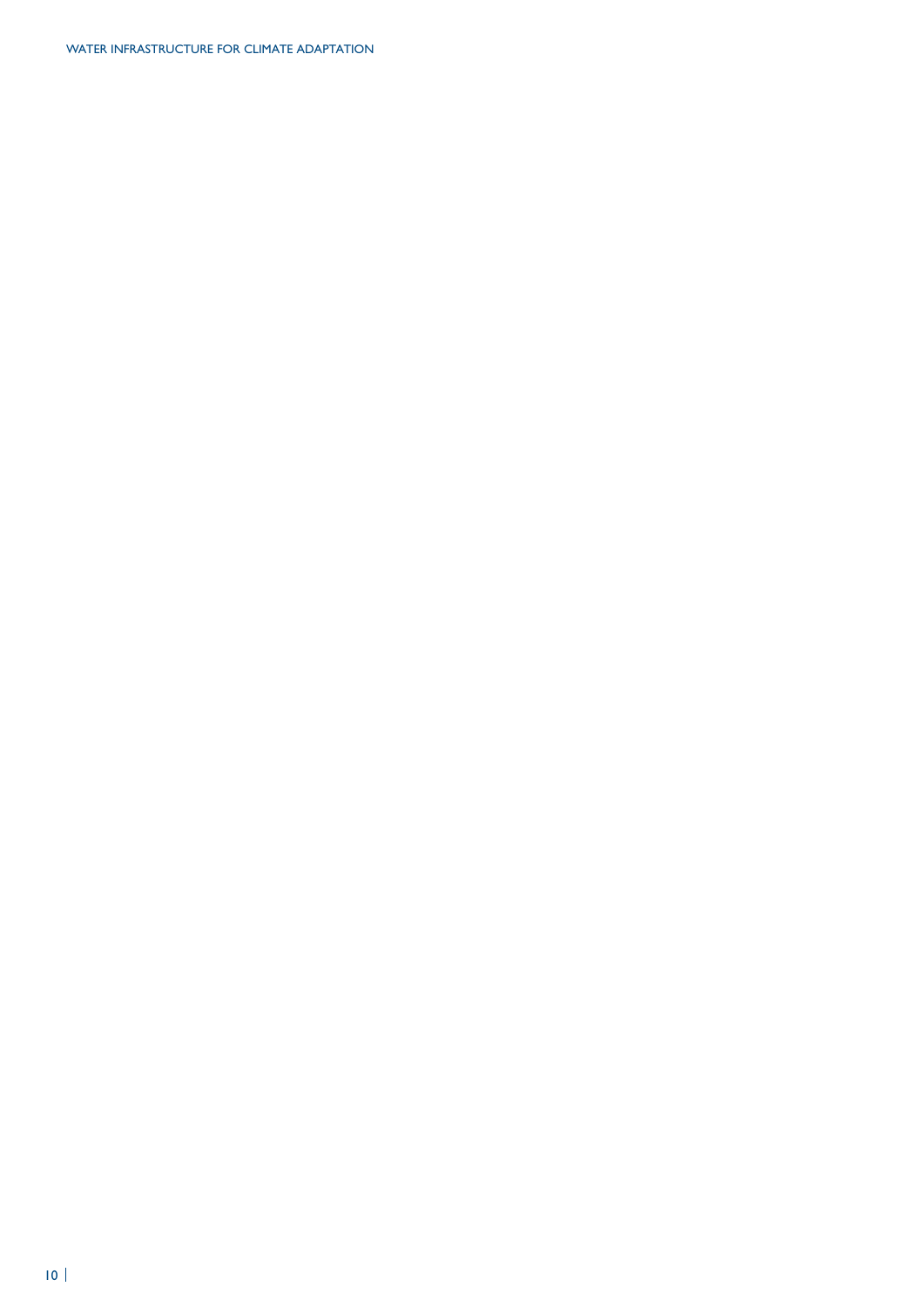## EXECUTIVE SUMMARY

Climate adaptation has risen up the agenda globally<br>as facts on the ground change and societies see and feel the impact of climate variability and change. Yet the global climate finance architecture is not currently delivering the scale and pace of funding and finance required.

This must change. New and existing funding models must be scaled up, together with new and existing mechanisms for providing finance.

Water is the predominant means through which the impacts of climate change will be felt. Water Infrastructure for Climate Adaptation (WI4A) is a new term to help bound and foreground a necessary discourse on scaling up action in water infrastructure to support climate adaptation. WI4A are investments designed to increase the climate resilience of water systems whether through entirely new infrastructure, replaced or retrofitted infrastructure, or enhancements and upgrades to existing infrastructure. WI4A includes built infrastructure assets and nature-based solutions of different sizes and at different scales operating in tandem within a water system.

The next two years are essential for shaping new and existing climate initiatives that could support WI4A and help close the acute funding and financing gaps that exist.

The new Global Commission on Adaptation and the UN Secretary General's Climate Summit in 2019 are key. Both processes, and many related ones feeding into them, are intended to help build momentum in advance of the UNFCCC COP26 in 2020. This is five years after the Paris Agreement and levels of climate ambition will be reviewed and revised with the aim of closing the gap between current climate commitments and the well below 2∞C objective. Key to securing these commitments will be demonstrable and significantly increased funding and finance for climate adaptation in developing countries.

Given that these processes are now 'live', we have a window of opportunity to influence them and ensure that the climate finance architecture can support WI4A, particularly in developing countries. There is also an opportunity to shape more established processes and initiatives such as the replenishment of the Green Climate Fund and China's rapidly growing Belt & Road Initiative.

There is a further opportunity to be realised by embedding WI4A within new international processes designed to align the financial system with global environmental sustainability. In many of these forums and initiatives, WI4A is largely absent or entirely missing. As these processes establish themselves, it is important that climate adaptation and WI4A are integrated.

WI4A will require both funding and financing. The funding (i.e. income or cash flows) for WI4A projects can be generated, for example, from user charges and levies on water use, changes in land value, or insurance premiums; local or central government taxation; the trading of water rights; and transfers (such as Official Development Assistance (ODA)).

Financing the cash flows of WI4A can come from a variety of sources depending on the risk profile of projects, where projects are located, and the condition of local and international capital markets. Sources of finance include company balance sheets; equity markets; debt capital markets; bank loans from public, multilateral, or public banks; and government finance.

Funding and financing work together and affect each other. Efficient and low-cost finance reduces the cost of projects and the funding requirement for water infrastructure. While well-structured, predictable, and credible funding streams make it easier to secure low-cost finance. There is a virtuous cycle and positive relationship between the two.

At a global level we unquestionably have both the funding and financing capacity necessary to deliver the required investment in WI4A. Sufficient income exists, and the global financial system has a glut of capital seeking investment opportunities.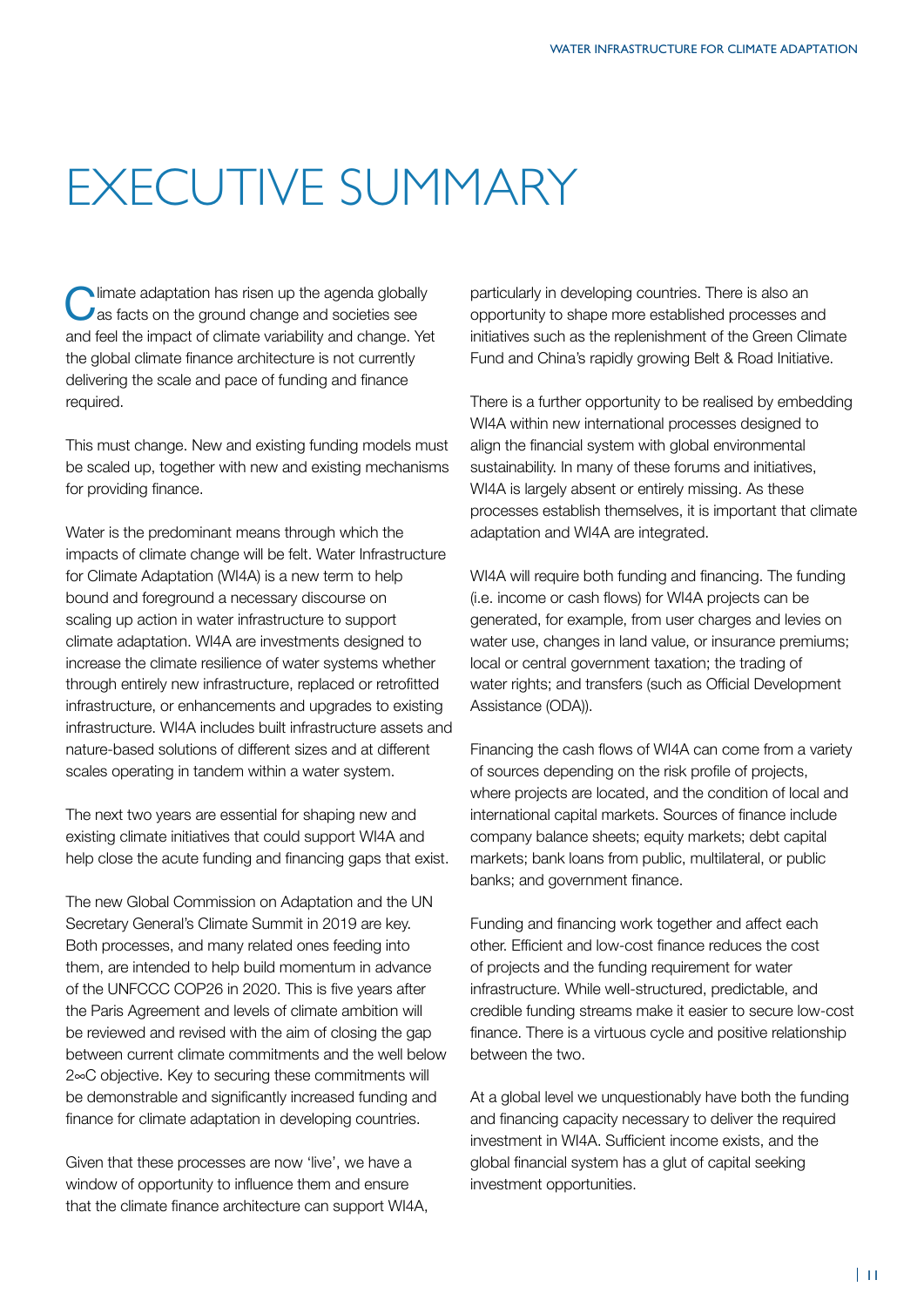The challenge is that while these conditions may hold globally, there are significant variations in the quality and availability of cash flows, particularly in many developing countries. There are also issues with availability (i.e. liquidity) and cost of capital, again in many developing countries, and this can make it extremely hard or impossible for WI4A projects to succeed.

To scale up funding and finance for WI4A and to improve the quality of existing efforts, we recommend that a variety of activities are undertaken concurrently, including the following:

- 1. The multilateral climate finance architecture needs to consider how to scale up funding and finance for water infrastructure that can support climate adaptation. WI4A should be a specific theme within the Global Commission on Adaptation and should be part of the Climate Resilience stream of the UN Secretary-General's Climate Summit in 2019 being led by the UK Government. As well as ensuring that WI4A is a specific theme within the Global Commission on Adaptation's final report, the international water policy community should offer to undertake activities as part of its Year of Action.
- 2. Basin-level funding and financing plans are required for climate adaptation and WI4A. These should be detailed plans setting out built infrastructure and nature-based solution investment requirements at a basin-level and their funding needs. Multilateral developments banks, particularly regional development banks (e.g. Asian Development Bank, African Development Bank, European Bank for Reconstruction and Development, European Investment Bank, and the Inter-American Development Bank) should be tasked with host countries to develop viable financing plans and then work to raise the funding and finance to implement them within three to five years. Companies the use or benefit from more climate resilient water systems have a key role to play in supporting WI4A. The international water policy community should mobilise companies internationally and in specific basins to actively support basin-level funding and financing plans.
- 3. There is a significant funding gap and the multilateral climate finance architecture should

work to develop new funding mechanisms for WI4A. This could include new WI4A results**based payments mechanisms.** These could be created nationally, regionally, or internationally. New market places enabling results-based payments to remunerate WI4A projects and which then underpin financing are absolutely key. A comprehensive programme of pilots and market design work, leveraging existing results-based payments schemes, should be coordinated for WI4A.

- 4. Hybridity and blended finance could have a key role to play in scaling up the funding and financing of WI4A. It is essential that there are more pilots showcasing how different forms of funding and finance can come together to deliver WI4A projects successfully, with benefits accruing to different stakeholders in the intended way. Five major pilot WI4A projects pioneering different forms of hybridity and blended finance should be identified and prioritised for support by the climate finance architecture in order to prove concept and demonstrate scalability.
- 5. Low cost debt is key for many WI4A projects. This is because WI4A often requires significant upfront capital investment. Ensuring that debt is available at different stages of project development through to operation is fundamental to the viability of projects and the ability of project sponsors to exist projects and recycle capital back into the construction and development phase of other projects, creating a virtuous cycle. Multilateral funds and development banks, together with national governments, should examine what interventions are required to ensure the smooth refinancing of WI4A projects with low cost debt. This could entail coordinated purchasing of subordinated tranches of debt from early issuances and/or forms of bond or securities insurance.
- 6. The replenishment of the Green Climate Fund is an opportunity to scale up funding and finance for climate adaptation, particularly WI4A. This is critical for progress to be made on ratcheting up levels of ambition and commitment at COP26. WI4A, given its co-benefits for multiple SDGs<sup>1</sup>, would be a natural area for the GCF to expand activities. The GCF has already made investments in WI4A and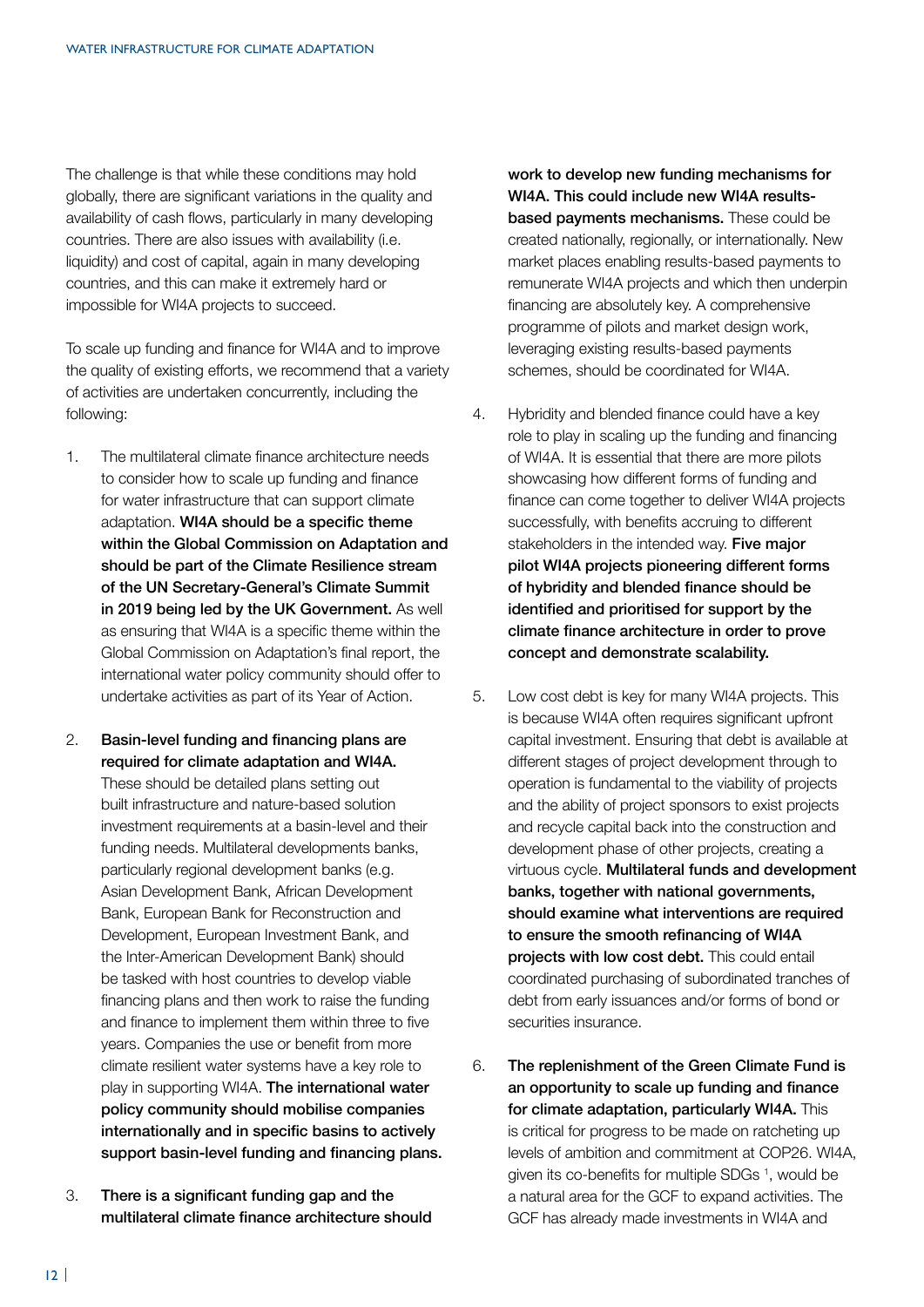these should be reviewed and lessons for the next replenishment and disbursement cycle learnt. The international water policy community should undertake this work and insert the findings into the GCF process to secure further resources for WI4A.

- 7. China's Belt & Road Initiative is a massive investment programme taking place in many of the developing country jurisdictions with the biggest WI4A requirements. Built infrastructure and naturebased solutions to WI4A should be integrated into efforts to green BRI. This is potentially a very attractive way for China to show its commitments towards water security , reduce the risk of asset stranding, and secure positive socioeconomic impacts for host countries. The international water policy community could produce an analysis of WI4A in the context of BRI, highlighting the economic and political opportunity and the very tangible resilience benefits of WI4A for current and planned BRI investments.
- 8. In 2020 China is hosting CBD COP15 and this provides an opportunity to explore scaled up funding and finance for both built infrastructure and naturebased solutions as part of WI4A. COP15 is a major opportunity to align international action on both climate, water and nature, with significant potential prizes for the climate adaptation agenda. This process should be much more actively prioritised in the context of WI4A.

9. It is critical that all investments are 'water proofed' and that the lock-in of physical climate-related risks are avoided to minimise the risk of future stranded assets. This will require mainstreaming physical climate-related risk assessment into all public and private sector investments. The water policy community should work with the Central Banks and Supervisors Network for Greening the Financial System to ensure that emerging supervisory theory and practice on climate change and financial institutions takes account of the water risks associated with climate change. It is also critical that these risks are properly disclosed as part of implementation

and adoption of the Task Force on Climaterelated Financial Disclosures. The water policy community should be more engaged with the TCFD and the TCFD Secretariat should support this greater engagement.

- 10. Fiduciaries and company directors have legal duties to manage physical climate-related risks. The water policy community should work with legal theorists and jurists, as well as corporate lawyers, to ensure that emerging guidelines concerning climate-related legal obligations take account of water-related risks associated with climate change. Options for WI4A that can help meet the legal obligations of fiduciaries and company directors to manage climate change should be identified and associated quidance prepared. This has the potential to be a very significant driver of demand for WI4A.
- 11. WI4A can reduce physical climate-related risks and thus reduce insured losses, resulting in lower insurance premiums. This is critical for affordability and increasing insurance coverage, particularly in developing countries. The insurance industry has a key role to play in supporting WI4A. Insurancelinked loans or 'resilience' bonds, where the interest payments are based partly on WI4A investments, and mechanisms to fund WI4A via savings in long term insurance premiums both have significant potential. The international water policy community can work with insurers and reinsurers and other stakeholders in the insurance community to identify and realise these opportunities.
- 12. Capturing increases in land value, partly created as a result of WI4A investments, could be used to fund such investments in the first place. Land value capture is widely used in many countries and could be tailored to WI4A requirements in developing countries. This should be urgently explored.

1 SDGs 2 (Zero Hunger), 3 (Good Health and Well-Being), 6 (Clean Water and Sanitation), 7 (Affordable and Clean Energy), 9 (Industry, Innovation, and Infrastructure), 11 (Sustainable Cities and Communities), 12 (Responsible Consumption and Production), 13 (Climate Action), 14 (Life Below Water), and 15 (Life on Land).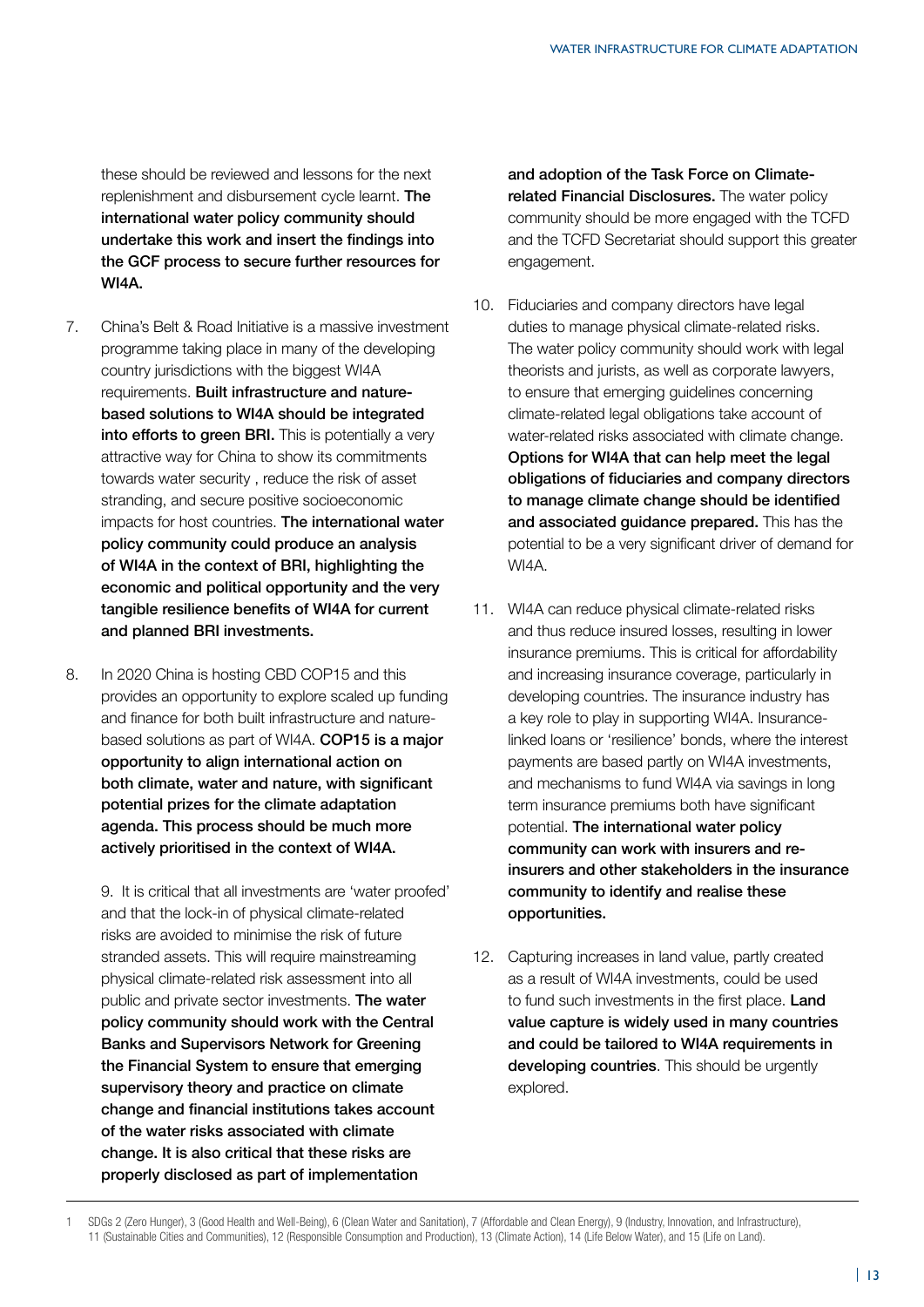WATER INFRASTRUCTURE FOR CLIMATE ADAPTATION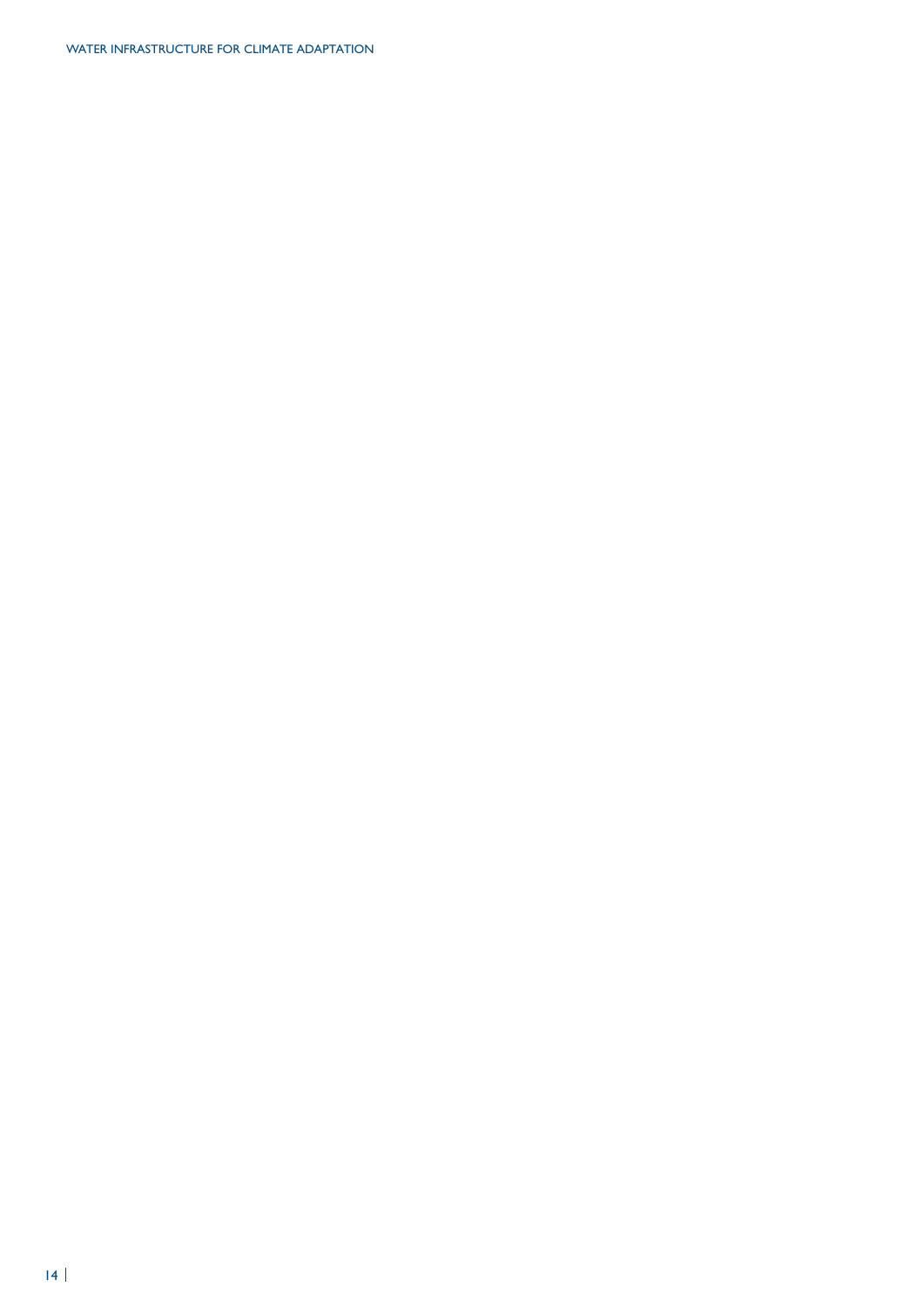## INTRODUCTION

C limate adaptation has risen up the agenda globally<br>as facts on the ground change and societies see and<br>fact the inneat of climate up is higher and change. The last feel the impact of climate variability and change. The last year has seen a growing awareness in part due to recent extreme weather events. This has included Cape Town narrowly escaping 'Day Zero', the prolonged Northern Hemisphere Heatwave, Hurricane Florence, and Typhoon Manghut, among many others.

The recently published Intergovernmental Panel on Climate Change (IPCC) Special Report on 1.5ºC highlights how we have already "baked-in" more than 1ºC of average warming globally and that meeting a 1.5ºC carbon budget will require steep reductions in global emissions reaching net zero emissions by mid-century (IPCC, 2018). Adaptation will continue to rise up the agenda as climate impacts increase and will remain a major global concern even if we achieve net zero.

To successfully make our societies and economies resilient to climate variability and change a significant scaling up of investment is required in almost every sector of the global economy. Estimates of the investments needed for climate resilience are large and vary significantly. According to the UNFCCC (2006) the additional investment needed to adapt new infrastructure vulnerable to climate change is estimated at 5 to 20 percent of its cost. The World Bank (2010) estimates that the incremental cost of adapting to a 2ºC warmer world by 2050 is in the range of \$75 billion to \$100 billion a year.

Yet the global climate finance architecture – encompassing multilateral, plurilateral, bilateral, national, and sub-national mechanisms, institutions, and programmes – is not currently delivering the scale and pace of funding and finance required to ensure either successful climate mitigation or climate adaptation.

This must change. New and existing funding models must be scaled up, together with new and existing mechanisms for providing finance.

This timely report focuses on the climate adaptation part of the challenge, and within that specifically the requirement for water infrastructure. Water is the predominant means through which the impacts of climate change will be felt.

We set out the opportunity for the global climate finance architecture to scale up funding and financing of water infrastructure for climate adaptation (WI4A). WI4A is a new term to help bound and foreground a necessary discourse on scaling up action in water infrastructure to support climate adaptation. WI4A are investments designed to increase the climate resilience of water systems whether through entirely new infrastructure, replaced or retrofitted infrastructure, or enhancements and upgrades to existing infrastructure. WI4A includes built infrastructure assets and nature-based solutions of different sizes and at different scales operating in tandem within a water system.

The next two years are key for shaping new and existing climate initiatives that could support WI4A and help close the acute funding and financing gaps that exist.

The new Global Commission on Adaptation and the publication of its final report in September 2019 is designed to coincide with and support the UN Secretary General's Climate Summit taking place at the same time. Both processes, and many related ones feeding into them, are intended to help build momentum in advance of the UN Framework Convention on Climate Change (UNFCCC) 26th Conference of the Parties (COP26) in 2020. This will be five years after the Paris Agreement and levels of climate ambition will be reviewed and revised with the aim of closing the gap between current climate commitments and the well below 2ºC objective. Key to securing these commitments will be demonstrable and significantly increased funding and finance for climate adaptation in developing countries.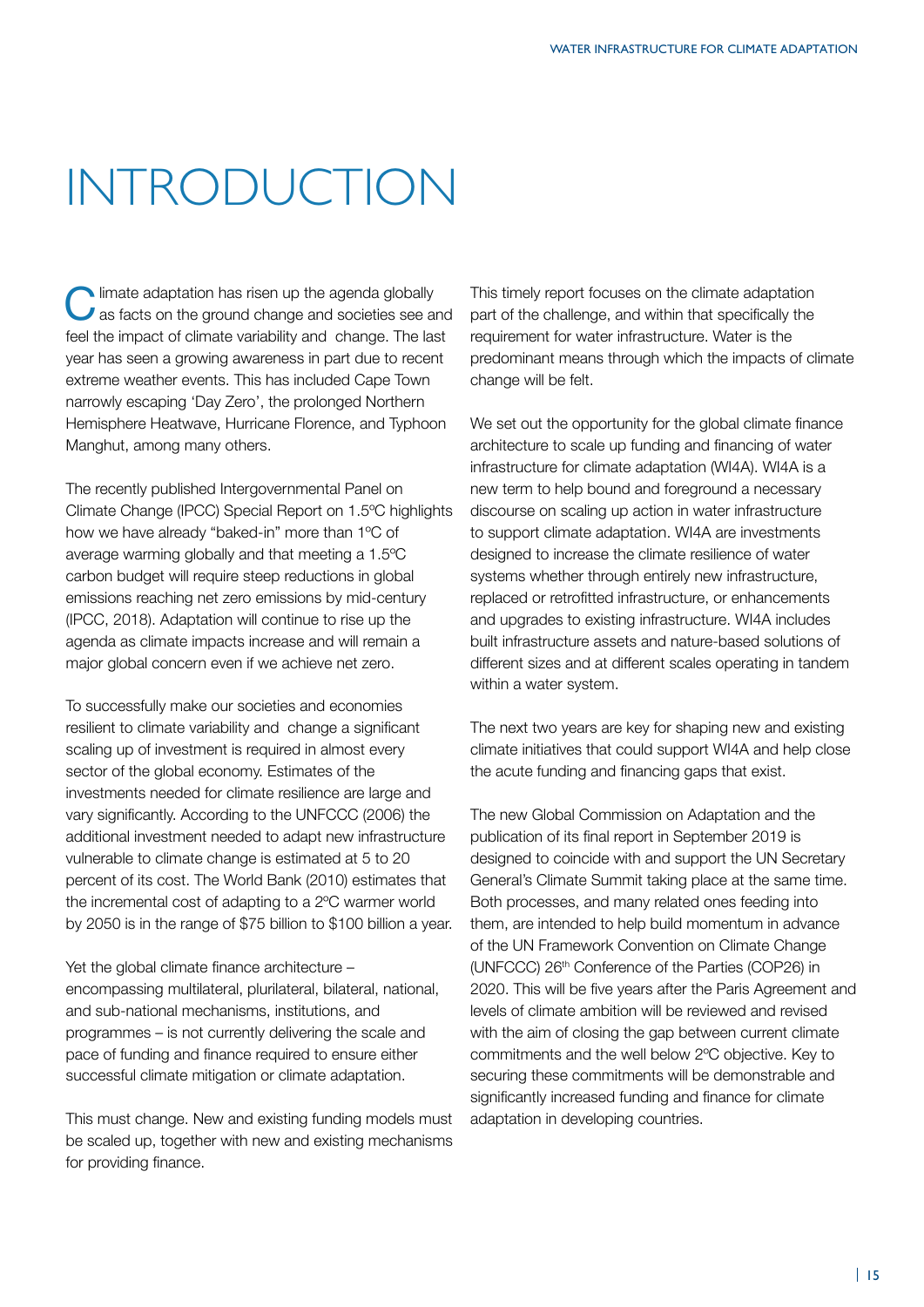In 2020 China is also hosting the Convention on Biological Diversity (CBD) 15<sup>th</sup> Conference of the Parties (COP15) and this provides an opportunity to explore scaled up funding and finance for both built infrastructure and nature-based solutions as part of WI4A. COP15 is a major opportunity to align international action on both climate, water and nature, with significant potential prizes for the climate adaptation agenda. Other processes of relevance include the replenishment of the Green Climate Fund (Waslander & Quijano Vallejos, 2018) and China's rapidly growing Belt & Road Initiative (BRI) that is celebrating its five year anniversary this year.

Given that these processes are now 'live', this short report aims to arms actors involved with ideas to scale up WI4A funding and finance. The report proceeds as follows. Section 1 reviews the multilateral climate finance architecture and then explores the opportunities associated with new and existing multilateral processes and initiatives that could create opportunities for WI4A.

Section 2 provides a taxonomy of funding and financing solutions and explains how funding and finance could interact with each other to deliver timely and effective WI4A at the required scales.

Section 3 concludes with recommendations for action. Here we build on other recent work done by the World Water Council and set out some specific recommendations to improve the climate finance architecture so it can support WI4A, particularly in developing countries.

It should be noted that this report is not designed to be a comprehensive review of the literature on climate finance or WI4A. We merely set out quickly and clearly the nature of the challenge, some of the key processes and initiatives (many of which are new) in the climate finance architecture that can improve WI4A outcomes, and identify some effective and practicable solutions.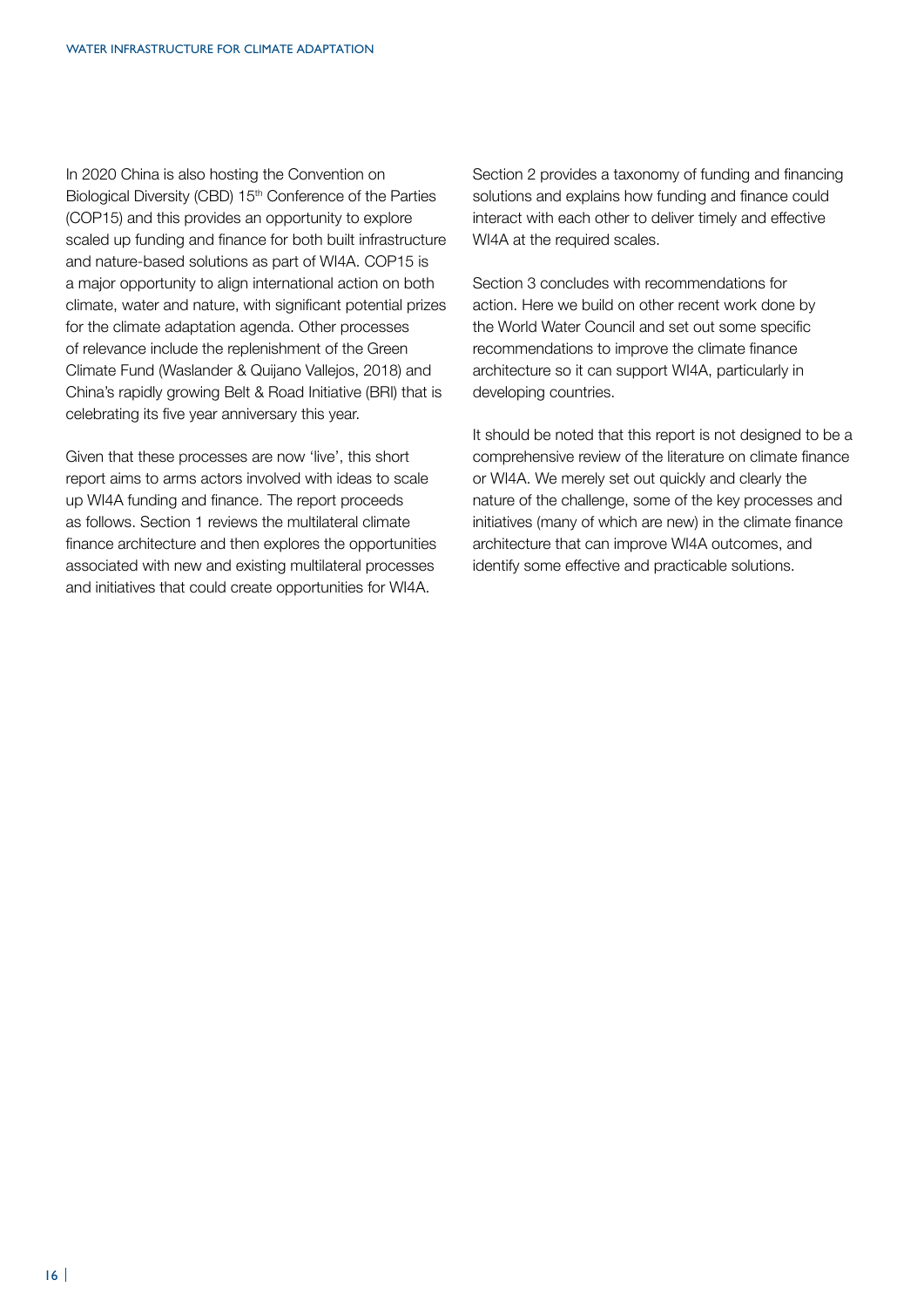## SECTION I: THE CLIMATE FINANCE ARCHITECTURE

The climate finance architecture is complex and<br>
evolving. It encompasses a range of mechanisms, institutions, vehicles, programmes, and activities at multiple scales: multilateral, plurilateral, bilateral, national, and sub-national.

This report focuses on the multilateral climate finance architecture, not least because these processes are active with key dates and decision windows in 2019 and 2020, but also because this helps to guide and inform activities at other scales.

This section begins with a brief introduction to the multilateral climate finance architecture and then explores the opportunities associated with new and existing multilateral processes and initiatives that could create opportunities for WI4A.

### **MULTILATERAL CLIMATE FINANCE**

Multilateral climate finance has so far largely meant the provision of funding and grants for activities in developing countries, rather than the financing of such activities with debt and equity.

The climate finance architecture has developed over the last 25 years through both the creation of new mechanisms and entities dedicated to different aspects of climate mitigation and adaptation, and by making existing institutions better aligned with climate change objectives. The development of the multilateral climate finance architecture can be roughly split into three overlapping phases.

Arguably the first phase for the development of the multilateral climate finance architecture began place in the early 1990s. The Multilateral Fund of

the Montreal Protocol was created in 1991 to assist developing countries meet their Montreal Protocol commitments (Multilateral Fund, 2018). The Montreal Protocol on Substances that Deplete the Ozone Layer is an international treaty designed to protect the ozone layer by phasing out the production of numerous substances that are responsible for ozone depletion, including chlorofluorocarbons (CFCs) and hydrofluorocarbons (HFCs). Since 1991, the Multilateral Fund has approved activities including industrial conversion, technical assistance, training, and capacity building worth over US\$3.6 billion (*Ibid.*).

The Global Environment Facility (GEF) was established on the eve of the 1992 Rio Earth Summit. Since then, the GEF has provided over US\$17.9 billion in grants and mobilized an additional US\$93.2 billion in cofinancing for more than 4,500 projects in 170 countries (Global Environment Facility, 2018). GEF has supported a wide range of climate-related projects. On climate mitigation GEF has supported 940 projects expected to contribute 8.4 billion tonnes of direct and indirect greenhouse gas (GHG) emission reductions; contributed to projects that support the sustainable management of 43 transboundary river basins in 84 countries; and improved climate resilience for more than 11 million people in 130 countries (*Ibid.*).

The second phase in the development of the multilateral climate architecture was driven by innovations in funding mechanisms, in particular international carbon markets and specifically the Clean Development Mechanism (CDM). The CDM was created as part of the Kyoto Protocol and is a means for climate mitigation projects in developing countries to secure revenues from the sale of Certified Emission Reduction (CER) credits, each equivalent to one tonne of CO2 (UN, 2018d). CERs can be traded and sold, and used by developed countries to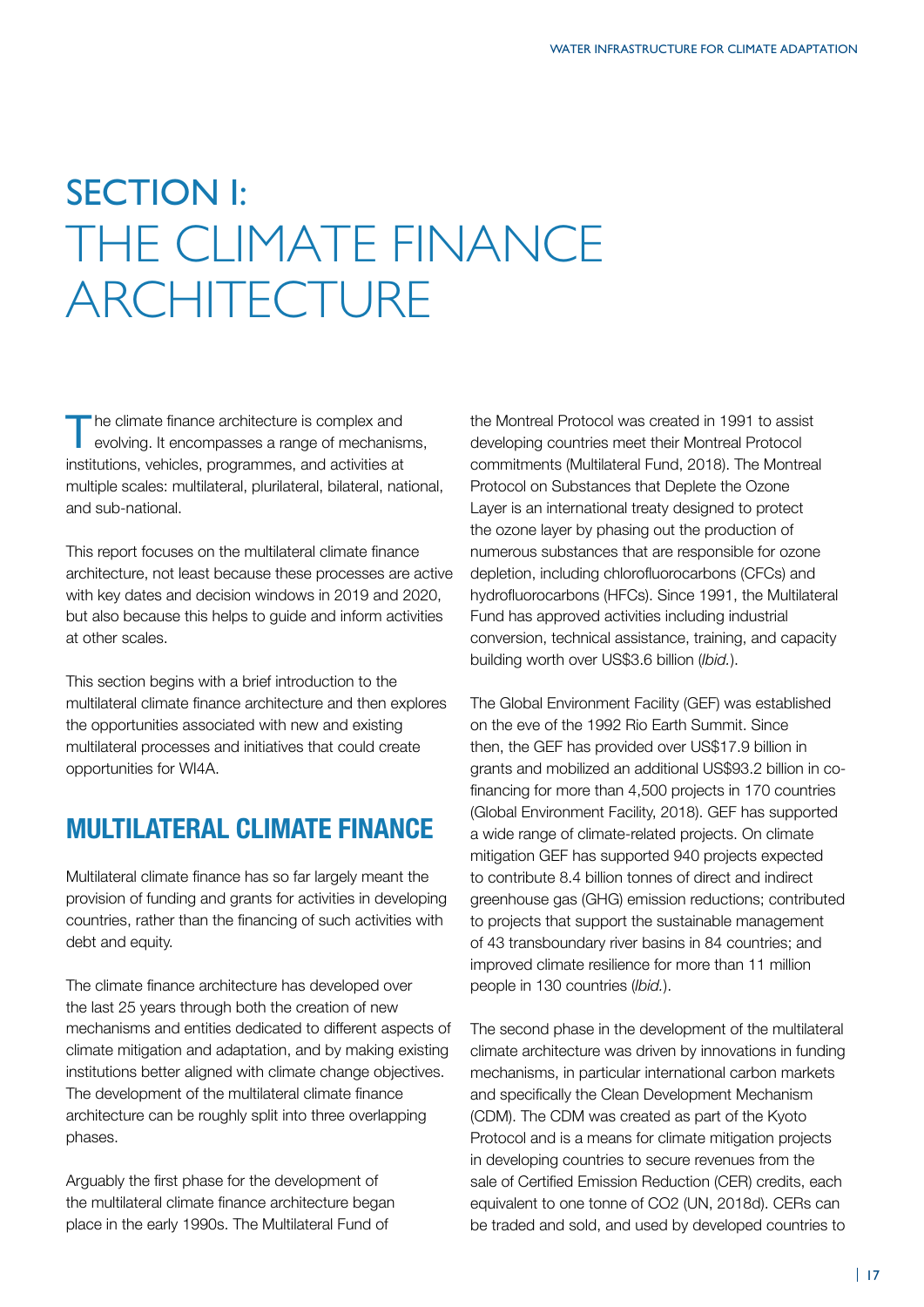meet a part of their emission reduction targets under the Kyoto Protocol (*Ibid.*).

The CDM, via a 2% levy on CERs, is the main source of income for the UNFCCC Adaptation Fund, which was established to fund adaptation projects and programmes in developing countries that are particularly vulnerable to the adverse effects of climate change (*Ibid.*).

The CDM has led to the registration of more than 8,100 climate projects and programmes in 111 developing countries, investment of more than US\$300 billion, and the reduction or avoidance of 2 billion tonnes of CO2 (UNFCCC, 2018). But since restrictions on the use of CERs for compliance purposes were introduced after 2012 by the European Union Emissions Trading Scheme (the largest market for CERs) demands for CERs have collapsed together with their price. This has meant that the CDM is now an immaterial contributor to new climate mitigation projects in developing countries.

While this may change if demand for CERs increases, the CDM was instructive in demonstrating how a market mechanism could generate significant cash flows and motivate primary and secondary market investment in climate mitigation projects in developing countries. It also highlighted some of the implementation issues that need to be overcome in future or reformed mechanisms.

At the high point of CDM activity in 2008, the Climate Investment Funds (CIFs) were established by 14 donor countries contributing over \$8 billion to support climate mitigation and adaptation action in developing and middle-income countries (Climate Investment Funds, 2008). These public funds are held in trust by the World Bank, and they are disbursed as grants, highly concessional loans, and risk mitigation instruments to recipient countries through multilateral development banks (MDBs) (*Ibid*.). The CIF is the only multilateral climate fund to work exclusively with MDBs as implementing agencies (*Ibid*.). The MDBs involved include: African Development Bank, Asian Development Bank, European Bank for Reconstruction and Development, Inter-American Development Bank, and World Bank Group (including the International Finance Corporation).



#### Figure 1: Multilateral Climate Finance Architecture

Source: World Resources Institute, 2018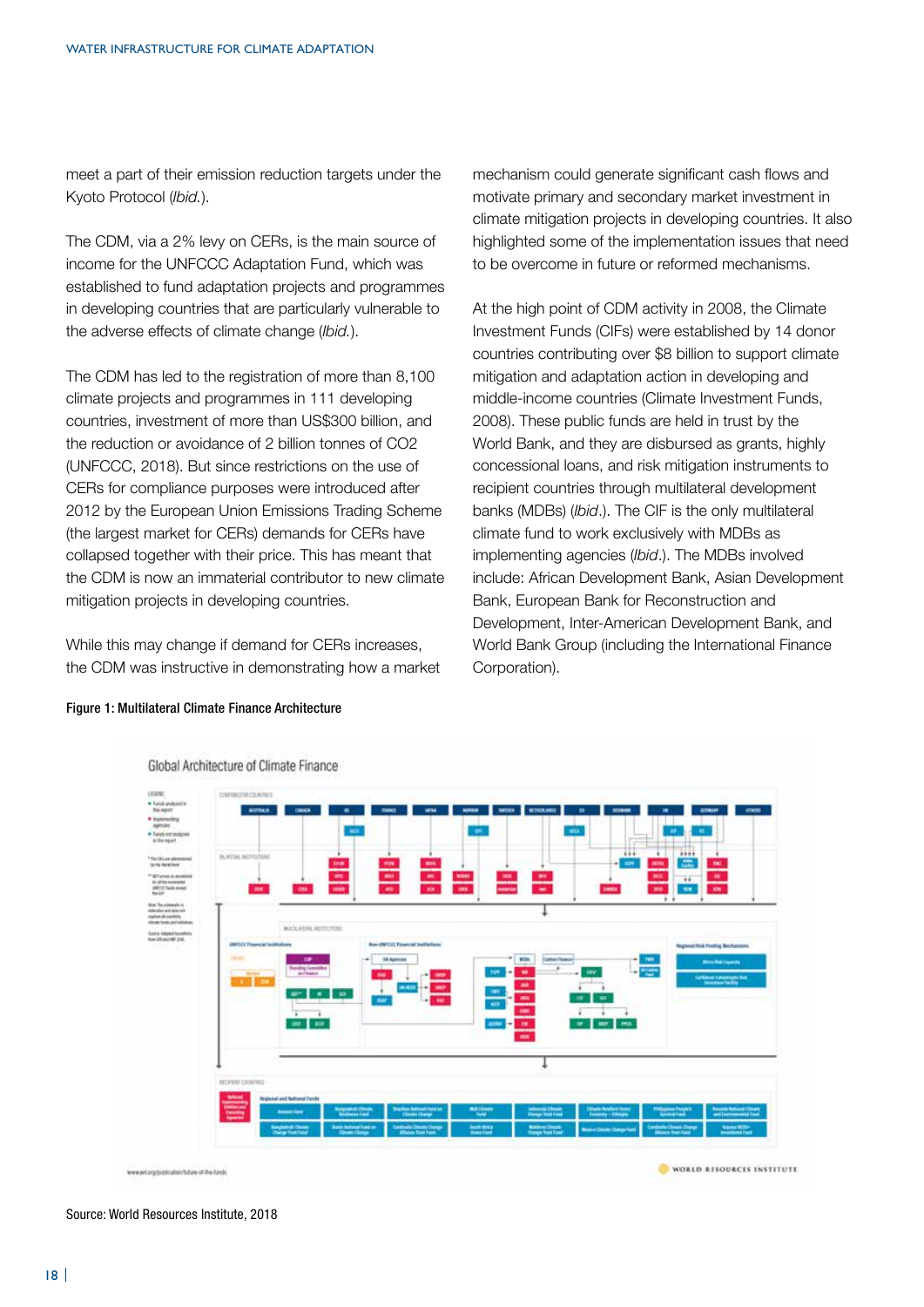A third phase in the development of the multilateral climate finance architecture arguably began after the failure of UNFCCC COP 15 hosted in Copenhagen in December 2009 and up to and beyond the Paris Agreement secured at UNFCCC COP21 in December 2015.

This phase has focused on finding resources to meet the US\$100bn a year by 2020 for climate mitigation and adaptation in developing countries agreed as part of the Copenhagen Accord, as well as delivering US\$30bn to developing nations in 'fast-start finance' from 2010-2012 (UNFCCC, 2014).

The UN Secretary-General (UNSG) established a Highlevel Advisory Group on Climate Change Financing (AGF) in 2010 to identify potential sources of revenue for the scaling up of new and additional resources from developed countries for funding actions in the spirit of the Copenhagen Accord (UN, 2018a).

This period has been particularly focused on creating and scaling up a new Green Climate Fund (see subsequent subsection), bilateral programmes between developed countries and developing countries, and scaling up MDB activities. There has also been much greater focus on private investment, rather than just the provision of public funding in the form of development assistance. Figure 1 left represents the current multilateral climate finance architecture, including how contributing donor countries relate to different entities and mechanisms.

Throughout each phase the primary focus has been on climate mitigation and there has been significantly less focus and money allocated to climate adaptation. In subsequent phases climate adaptation should have a much larger role to play.

The reality is that no one mechanism or fund can do all the heavy lifting and the key to success will be an ecosystem of sizeable mechanisms and entities delivering individually and collectively in different sectors across different parts of the global economy.

### **UNFCCC COP26**

COP26 will be held five years after the Paris Agreement was negotiated at COP21 and levels of climate ambition will be reviewed and revised with the aim of closing the gap between current climate commitments and the well below 2ºC objective established in Paris. Key to securing these commitments will be demonstrable and significantly increased funding and finance for climate adaptation in developing countries.

As a result, 2020 is a key year and many of the processes and initiatives discussed in this report are about 'landing' announcements and commitments at COP26 and creating the political conditions for a high-ambition COP. This means that the next two years provide a significant opportunity for the international water policy community, particularly in terms of climate adaptation and WI4A specifically.

## **UN SECRETARY-GENERAL'S CLIMATE SUMMIT**

The UNSG António Guterres will convene a Climate Summit to mobilise climate action and finance in September 2019, one year before countries have to enhance their national climate pledges under the Paris Agreement (UN, 2018c). The Summit will offer heads of state and government, as well as companies and investors, an opportunity showcase their ambition and commitment to accelerated action on climate mitigation and adaptation. The UNSG will particularly focus on raising levels of ambition from the leaders of the G20, which accounts for approximately 80 percent of global GHG emissions (*Ibid.*)

Different governments are leading efforts in specific areas. The UK Prime Minister confirmed that the UK is leading international efforts on climate resilience for the UNSG Climate Summit and will be responsible for bringing together a package of announcements on climate adaptation.

This creates an opportunity for the inclusion of WI4A and the international water policy community should engage with the UNSG's team, as well as the UK Government, to foreground the issues discussed in this report.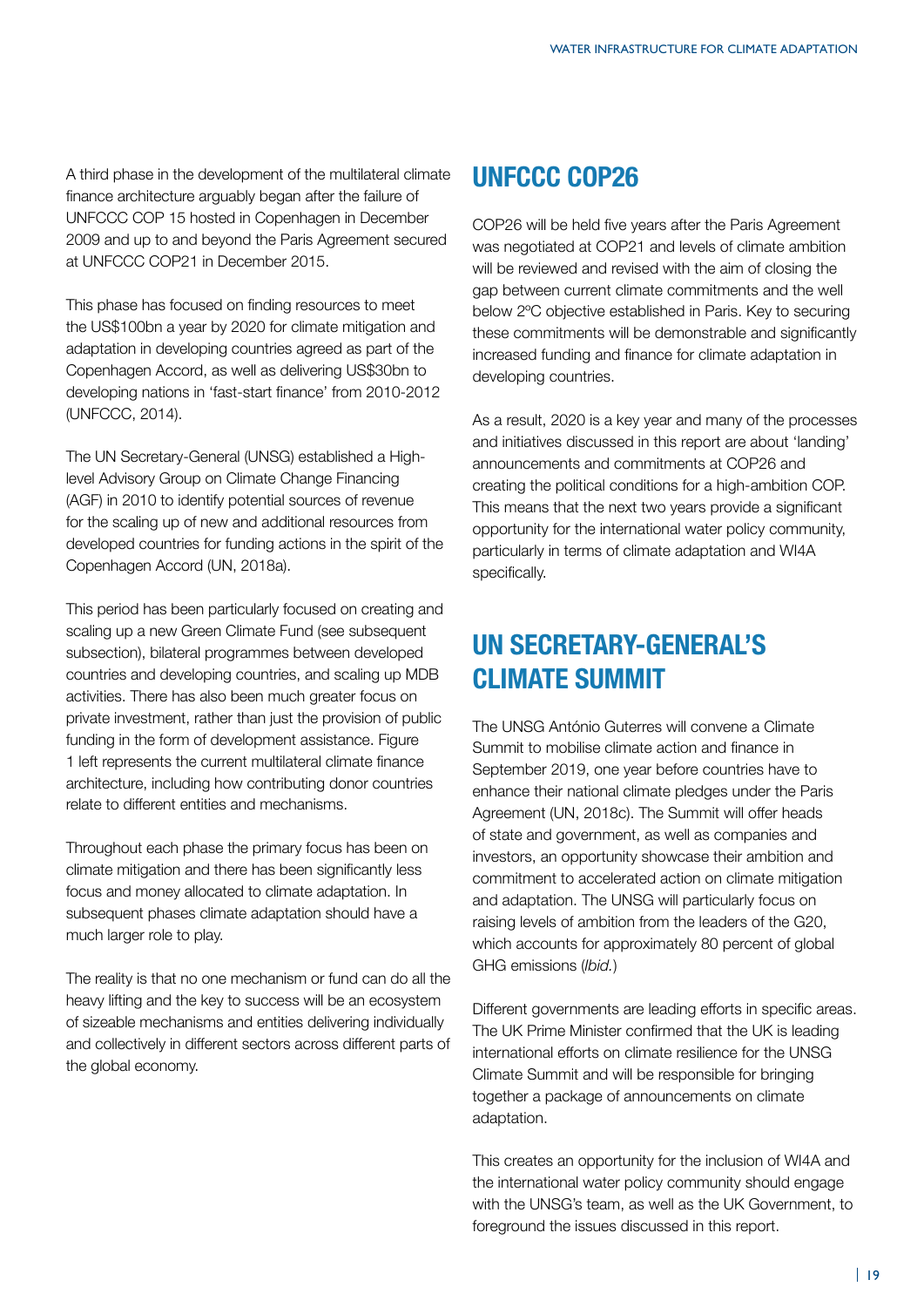#### **Box 1: How does climate adaptation relate to the SDGs and the Sendai Framework?**

In 2015 the international community agreed to three global agendas: the Paris Agreement on Climate Change; the Sustainable Development Goals (SDGs); and the Sendai Framework for Disaster Risk Reduction.

The 17 SDGs were adopted by all UN Member States and provide a shared blueprint for peace and prosperity for people and the planet, now and into the future (UN, 2018b). Climate adaptation is arguably key for achieving many of the SDGs, including SDGs 2 (Zero Hunger), 3 (Good Health and Well-Being), 6 (Clean Water and Sanitation), 7 (Affordable and Clean Energy), 9 (Industry, Innovation, and Infrastructure), 11 (Sustainable Cities and Communities), 12 (Responsible Consumption and Production), 13 (Climate Action), 14 (Life Below Water), and 15 (Life on Land).

The Sendai Framework captures the paradigm shift from managing disasters to managing current and future risks, with countries agreeing to pursue four priorities: understanding disaster risk; strengthening disaster risk governance; investing in resilience; and enhancing and leveraging disaster preparedness.

Integrating climate adaptation with the SDGs and the Sendai Framework ensures climate resilience is properly embedded across the three post-2015 frameworks. Improved coherence of action between the three frameworks can enhance efficiency and further enable adaptation action (UNFCCC, 2017). Figure 2 shows the SDGs and illustrates how climate adaptation relates to the SDGs and the Sendai Framework.

#### **Figure 2: Adaptation with the Sustainable Development Goals and Sendai Framework**

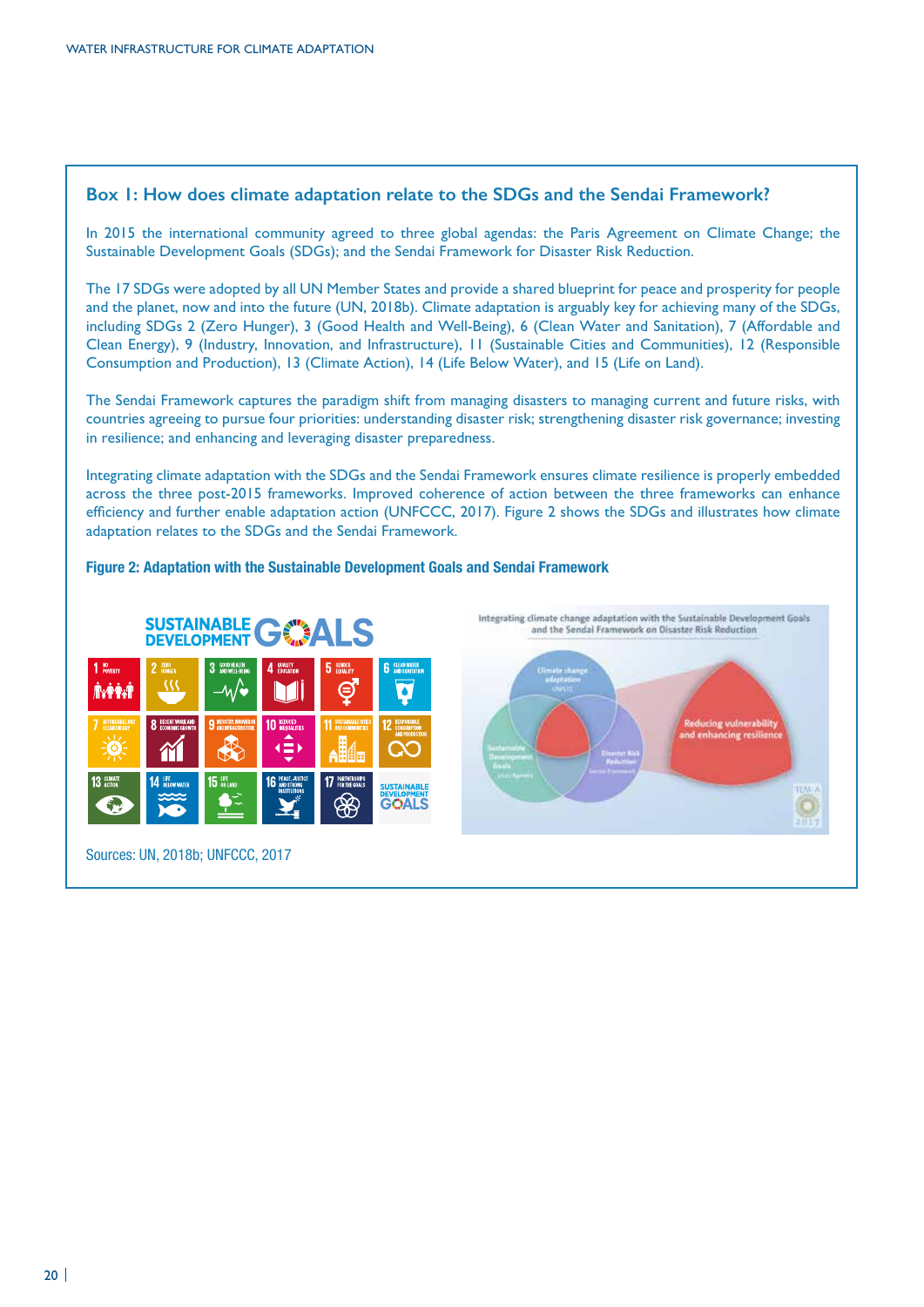## **THE GLOBAL COMMISSION ON ADAPTATION**

The Global Commission on Adaptation was launched in October 2018. In September 2019, the Commission will issue a 'Flagship Report' setting out why adapting to climate risks is important, what new actions need to be taken, and what existing actions must be done differently (Global Commission on Adaptation, 2018). This is designed to coincide with and support the UNSG's Climate Summit taking place at the same time (see above).

The Commission (2018) will work to address four major roadblocks slowing adaptation that:

- 1. Decision-makers and the wider public are not yet aware of all the opportunities to be gained from becoming more resilient and less vulnerable to climate impacts and natural hazards;
- 2. Governments and businesses fail to incorporate climate change risks into their social and economic development plans and investments;
- 3. Adaptation efforts fall short of those who need them most, the world's poorest and most vulnerable people; and
- 4. Although adaptation is a global challenge, global leadership on the issue is scarce. In short, the world is falling short of the transformation required to adapt to a changing climate.

The Commission is led by Ban Ki-moon (8th UNSG), Bill Gates (co-chair of the Bill & Melinda Gates Foundation), and Kristalina Georgieva (CEO of the World Bank) (*Ibid.*). It includes 17 convening countries and 28 commissioners representing all regions of the globe and a variety of sectors (*Ibid.*).

From October 2019 through to December 2020, the Commission will also advance a 'Year of Action' to help shift the way decision-makers and citizens think about and act on adaptation (Ibid.). The exact nature and scope of the Year of Action has yet to be determined.

The Commission is a mechanism to raise the profile of climate adaptation and to identify and promote key policy recommendations that can drive improved climate resilience internationally. Given this, the international water policy community should ensure that WI4A is a specific theme within the Commission's report and offer to undertake activities as part of its Year of Action.

## **CBD COP15**

The Convention on Biological Diversity (CBD) COP15 takes places in China in 2020. At COP15 a post-2020 global biodiversity framework to succeed the current framework and targets agreed at Aichi in 2010 are set to be finalised.

2020 is an opportunity to push for a new international agreement on biodiversity, similar in scale and scope as the Paris Agreement on climate change, but focused on halting and then reversing the crisis facing habitats and species.

Historically the UN climate change and biodiversity processes have not been closely linked despite the fact that we cannot successfully mitigate or adapt to climate change without nature and nature-based solutions, and climate change is an existential threat to many species and habitats.

Two major UNFCCC and CBD COPs taking place in the same year (i.e. 2020) could, therefore, create an opportunity to bring these processes closer together. In the context of climate resilience, nature-based WI4A could find common cause in both the UNFCCC and CBD processes and thus be something that can be used to straddle both agendas.

### **GREEN CLIMATE FUND**

The Green Climate Fund (GCF) was established after the failure of UNFCCC COP15 at Copenhagen as the centrepiece of multilateral efforts to meet the US\$100 billion per year for climate mitigation and adaptation in developing countries.

The GCF started its first commitment period in November 2014 with US\$10.3 billion and to date the GCF has approved 93 projects with a total of US\$4.6 billion (Green Climate Fund, 2018). The first replenishment negotiations will start when the GCF exceeds 60 percent of the original US\$10.3 billion contribution made by developed country governments (Green Climate Fund, 2014). At the time of writing it is currently at 45 percent.

The first replenishment cycle will in all likelihood begin in the next 12 months and it will be important that the scale of funding meets developing country expectations, that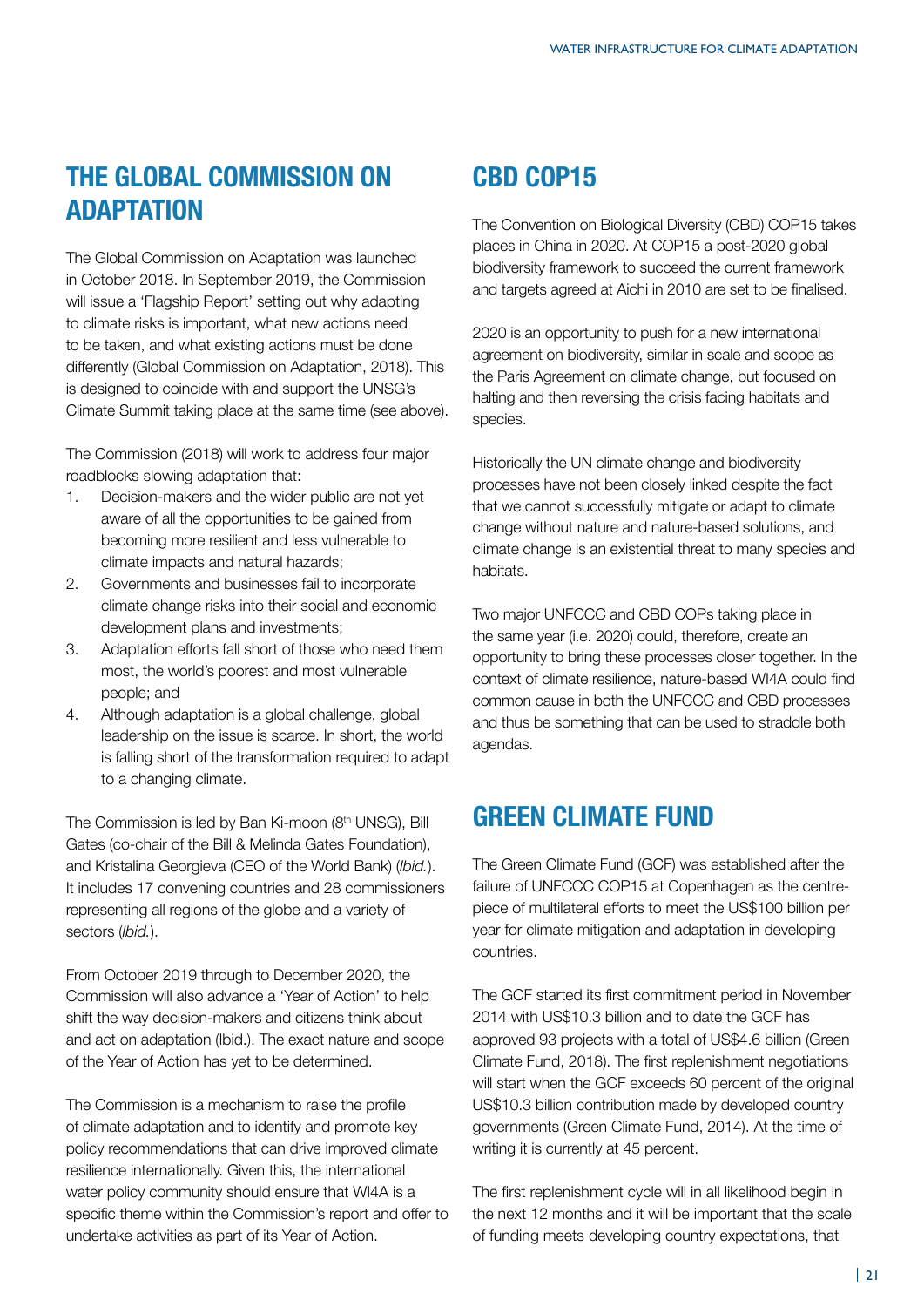funding priorities reflect the need to support both climate mitigation and climate adaptation, and that governance reforms are made to provide comfort to donors that funds will be dispersed efficiently and effectively (Waslander & Quijano Vallejos, 2018).

As the GCF replenishment negotiations begin it is important that climate adaptation and WI4A are foregrounded as priorities. The GCF has already made investments in WI4A and these should be reviewed and lessons for the next replenishment and disbursement cycle learnt. The international water policy community should undertake this work and insert the findings into the GCF process to secure further resources for WI4A.

### **CHINA'S BELT & ROAD INITIATIVE**

The Belt and Road Initiative ('BRI') or 'One Belt, One Road' is a core part of China's ambition to play a more constructive role in international affairs, and a way for China to contribute to the development of infrastructure and trade linkage overseas. Anticipated cumulative investment in BRI-related projects is estimated to be up to US\$8 trillion (Hillman, 2018).

BRI is structured along several international land corridors, and the "maritime silk road" encompassing in total around 60 countries, primarily in Asia and Europe but also including Oceania and East Africa (Ibid.)

BRI is celebrating its fifth year anniversary this year (Xinhua, 2018). The initiative is receiving greater interest and scrutiny given the scale of the infrastructure programme, including whether successful implementation of the Paris Agreement and the Sustainable Development Goals are even possible if BRI projects are inconsistent with climate change and sustainable development. BRI is therefore a priority of global significance.

UN Environment and the Chinese Government have established a new International Coalition for Green Development on the Belt and Road (UN Environment, 2018). This creates one opportunity to engage with BRI on a systematic basis.

If BRI could be reoriented towards climate mitigation and adaptation projects, then this could be a significant enabler for built and nature-based WI4A. It will be critical to engage with Chinese institutions leading on

BRI, in particular the Silk Road Fund (SRF), the China Development Bank (CDB), and the Export-Import Bank of China (China Eximbank), as well as host countries, to highlight the opportunities of WI4A and the risks of ignoring climate adaptation and mitigation.

The international water policy community could produce an analysis of WI4A in the context of BRI, highlighting the economic and political opportunity and the very tangible resilience benefits of WI4A for current and planned BRI investments.

### **MAINSTREAMING IN FINANCE**

It is critical that all investments are 'water-proofed' and that the lock-in of physical climate-related risks are avoided. Doing so will require institutions to embed climate resilience into their decision-making processes thereby creating demand and supply for WI4A.

Over the last three years there has been a significant scaling up of efforts by policymakers, financial regulators, and financial institutions to ensure that the financial system can measure and manage climate-related risks. This is relevant to directly improving the multilateral climate finance architecture itself, but more importantly can reform mainstream finance and financial institution decision-making.

One of the key levers for changing behaviours are company directors and fiduciaries understanding and then meeting their legal obligations in relation to climate risk. Fiduciaries and company directors have these legal duties though they differ by jurisdiction and common or civil law principles and traditions.

In 2015 the Bank of England Prudential Regulation Authority highlighted that parties who have suffered loss and damage from climate change could seek to recover losses from others who they believe may have been responsible. This could have implications for financial institutions, particularly insurers who insure company directors and officers against legal actions and associated liabilities.

Corporate reporting generally requires listed companies to disclose information that is materially relevant to financial performance. Corporate reporting on climate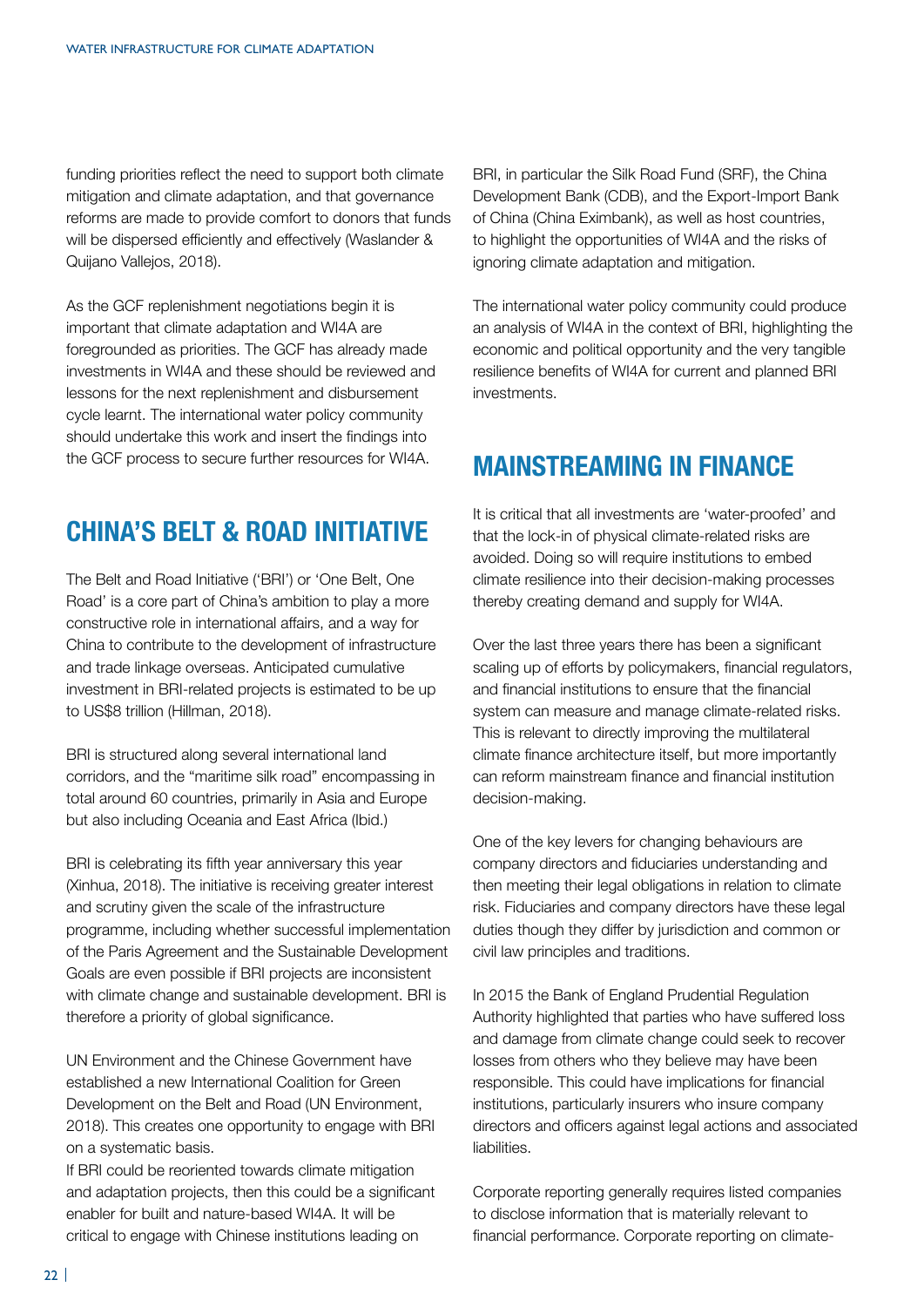related information is increasingly seen as a mandatory requirement as climate-related risks are becoming more clearly material to financial performance across different sectors of the global economy.

In light of this, the G20 Financial Stability Board (FSB) established the Task Force on Climate-related Financial Disclosures (TCFD). In June 2017, the TCFD released its final recommendations, providing a framework for disclosures of climate-related financial risks for all corporate entities. The intention is that clear, consistent and reliable disclosures in line with the TCFD recommendations will improve market participants' economic decision-making, thereby ensuring a more efficient allocation of capital – for example, by identifying potentially stranded assets (Staker, Garton, & Barker, 2018).

Financial regulators have recently gone further. The Central Banks and Supervisors Network for Greening the Financial System (NGFS) was established at the Paris "One Planet Summit" in December 2017 and is a group of 18 central banks and supervisors and 5 international organizations "willing, on a voluntary basis, to contribute to the analysis and management of climate and environment-related risks in the financial sector, and to mobilize mainstream finance to support the transition toward a sustainable economy." (NGFS, 2018) NGFS have acknowledged that climate-related risks are a source of financial risk and that it is within their mandates to ensure the financial system is resilient to these risks. A recent stock-taking exercise conducted across NGFS members showed that supervisors are starting to actively assess the prudential risks associated with climate change and have begun to set supervisory expectations to enhance financial risk management of supervised firms (*Ibid.*). This is a major development. For example, the Bank of England (2018a) recently published new supervisory expectations that set out clearly for the first time what it expects from the banks and insurers it supervises, including:

- A firm's response to the financial risks from climate change should be proportionate to the nature, scale and complexity of its business;
- As expertise develops, a firm's approach to managing the financial risks from climate change should mature over time;
- The Supervisor intends to embed the measurement and monitoring of these expectations into its existing supervisory framework;
- A firm's board should understand and assess the financial risks from climate change that affect the firm, and to be able to address and oversee these risks within the firm's overall business strategy and risk appetite;
- The board and the highest level of executive management should identify and allocate responsibility for identifying and managing financial risks from climate change; and
- The board should ensure that adequate resources and sufficient skills and expertise are devoted to managing the financial risks from climate change

The involvement of central banks and regulators has also helped to shift the terms of the dialogue within financial institutions. It has been the norm in many institutions for Environment, Social, and Governance (ESG) specialists to 'sell upwards' to their senior management. This means they identify topics or ideas that are likely to be approved by their superiors – which inevitably means that some topics or ideas are rejected and that the ambition of what is sold up is lower than they might want in order to secure internal support. In most organisations this inevitably places a premium on low cost, uncontroversial, and non-disruptive proposals. These may also be the least effective proposals for the integration of climate-related risks into decision-making.

This situation is now changing. The Bank of England (2018b) recently conducted a survey covering 90% of the UK banking sector representing over £11 trillion in assets and found that 30% are being 'responsible' (an approach primarily driven by a Corporate Social Responsibility); 60% are being 'responsive' (an approach where climate change is viewed as a financial risk, albeit from a relatively narrow, short-term perspective); and 10% are being 'strategic' (a more comprehensive approach taking a long-term view of the financial risks. This includes engaging at board level and taking action in the long-term financial interests of the firm).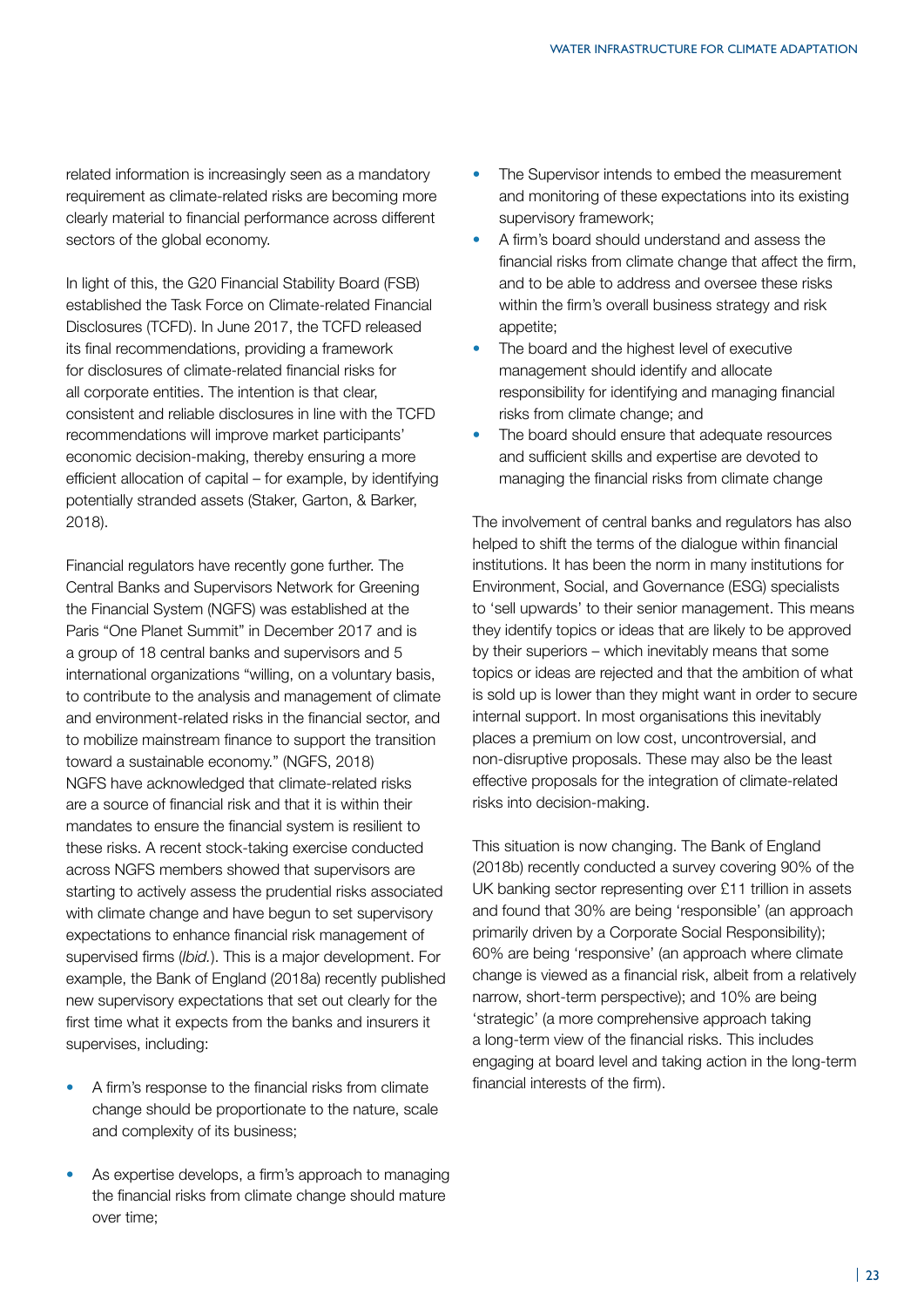While these numbers show there is a long way to go, there is much more board and senior managementlevel engagement from many more institutions than has previously been the case. Few if any firms would have been 'strategic' just three years ago.

The involvement of the central bank, for example in convening meetings at these levels, means that there are new opportunities for boards and senior management CEOs and CIOs to be more ambitious and also be competitive with each other in person. They can then instruct downwards and get their teams to implement what they have committed to voluntarily with their peers and with the regulator.

The water policy community should work with the NGFS to ensure that emerging supervisory theory and practice on climate change takes account of the water-related risks associated with climate change. It is also critical that these risks are properly disclosed as part of the implementation and adoption of the TCFD.

The water policy community should be more engaged with the TCFD and the TCFD Secretariat should support this greater engagement. It is also important for the water policy community to engage with legal theorists and jurists, as well as corporate lawyers, to ensure that emerging guidelines concerning climate-related legal obligations take account of water-related risks associated with climate change. This has the potential to be a very significant driver of demand for WI4A.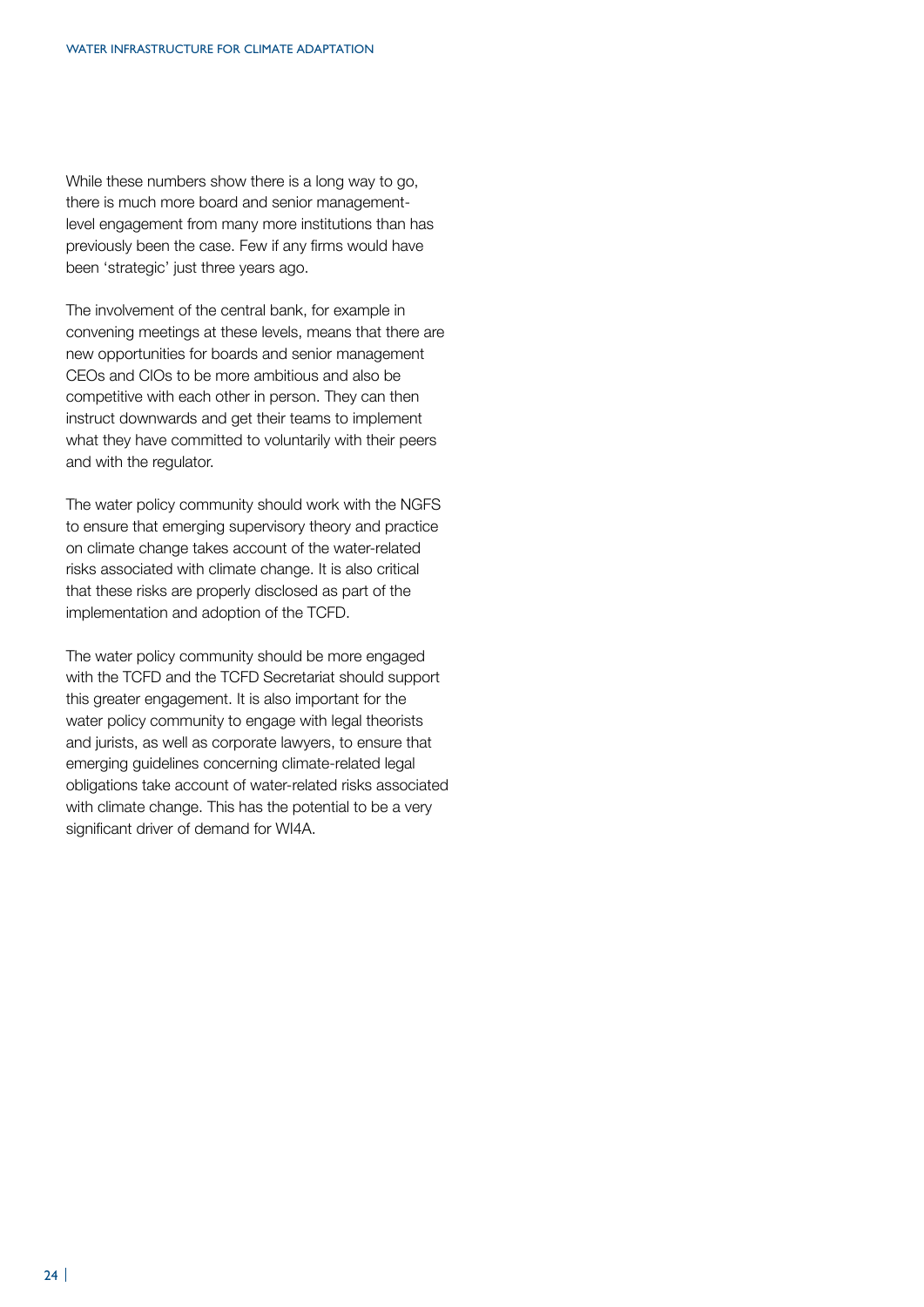## SECTION II: FUNDING AND FINANCING WI4A

W <sup>14A</sup> will require both funding and financing. The funding (i.e. income or cash flows) for WI4A projects can be generated, for example, from user charges and levies on water use, changes in land value, or insurance premiums; local or central government taxation; the trading of water rights; and transfers (such as Official Development Assistance (ODA)).

Financing the cash flows of WI4A can come from a variety of sources depending on the risk profile of projects, where projects are located, and the condition of local and international capital markets. Sources of finance include company balance sheets; equity markets; debt capital markets; bank loans from public, multilateral, or public banks; and government finance.

Funding and financing work together and affect each other. Efficient and low-cost finance reduces the cost of projects and the funding requirement for water infrastructure. While well-structured, predictable, and credible funding streams make it easier to secure low-cost finance. There is a virtuous cycle and positive relationship between the two.

At a global level we unquestionably have both the funding and financing capacity necessary to deliver the required investment in WI4A. Sufficient income exists, and the global financial system has a glut of capital seeking investment opportunities.

The challenge is that while these conditions may hold globally, there are significant variations in the quality and availability of cash flows, particularly in many developing countries. There are also issues with availability (i.e. liquidity) and cost of capital, again in many developing countries, and this can make it extremely hard or impossible for WI4A projects to succeed.

This section is split into three sub-sections. The first briefly examines the WI4A funding gap and reviews the various mechanisms through which funding can be generated.

The second examines financing: the investors that could provide capital; blended finance models; and significantly, what interventions can reduce the cost of capital for WI4A projects. The final sub-section proposes the creation of basin-level funding and financing plans.

### **THE WI4A FUNDING GAP**

The present value of the additional investments needed until 2030 to achieve SDG 6.1 of achieving universal and equitable access to safe and affordable drinking water for all is estimated at approximately US\$1.7 trillion (Hutton & Varughese, 2016). This is about three times the current investment levels (OECD, 2018). The estimate represents only a fraction of the water agenda with projections of global financing needs for water infrastructure ranging from US\$6.7 trillion by 2030 to US\$22.6 trillion by 2050 (*Ibid.*).

Estimates of the investments needed for climate resilience are also large and vary significantly. According to the UNFCCC (2006) the additional investment needed to adapt new infrastructure vulnerable to climate change is estimated at 5 to 20 percent of its cost. The World Bank (2010) estimates that the cost of adapting to an approximately 2ºC warmer world by 2050 is in the range of US\$75 billion to US\$100 billion a year.

Needless to say, there are very significant uncertainties in all of these studies. In terms of WI4A we do not know the exact investment requirement by solution (whether build infrastructure or nature-based) and how this varies from country to country or region to region. The exact WI4A investment requirement, a subset of estimates for water infrastructure and climate adaptation, is not known. But there is some consensus that the overall 'infrastructure gap' approximates to US\$ 1 trillion per annum, of which water accounts for 15-30% compared to a historic investment share of 6% (Money, 2018).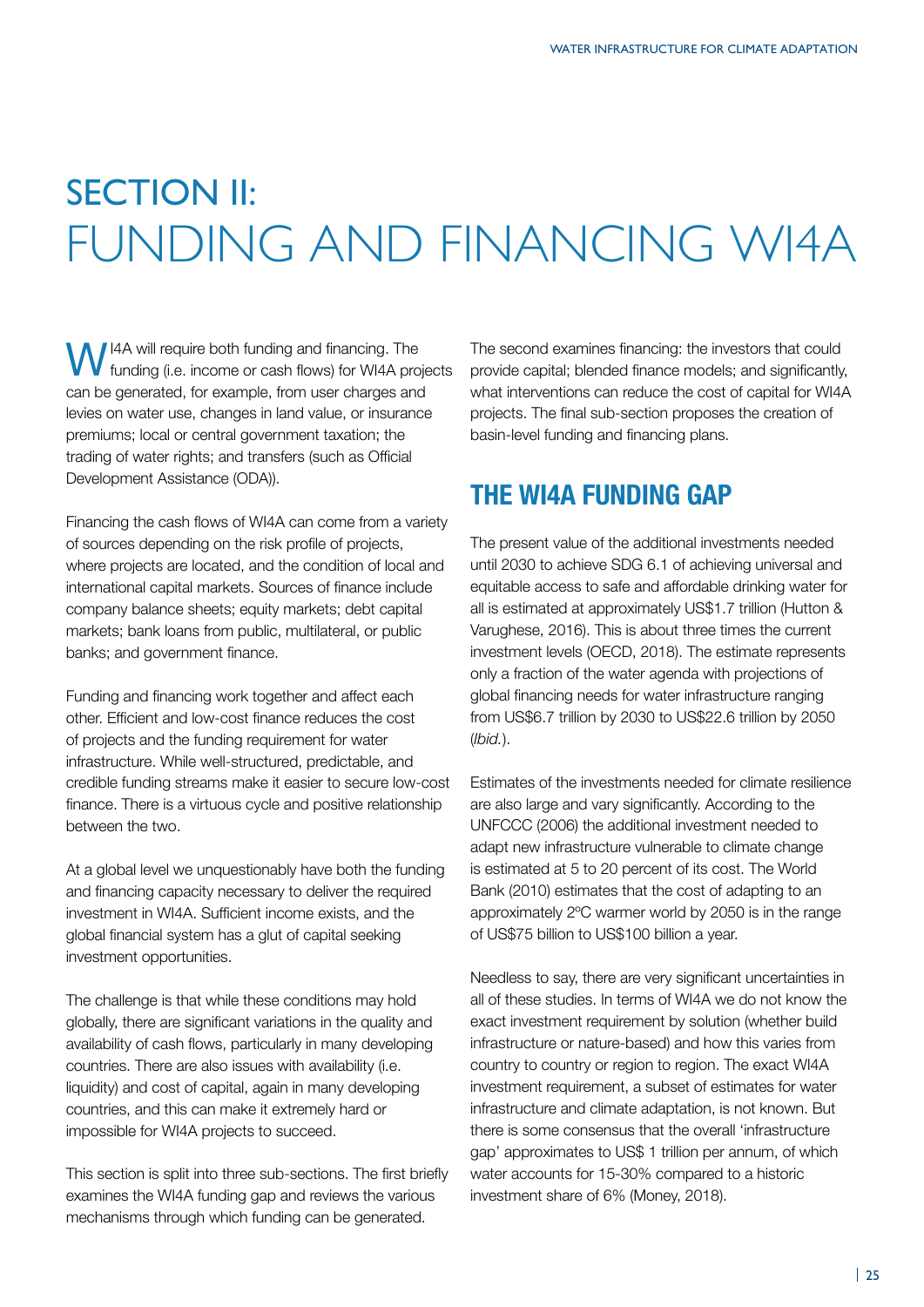We do know, however, that in 2015/16 (the last financial year where data was available) US\$22 billion was spent by governments and multilateral institutions on all climate adaptation, with 51% of this allocated to water and wastewater infrastructure (Buchner et al., 2017). This is significantly less than the US\$112 billion of public funds spent on climate mitigation and is nowhere near meeting any estimated funding requirement for either climate mitigation or adaptation (*Ibid.*).

### **FUNDING WI4A**

The funding (i.e. income or cash flows) for WI4A projects can be generated from a variety of sources, including user charges and levies on water use, changes in land value, or insurance premiums; local or central government taxation; the trading of water rights; and transfers (such as ODA).

The choice of funding mechanism depends on a variety of factors that encompass political preferences, the nature and quality of regulation, the role of central government, and affordability.

The quality and credibility of cash flows matters. Uncertain and volatile funding increases risk and makes projects much harder and more expensive, if not impossible, to finance.

It is also clear that the quality and certainty of cash flows are much clearer for built infrastructure than nature-based solutions, and that this is a major impediment to the scaling up of nature-based solutions even when they are the most cost-effective intervention.

The OECD & WWC (2015) provide a comprehensive overview of the different sources of funding for water infrastructure. Tariffs or user charges, general or local taxation, and property charges are by far the most common and intuitive ways of funding water infrastructure, including WI4A. In developing countries ODA from developed country governments and philanthropy can also provide important funding for water infrastructure. Instead of covering in detail all of these funding sources, here we instead elaborate on innovative funding mechanisms for WI4A that could be supported by the multilateral climate finance architecture: results-based payments; mutualised insurance; resilience bonds; and land value capture.

#### Results-based payments

Results-based payments is funding unlocked when measurable and pre-defined outcomes are achieved. In the case of WI4A it could be outcomes associated with enhanced climate resilience, such as reduced surface runoff or reduced flood risk.

The international climate finance architecture should work with the water policy community to develop new resultsbased funding mechanisms for WI4A. These could be created nationally, regionally, or internationally. Ideally, they would be underpinned with public funding and in the case of developing countries, with ODA. But schemes could be trialled without such support.

New results-based payment mechanisms should be particularly targeted at nature-based solutions, where the gap between current funding and funding need is likely to be greatest.

Based on proposals from Caldecott et al (2018) voluntary or mandatory markets could be established where 'suppliers' bid together or individually to supply climate resilience outcomes to paying 'beneficiaries' in specific catchments via online market-places. Suppliers could include farmers, land owners, and land managers. Beneficiaries would include the general public (represented by central, devolved, and local government), private interests (such as water companies, other land managers, and insurers), and other groups (such as conservation NGOs, civil society groups, land trusts, philanthropists, local communities via town and village halls, or crowd funders).

A comprehensive list of nature-based WI4A outcomes could be developed and agreed and suppliers would bid for them in a catchment-based market place. Suppliers would then receive contracts to deliver outcomes to beneficiaries and these could be verified by third parties and transactions cleared transparently and securely on a distributed public ledger. Bids in the market places can be managed and undertaken using well-designed web-based apps that could be deployed on smart phones.

New market places enabling results-based payments to remunerate WI4A projects which then underpin financing could be transformative. A comprehensive programme of pilots and market design work, leveraging existing resultsbased payments schemes, should be coordinated for WI4A.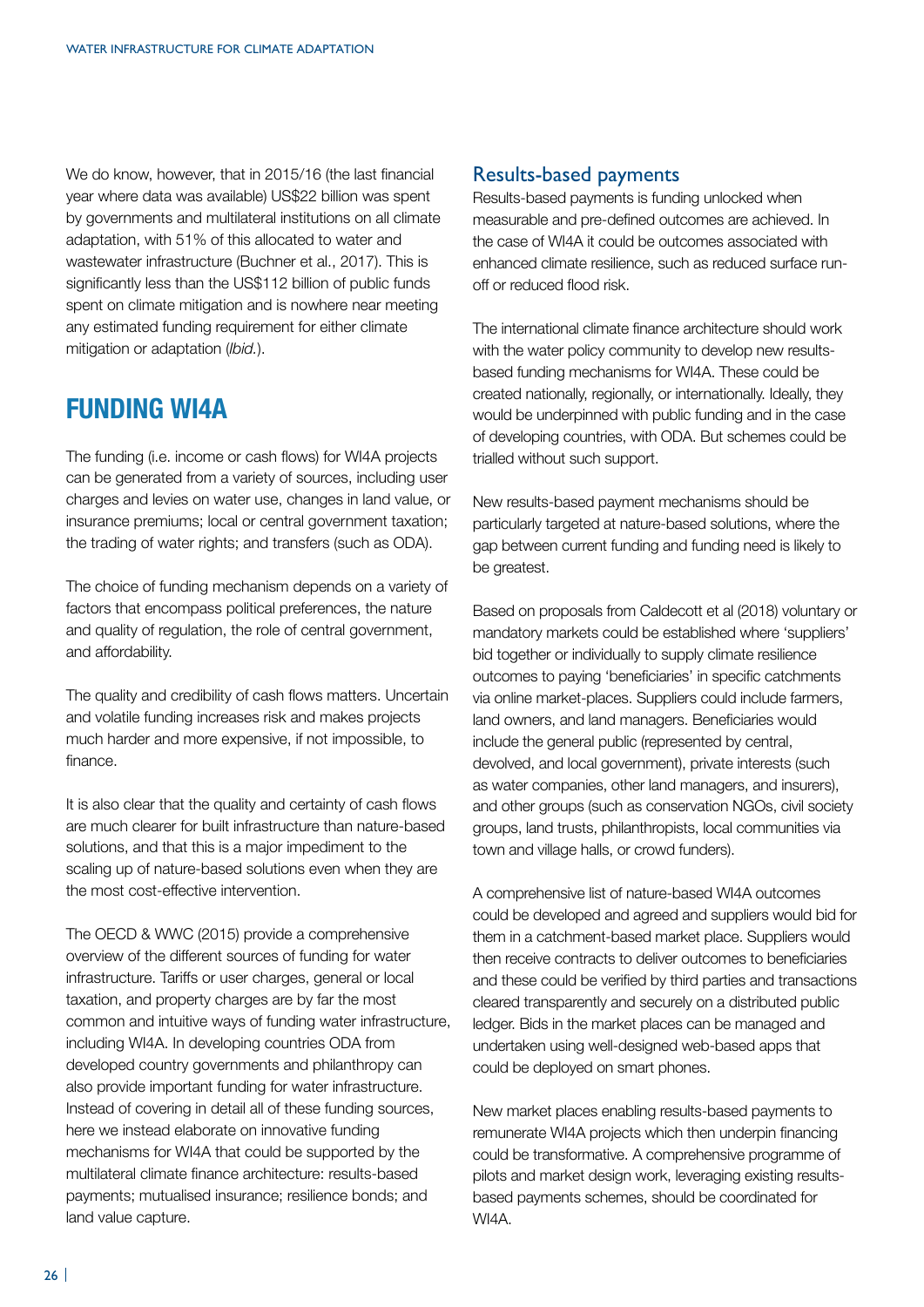#### **Insurance**

Built infrastructure and nature-based WI4A can reduce physical climate-related risks and thus reduce insured losses. This should result in lower insurance premiums. This is critical for affordability and increasing insurance coverage, particularly in developing countries.

The challenge is capturing this income (i.e. the difference between insurance premiums before and after the risk reducing WI4A investment). There are a number of ways this could be done.

Mutualised insurance or re-insurance companies, where all policyholders are also owners of a mutual insurance or re-insurance company, would allow policyholders to capture the benefit of WI4A investments. Some of the earliest insurance companies were mutuals and this is a well-tested model of organising insurance provision (Insurance Information Institute, 2018).

The mutual insurance or re-insurance company would, as part of its mission, undertake to support and invest in WI4A that could reduce physical climate-related risks and thus reduce premiums for policyholders (or provide a share in any insurance profits). For this to work effectively the mutual would only provide insurance in a specific area where it could make a material difference to levels of risk.

Insurance-linked or 'resilience' bonds, where the interest payments are based partly on WI4A investments, is another complementary model (Cashman, Souvignet, Schuster, & Zwick, 2018; Hermann, Köferl, & Mairhöfer, 2016; Refocus Partners, 2015). Once WI4A investments are made this reduces bond interest payments reflecting the lower risk. In the event of an eligible disaster event, investors lose all or a portion of the capital value of their insurance-linked bond. WI4A investments would reduce the likelihood of eligible disaster events.

The international water policy community can work with insurers and re-insurers and other stakeholders in the insurance community to identify and realise these potential opportunities.

#### Land value capture

Investment in WI4A can create local economic benefits due to a reduction in physical risk and/or an improvement in the provision of water services. This can result in increases in land value and in property prices. Capturing

a proportion of this increase to make the investments that increase land values in the first place is widely used in many countries, particularly for transport infrastructure investments, such as trainline extensions.

Land value capture approaches could be tailored to WI4A requirements in developing countries. Capturing land value increases is usually done through additional property taxes or charges. Multilateral development banks and donors could explore underwriting or insuring these future revenues, enabling the upfront investments to take place.

These approaches could have significant co-benefits for economic development. Moreover, WI4A projects could be part of a wider package of land value enhancements, including transport, amenities, and social infrastructure (such as schools and hospitals). This would mean that WI4A is more effectively embedded into urban development and planning from the very start, avoiding development that is maladapted to climate change.

### **FINANCING WI4A**

The type of financing (along the continuum from debt to equity and listed to unlisted) and potential investors in WI4A projects, whether banks, national and multilateral development banks, pension funds, sovereign wealth funds, insurers, asset managers, or family offices, will depend on a range of variables. These include the type of cash flow available, the risk profile of the project, the maturity of the project, where the project is located, the credit quality and financial capacity of project sponsors, and the availability of capital in different jurisdictions.

There are two major opportunities for improving the cost and availability of capital for WI4A. Hybridity and blended capital approaches on the one hand and interventions that support the efficient re-financing of WI4A assets on the other.

#### Hybridity and blended finance

Hybridity is a collaborative multi-stakeholder approach that brings together different sources of financial, human, and societal capital to help execute projects in a way that maximises financial and non-financial objectives (Money, 2018). A key argument in favour of hybridity is that models of stakeholder collaboration aligning the interests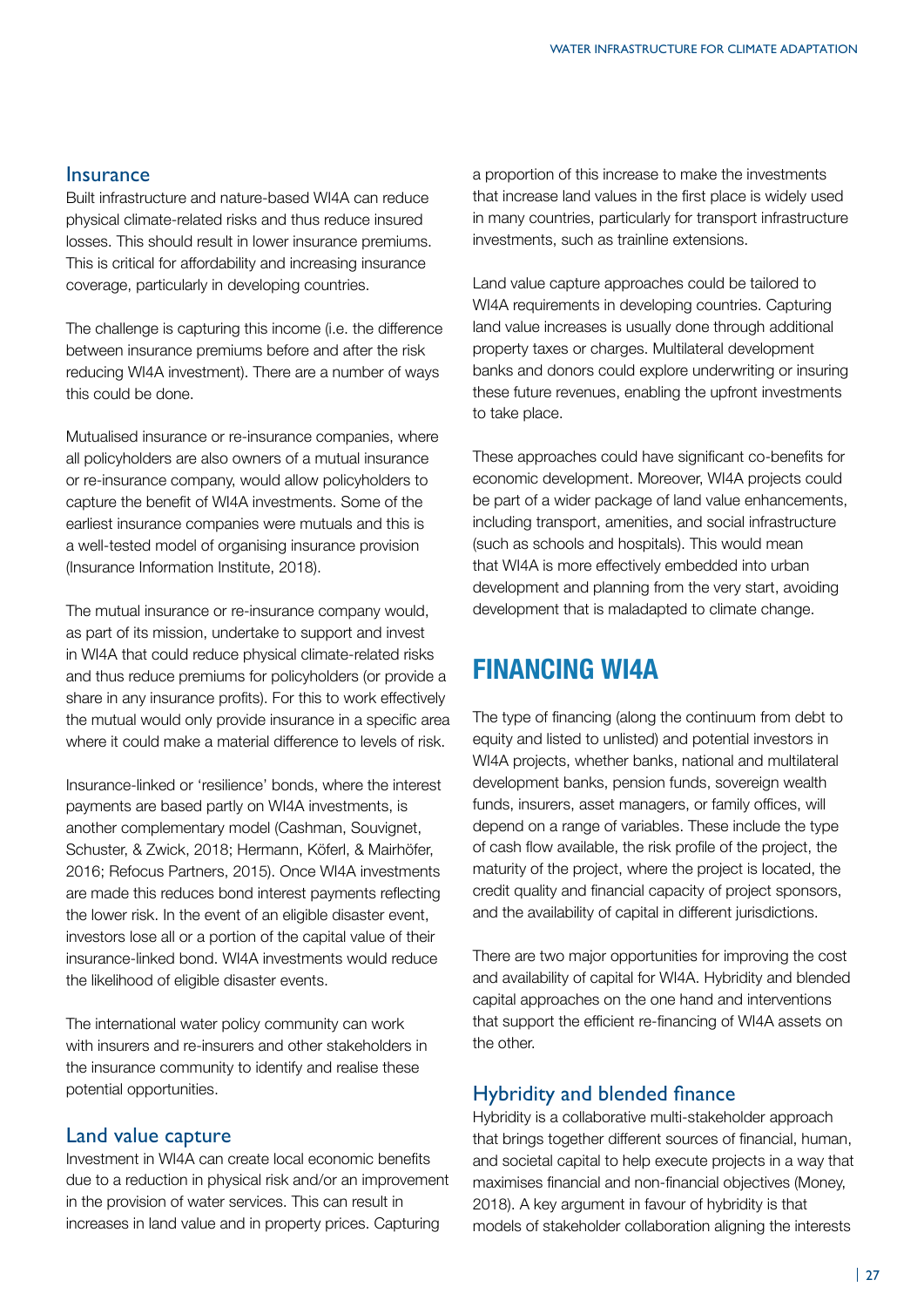#### **Box 2: A primer on infrastructure finance for climate mitigation and adaptation**

In many cases a significant proportion of WI4A project costs are upfront at construction and marginal costs are low. Although risk profiles differ considerably between different WI4A technologies and geographies, the typical project lifecycle will be as follows: it is characterized by higher levels of risk in development and construction phases due to technology and construction risks. Risk levels decrease once a project becomes operational and produces predictable and stable cash flows to service debt and generate returns. Since investors demand compensation for higher levels of risk, the risk profile of infrastructure projects directly translates into the cost of capital over time: projects face higher cost of capital in development and construction phases and lower cost of capital in the operational phase (WEF, 2013; Hamilton & Zindler, 2016).

Debt capital plays a considerably more important role in financing infrastructure projects than equity capital. For example, McKinsey (2016) has found that the average debt-to-equity ratio of 3,700 renewables projects receiving financing between 2000 and 2015 is 70-to-30 debt to equity ratio.

In the development and construction phases, projects are commonly financed directly by corporations through on balance sheet-financing and bank loans (Hamilton & Zindler, 2016), while public equity and debt capital markets have played only a minor role in financing projects over the last decade (Louw, 2018).

#### **Figure 3: Project stages and investor ecosystems (Hamilton & Zindler, 2016)**

| PROJECT DEVELOPMENT<br><b>&amp; PRE-CONSTRUCTION</b>       | <b>CONSTRUCTION</b>                                          | <b>OPERATING PROJECTS</b>                 |  |  |
|------------------------------------------------------------|--------------------------------------------------------------|-------------------------------------------|--|--|
| · Corporates using 'on balance                             | . On balance sheet funding by                                | · Renewable infrastructure funds          |  |  |
| sheet' funding - debt and/                                 | corporates (company funds)                                   | · General infrastructure funds            |  |  |
| or equity (applies to both<br>integrated utilities as well | · Private equity funds                                       | · Pension funds                           |  |  |
| as independent developers)                                 | · Renewable infrastructure funds                             | · Insurance companies                     |  |  |
| · Some private equity funds                                | · Some general infrastructure<br>funds                       | . Family offices                          |  |  |
| · Some renewable infrastructure                            |                                                              | · Bonds                                   |  |  |
| funds.<br>99 G.W. 2012                                     | . A few pension & insurance<br>companies as direct investors | · Debt funds                              |  |  |
|                                                            | · Project finance debt.                                      | · Corporate debt; project<br>finance debt |  |  |

Once projects are operating and delivering stable cash flows, refinancing equity and debt at lower costs (due to lower risks) and to avoid maturity mismatches (i.e. financing long-term assets with short-term debt) becomes a critical issue.

The unparalleled scale of investment needed to finance climate mitigation and adaptation will exceed capabilities of the post-crises banking sector and constrained balance sheets of utilities, which is why public equity and particularly debt capital markets will have to play a key role to facilitate the refinancing of operating projects by providing long-term capital (OECD, 2017).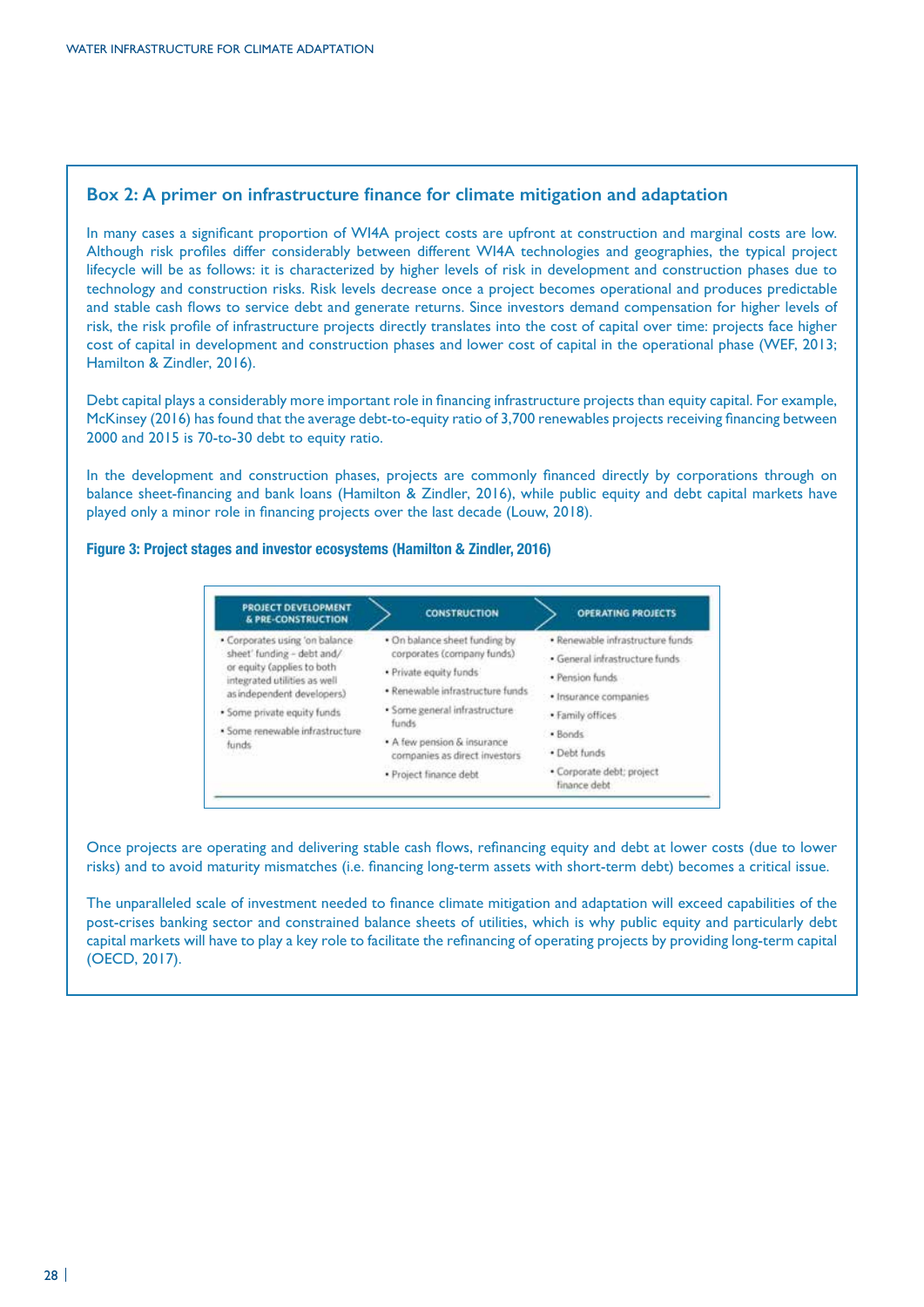of different actors are more likely to deliver the desired outcomes on a sustainable basis (*Ibid.*).

Hybridity can be supported by blended finance, which is when sources of capital with a social or environmental purpose is combined with more traditional forms of capital. Capital with a social or environmental purpose often comes from philanthropic foundations or governments and is often concessional, i.e. willing to accept below market rates of return.

However, investors willing to accept below market returns to ensure that social and/or environmental outcomes are small relative to the total investment requirement. This is certainly true for WI4A. While they do not have the capacity to finance many or all projects, these providers of concessional finance can take smaller positions in many more projects. This can be enough to make previously unattractive projects attractive to traditional sources of capital only seeking market rates of return. This means that concessional finance can have a catalytic effect and crowd-in capital from non-concessional sources.

Blended finance and hybridity can be further combined with funding to support the cash flows of projects, such as ODA or philanthropy.

While hybridity has not been properly tested, each element has been: blended capital structures, mixed income models including elements of grant funding, and multi-stakeholder governance models.

Hybridity and blended finance could have a key role to play in scaling up the funding and financing of WI4A. It is essential that there are more pilots showcasing how different forms of funding and finance can come together to deliver WI4A projects successfully, with benefits accruing to different stakeholders in the intended way. Opportunities for major pilots pioneering different forms of hybridity and blended finance for WI4A should be identified and prioritised for support by the multilateral climate finance architecture in order to demonstrate proof-of-concept and scalability.

#### Lowering the cost of capital

Ensuring that low cost capital is available at different stages of project development through to operation is fundamental to the viability of WI4A projects. There are three significant prizes for policymakers associated with the smooth and efficient financing and re-financing of WI4A projects: 1) reducing the overall cost of WI4A to meet a given climate resilience objective, 2) making available the scale of capital required for WI4A deployment, and 3) freeing up equity and bank loans to be recycled back into the construction and development phase of the WI4A project lifecycle to ensure there is a robust pipeline of projects. These three benefits are briefly discussed further below.

The smooth and efficient refinancing of operational cash-flow producing assets can reduce the average cost of capital over the lifetime of projects, reducing the total amount ratepayers and taxpayers have to pay to make projects economic. This is incredibly important for reducing the total cost of projects that are capital intensive – as most WI4A projects are.

As well as making a material difference to individual projects, in aggregate across a national infrastructure investment programme large savings can be realised by reducing the cost of capital. For example, being able to reduce the average cost of capital for the US\$10bn WI4A investment programme by just 1% is the equivalent of saving US\$100 million per year in interest payments. This is spending that consumers, companies and the public sector (depending on who is ultimately remunerating WI4A projects) can deploy elsewhere. This scale of reduction in the average cost of capital is entirely plausible (see Box 4 above for further details).

The scale of capital needed to finance the quantity of WI4A required means that large pools of capital, particularly in global debt capital markets, must be accessed. The value of the global investment-grade bond market is worth US\$33 trillion. <sup>2</sup> This is essential as the balance sheet of many traditional project sponsors, such as utilities, are increasingly constrained and banks cannot provide loans with tenors that match the lifetime of projects due to capital requirements and capital charges 3 associated with holding such loans. Creating mechanisms for the debt capital markets to finance projects (or portfolios of projects) can ensure the scale of private capital required is there.

Finally, refinancing at operation (once there is no longer any development or construction risk) means that higher cost equity and debt (such as bank loans or mezzanine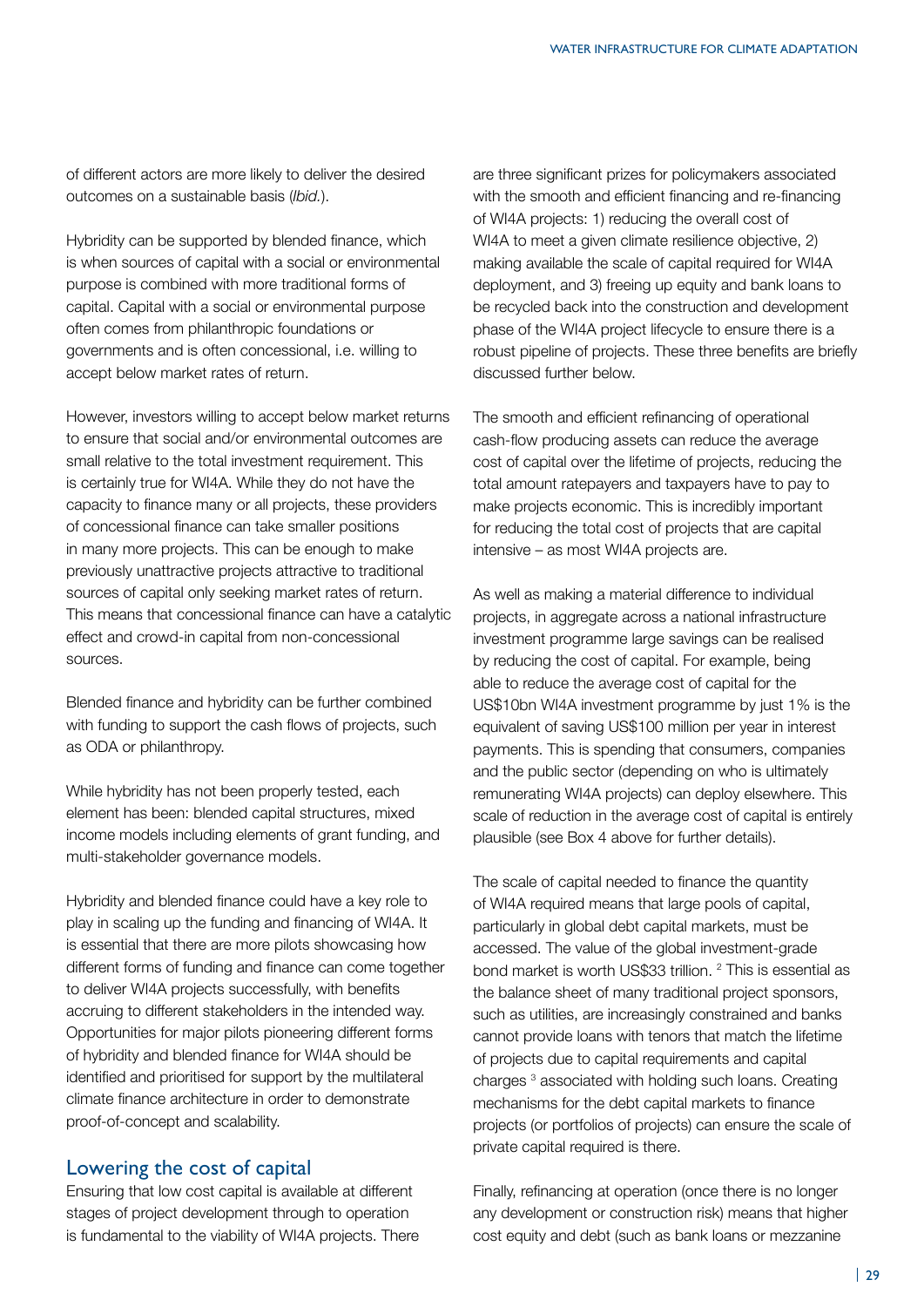#### **Box 3: How efficient refinancing changes the Weighted Average Cost of Capital (WACC)**

Refinancing an operating asset via cheaper, longer-term debt can significantly reduce the project's weighted average cost of capital (WACC).

WACC = 
$$
\frac{EQ}{V} * r^{EQ} + \frac{DE}{V} * r^{DE} * (1-T)
$$

 $EQ =$  Market Value of Equity;  $DE =$  Market Value of Debt;  $V =$  Market Value of the Firm's total capital (Equity + Debt);  $r^{EQ}$  = Return on Equity (ROE);  $r^{DE}$  = Return on Debt (i.e. interest); T = Tax Rate; (1 – T) = Tax Shield

The WACC is determined by the cost of equity ( $r^{EQ}$ ), i.e. the return on equity (ROE) the project sponsor has to pay to equity investors, and by the cost of debt ( $r^{DE}$ ), i.e. the interest the project sponsor has to pay to debt investors.<sup>1</sup> Assuming a constant debt-to-equity ratio after refinancing (e.g. 70-to-30, see Box 2) and tax rate, the WACC will decrease if the project sponsor can secure a cheaper form of either equity and/or debt financing, which means decreasing  $r^{EQ}$  and/or  $r^{DE}$ . There are two forms of debt refinancing available which can lower the cost of debt (r<sup>DE</sup>) and thus the WACC.

#### **Bonds**

Refinancing projects through project bonds can be cheaper than through commercial loans. According to the OECD (2017a), the yield of investment-grade project bonds is estimated to be on average 0.5% lower than the cost of a longterm project loan with similar credit quality (e.g. BBB-). Refinancing commercial loans with project bonds can reduce the cost of debt  $(r^{DE})$  and lead to a decrease in the WACC (OECD, 2017a; WEF, 2013).<sup>2</sup>

#### **Securitization**

Securitization refers to the process of creating a new tradable financial instrument (security) by bundling together a pool of typically illiquid assets representing claims on future cash flows (e.g. receivables), dividing the repackaged instrument into different tranches (with different risk-return profiles) and marketing those to investors by matching risk preferences.

Typically, a company (the "originator") transfers assets (e.g. mortgages) to a separate legal entity (i.e. a special purpose vehicle (SPV)), which bundles those assets together into a debt security and issues it in the capital markets. The debt security is bought by investors, who are paid by the SPV through the future cash flows of the underlying assets (e.g. mortgage payments).

If the SPV can raise funds by issuing debt securities at lower interest rates than the originator could by raising debt through other available sources (e.g. bank loans), then the originator can effectively reduce its cost of debt (rDE). Thus, asset securitization can reduce a firm's WACC, particularly if the availability of alternative funding sources is limited.  $3$ 

Empirical evidence shows the impact securitization can have on financing costs. Lemmon, Liu, Mao, & Nini (2014) for instance found that securitization permits non-financial firms to lower their cost of capital without transferring value from existing creditors. Moreover, Nadauld & Weisbach (2012) showed that the securitization of corporate bank loan facilities can have an impact on the price of corporate debt (with a credit spread of 17bp), which underlines that securitization causes reduction in capital costs.

2 Moreover, Miller Smith et al. (2015) sampled several transport infrastructure projects globally to highlight project bonds as one of the primary means of debt refinancing post-construction, which reflects the potential of project bonds to reduce capital costs. Deloitte (2013) argues that bank lending is increasingly becoming more expensive for projects than bond financing since banks pass on to costumers additional lending costs occurring under Basel III regulations.

3 See Schwarcz (1994) and Hill (1997).

<sup>1</sup> For a more detailed discussion of the cost of capital see for instance Brealey, Myers, & Allen (2017), Ch. 9. The cost of capital approach builds upon the original work of Modigliani & Miller (1958).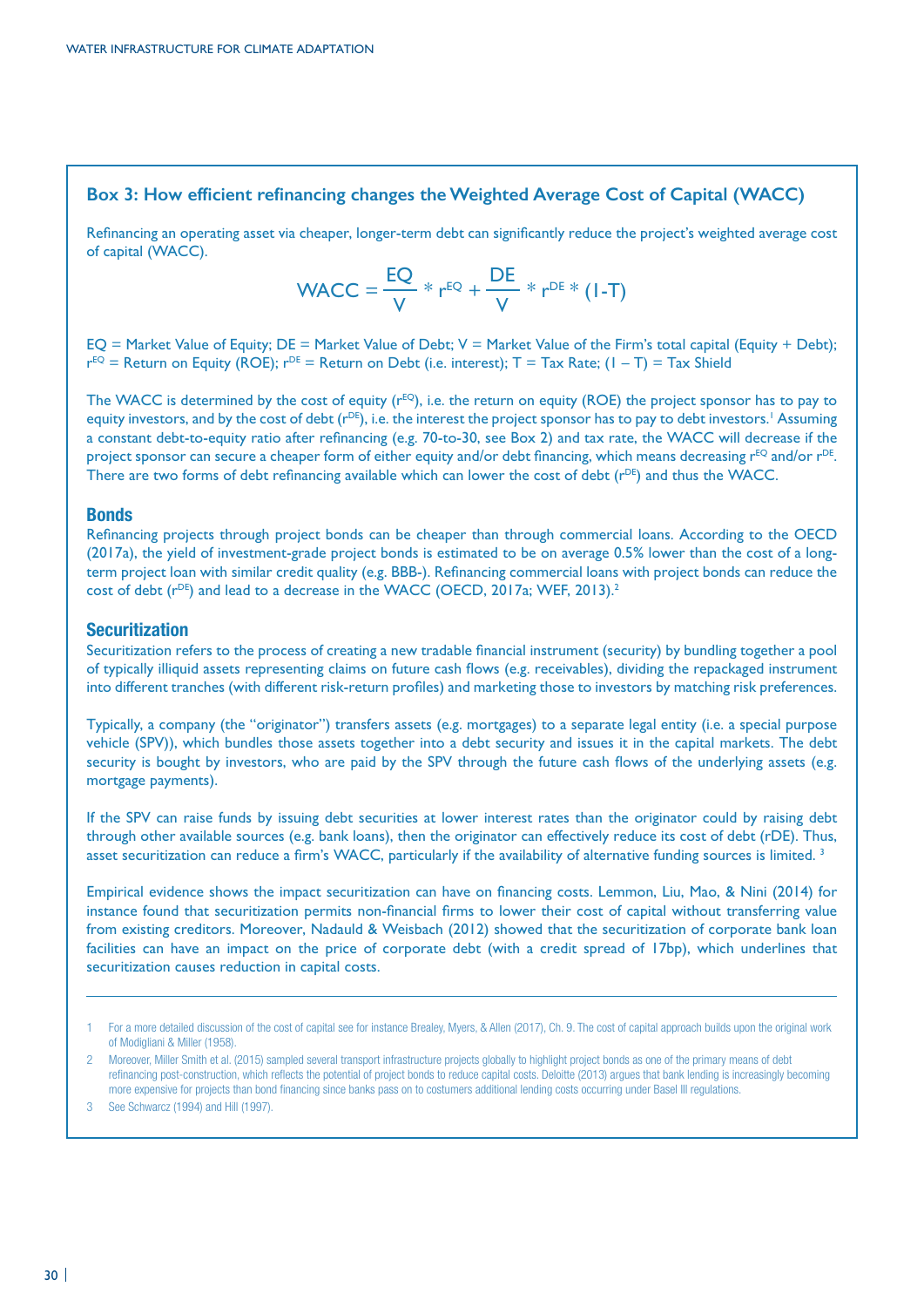

#### Figure 4: Releasing capital back into project development and construction

finance) can be recycled by project sponsors and their financial partners back into the development and construction of new projects. This virtuous cycle (see Figure 4 above) will help ensure there is strong pipeline of WI4A projects being developed.

There are several mechanisms available to public sector institutions to support the efficient financing and refinancing of WI4A projects at scale.

There are two general types of intervention: i) risk mitigation mechanisms (RMM) and ii) transaction enabling mechanisms (TEM). Below we briefly describe the main mechanisms most relevant to the smooth re-financing WI4A projects and give a brief assessment of the pros and cons of each mechanism.

#### Risk mitigation and transaction enabling

The OECD (2016) conducted a comprehensive review of institutional investment in green infrastructure projects where the public sector deployed policy mechanisms to support transactions.

Building on a framework developed by the OECD (2015), the policy mechanisms fall broadly in two categories: reducing barriers to investment for the private sector (risk mitigation mechanisms) and supporting the development

of investment channels (transaction enabling mechanisms).

The study examined a sample of 33 case studies and found 44 different examples of public policy mechanisms to support risk mitigation (for an overview see Table 1). These mechanisms provided coverage or mitigation of risks which were not sufficiently (or not at all) addressed by financial market actors or which would have increased transaction costs for investors substantially. By deploying risk mitigating mechanisms, public sector organisations were able to attract investments of traditionally riskaverse institutional investors (e.g. pension funds) by enhancing the risk-return profiles of the projects in the sample.

Green infrastructure projects are broadly defined and extend from energy efficiency to sustainable agriculture. While this sample is not focused on WI4A, many of the deals have very similar characteristics to WI4A projects and so are relevant to identifying effective interventions that can address WI4A financing challenges.

<sup>2</sup> As of 31 Dec 2017. This includes all bonds with a minimum credit rating of BBB-, except Mortgage-Backed Securities(MBS), as tracked by the Citigroup's World Broad Investment-Grade Bond Index Excluding MBS (Non-MBS WorldBIG), see Citigroup (2017).

<sup>3</sup> Developed in response to the global financial crises 2007/08, Basel III is a global regulatory framework to increase bank liquidity and decrease bank leverage by introducing more restrictive capital requirements for the banking sector. The new capital requirements negatively affect banks' ability to provide long-term project finance (e.g. through infrastructure loans), particularly due to increasing funding costs for banks (Ma, 2016; Wilkins, 2017). This further strengthens the need for capital markets to fill the infrastructure finance gap.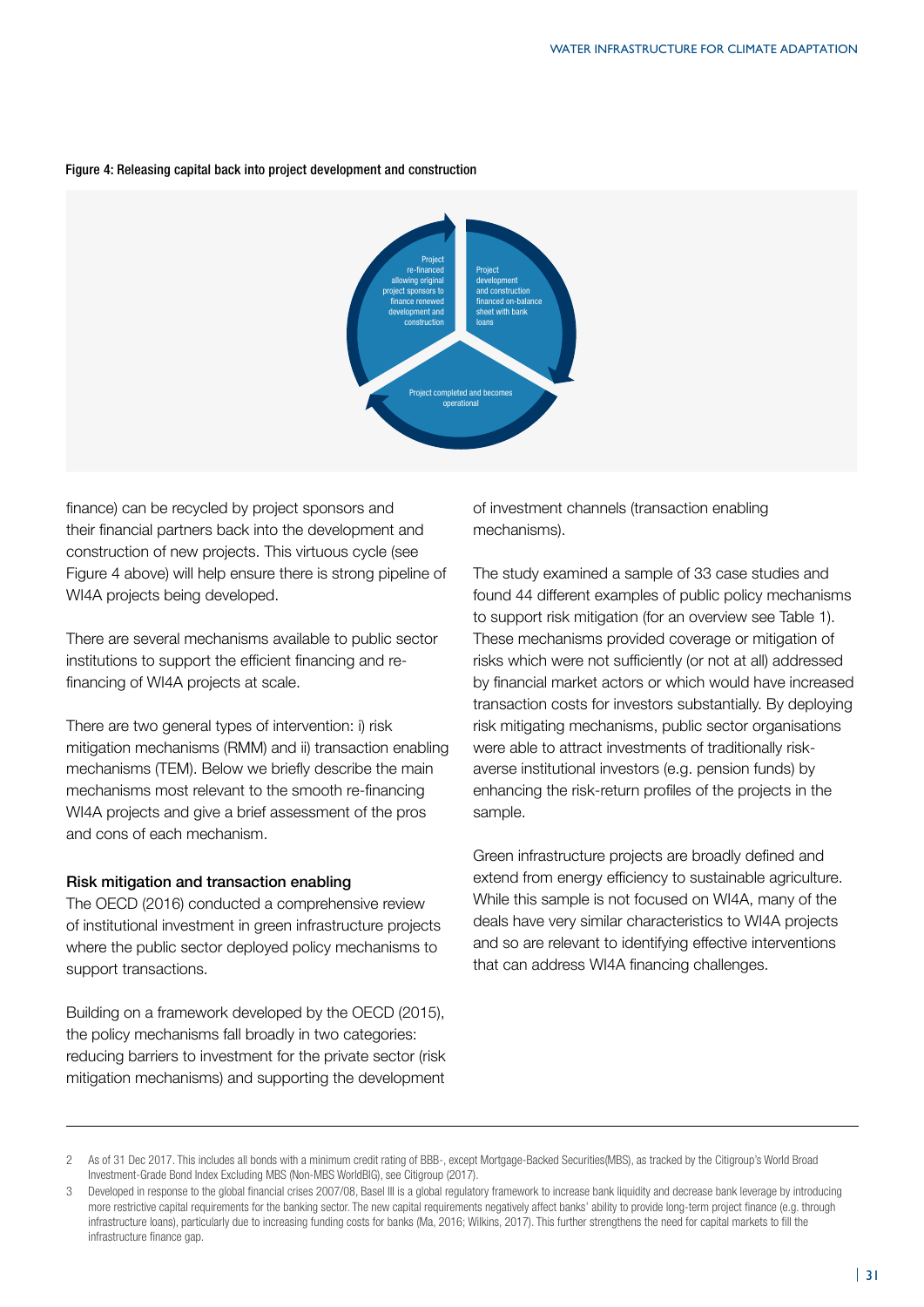#### WATER INFRASTRUCTURE FOR CLIMATE ADAPTATION

#### Table 1: Summary and typology of risk mitigation mechanisms identified by OECD (2016)

| <b>Risk Mitigation</b><br>mechanism                                                           | Short description of<br>public or official sector<br>intervention                                                                                                                            | <b>Deal Example</b><br>(Name)                                        | <b>Sector</b>                                  | <b>Financing</b><br><b>Channel</b>                                             | <b>Actor that</b><br>deployed the<br>mechanism                                                     | <b>Institutional investor</b><br>involved                                                          |  |
|-----------------------------------------------------------------------------------------------|----------------------------------------------------------------------------------------------------------------------------------------------------------------------------------------------|----------------------------------------------------------------------|------------------------------------------------|--------------------------------------------------------------------------------|----------------------------------------------------------------------------------------------------|----------------------------------------------------------------------------------------------------|--|
| Credit enhancement (23 out of 44 in total)                                                    |                                                                                                                                                                                              |                                                                      |                                                |                                                                                |                                                                                                    |                                                                                                    |  |
| Layered fund subor-<br>dination                                                               | Taking a subordinated<br>position in a fund to give<br>priority to private investors                                                                                                         | <b>GIB Offshore</b><br>Wind Fund                                     | Sustainable<br>energy                          | Intermediated<br>unlisted project<br>equity                                    | UK Green Invest-<br>ment Bank                                                                      | Strathclyde Pension<br>Fund, undisclosed Sov-<br>ereign Wealth Fund                                |  |
|                                                                                               | with regard to claims on<br>assets.                                                                                                                                                          | <b>AATIF (Africa</b><br>Agriculture and<br>Trade Investment<br>Fund) | Sustainable<br>agriculture                     | Intermediated<br>private equity<br>fund                                        | KfW & German<br><b>Federal Ministry</b><br>for Economic<br>Cooperation and<br>Development<br>(BMZ) | Undisclosed institutional<br>investors, Deutsche<br>Bank                                           |  |
| Partial credit<br>guarantee                                                                   | Guaranteeing payments for<br>the principal and interest on                                                                                                                                   | Hindustan Solar                                                      | Sustainable<br>energy                          | Listed project<br>bond                                                         | <b>IIFCL, ADB</b>                                                                                  | Yes Bank and other<br>institutional investors                                                      |  |
| Loan guarantee<br>Revenue guarantee<br>Cornerstone stake<br>Blending<br>Grant<br>Fund seeding | debt issuance up to certain<br>percentage.                                                                                                                                                   | <b>Energy Efficiency</b><br>Securitization by<br>the IABD            | Energy efficiency                              | ABS                                                                            | <b>IADB</b>                                                                                        | Undisclosed institutional<br>investors                                                             |  |
|                                                                                               |                                                                                                                                                                                              | Greater Gabbard<br>offshore trans-<br>mission link                   | Sustainable<br>energy                          | Listed project<br>bond                                                         | EIB, EC                                                                                            | Numerous undisclosed<br>institutional investors                                                    |  |
|                                                                                               | A legally binding agreement<br>under which the guarantor<br>agrees to pay any or the<br>entire amount due on a<br>loan instrument in the event<br>of non-payment by the<br>borrower.         | <b>Crescent Dunes</b><br>Solar CSP                                   | Sustainable<br>energy                          | <b>Direct</b><br>investment in<br>unlisted equity<br>of a project<br>developer | <b>US Department</b><br>of Energy                                                                  | Public Sector Pension<br><b>Investment Board</b><br>(Canada) and Ontario<br>Teachers' Pension Plan |  |
|                                                                                               | Guaranteeing certain cash<br>flows for a project                                                                                                                                             | Consorcio Agua<br>Azul                                               | Sustainable water                              | Direct invest-<br>ment in listed<br>project bonds                              | Government of<br>Peru                                                                              | Undisclosed local<br>pension funds                                                                 |  |
|                                                                                               |                                                                                                                                                                                              | Cestas Solar                                                         | Sustainable<br>energy                          | Direct equity<br>co-investment<br>in asset                                     | French Treasury                                                                                    | Mirova, KKB, ACofi,<br>Omnes                                                                       |  |
|                                                                                               | Public Investment (21 out of 44 in total)                                                                                                                                                    |                                                                      |                                                |                                                                                |                                                                                                    |                                                                                                    |  |
|                                                                                               | An investment in an<br>offering that occurs early<br>in the investment process<br>so as to increase chances<br>of success and to play<br>a demonstration role to<br>attract other investors. | Lake Turkana<br>wind farm                                            | Sustainable<br>energy                          | Intermediated<br>unlisted equity<br>investment in<br>project                   | Danish gov-<br>ernment. DCIF<br>(a govern-<br>ment-owned<br>fund)                                  | DCIF, Danish pension<br>funds                                                                      |  |
|                                                                                               |                                                                                                                                                                                              | Cheltenham<br>General Hospital                                       | Energy efficiency                              | intermediated<br>unlisted equity<br>investment in<br>project                   | UK Green Invest-<br>ment Bank                                                                      | Aviva Investors                                                                                    |  |
|                                                                                               |                                                                                                                                                                                              | Hines Poland<br>Sustainable<br>Income Fund                           | Green buildings                                | Intermediated<br>private equity<br>fund                                        | <b>EBRD</b>                                                                                        | Undisclosed "foreign<br>institutional investor"                                                    |  |
|                                                                                               | Strategic mixing of conces-<br>sional, non-concessional<br>and for profit financing to<br>attract risk-capital                                                                               | Albion Communi-<br>ty Power                                          | Sustainable<br>energy                          | Direct<br>investment in<br>unlisted equity<br>of a pure-play<br>corporate      | UK Green Invest-<br>ment Bank                                                                      | The Greater Manchester<br>Pension Fund, Strath-<br>clyde Pension Fund                              |  |
|                                                                                               | Concessional funds<br>allocation                                                                                                                                                             | Off grid electric<br>Tanzania                                        | Sustainable<br>energy                          | Unlisted debt<br>investment<br>intermediated<br>through a debt<br>vehicle      | U.S. Agency for<br>International<br>Development                                                    | The Packard Founda-<br>tion, Ceniarth, Calvert<br>Foundation.                                      |  |
|                                                                                               | Public investment to help<br>establish private equity<br>funds that specialise in<br>green projects.                                                                                         | <b>GEEREF</b>                                                        | Sustainable<br>energy and energy<br>efficiency | Equity: unlisted<br>intermediated<br>fund of funds                             | EIB                                                                                                | At least 8 private equity<br>funds with institutional<br>investor limited partners                 |  |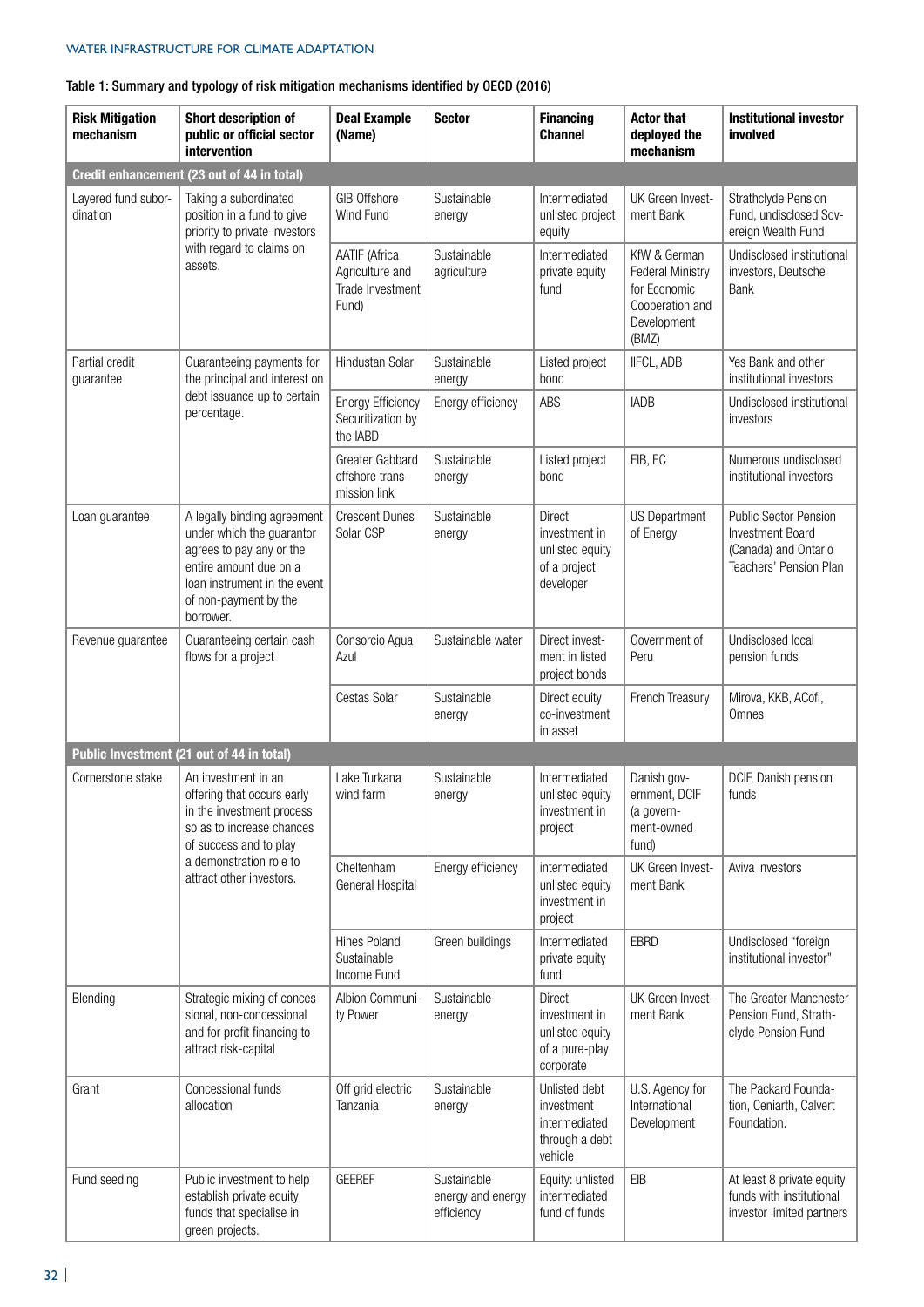The risk mitigation mechanisms deployed by public sector organisations in the sample were divided by the OECD into credit enhancements (23 out of 44) and public investments (21 out of 44). While credit enhancements describe any form of public intervention to increase the likelihood of debt repayment, public investments refer to any form of direct public financing or taking part in the deal structure. The most common credit enhancement used were partial credit guarantees, while cornerstone stakes being the public investment mechanism most present in the sample.

Besides those risk mitigation mechanisms, the OECD study also identified 19 cases in which transaction enablers were deployed by public sector organisations to mobilise institutional investment through either reducing transaction costs or developing new investment channels (for an overview see Table 2). As institutional investors often lack internal resources to assess transactions on the project level, high transaction costs may lead to the exclusion of such investments from the investment universe. The transaction enabling tools help institutional investors to overcome this barrier to investing in green infrastructure projects.

The most commonly applied transaction enabling mechanisms were securitisation and warehousing (used in 6 transactions), as well as co-investment and loan syndication (also used in 6 transactions). The overall most frequently used debt investment channel was

| <b>Transaction</b><br><b>Enabler Type</b>                                    | <b>Short description</b>                                                                                         | <b>Deal Example</b><br>(Name)                                    | <b>Sector</b>          | <b>Financing</b><br>channel                                                | <b>Actor that</b><br>deployed the<br>transaction<br>enabler           | <b>Institutional investor</b><br>involved                              |
|------------------------------------------------------------------------------|------------------------------------------------------------------------------------------------------------------|------------------------------------------------------------------|------------------------|----------------------------------------------------------------------------|-----------------------------------------------------------------------|------------------------------------------------------------------------|
| Securitisation                                                               | A technique whereby<br>illiquid or small-scale<br>assets are transformed into<br>securitised products.           | Energy efficiency<br>securitisation in<br>Mexico                 | Energy efficiency      | Unlisted debt<br>investment,<br>intermediated                              | <b>IDB</b>                                                            | Numerous institutional<br>investors                                    |
| Warehousing,<br>pooling                                                      | Bundle together smaller<br>projects to get them to a<br>commercial scale that is<br>attractive for institutional | Off Grid Electric                                                | Sustainable<br>energy  | Unlisted debt<br>investment,<br>intermediated                              | Off Grid Electric<br>set up a debt<br>investment<br>vehicle           | The David and Lucile<br>Packard Foundation and<br>other family offices |
|                                                                              | investors.                                                                                                       | Greencoat UK<br>Wind                                             | Sustainable<br>energy  | Intermediated<br>listed project<br>equity                                  | Greencoat UK<br>Wind (a listed<br>infrastructure<br>fund)             | Numerous institutional<br>investors                                    |
| Co-investment,<br>joint-ventures,<br>partnerships, con-<br>sortiums and loan | Institutional investors part-<br>ner up with other investors<br>to invest in an asset.                           | Ararat Australia<br>Wind                                         | Sustainable<br>energy  | Unlisted direct<br>project debt<br>financing (loan)<br>project             | Australia Clean<br><b>Energy Finance</b><br>Corporation               | <b>OPSEU Pension Trust</b>                                             |
| syndication                                                                  |                                                                                                                  | NY WHEEL<br>(Warehouse for<br><b>Energy Efficiency</b><br>Loans) | Energy efficiency      | Direct unlisted<br>debt invest-<br>ment in project<br>company<br>structure | NY Green Bank                                                         | Undisclosed Institutional<br>Investors, Citigroup                      |
| Co-operation and<br>collaboration                                            | Informal sharing of<br>knowledge and resources<br>between actors.                                                | Electric public<br>transport system<br>in Québec                 | Low-carbon<br>mobility | Unlisted equity<br>investment                                              | LISEA (a conces-<br>sion company<br>created for this<br>project), EIB | Caisse de dépôt et<br>placement du Québec                              |
| Conduit aggregation                                                          | Leveraging a larger or more<br>specialised public insti-<br>tution to access normally<br>unavailable channels    | Kommuninvest<br>aggregator                                       | Mixed green<br>finance | Intermediated,<br>listed SSA<br>green bond                                 | Kommunin-<br>vest (Swedish<br><b>Local Funding</b><br>Authority)      | AP3, AP4, CalSTRS, UN<br>Joint Staff Pension Fund                      |
|                                                                              |                                                                                                                  | CT Green Bank<br>C-PACE                                          | Sustainable<br>energy  | Intermediat-<br>ed. unlisted<br>non-rated<br>pooled project<br>bonds       | Connecticut<br>Green Bank                                             | Undisclosed institutional<br>investors                                 |

| Table 2: Summary and typology of transaction enabling mechanisms identified by OECD (2016) |  |  |  |
|--------------------------------------------------------------------------------------------|--|--|--|
|                                                                                            |  |  |  |
|                                                                                            |  |  |  |
|                                                                                            |  |  |  |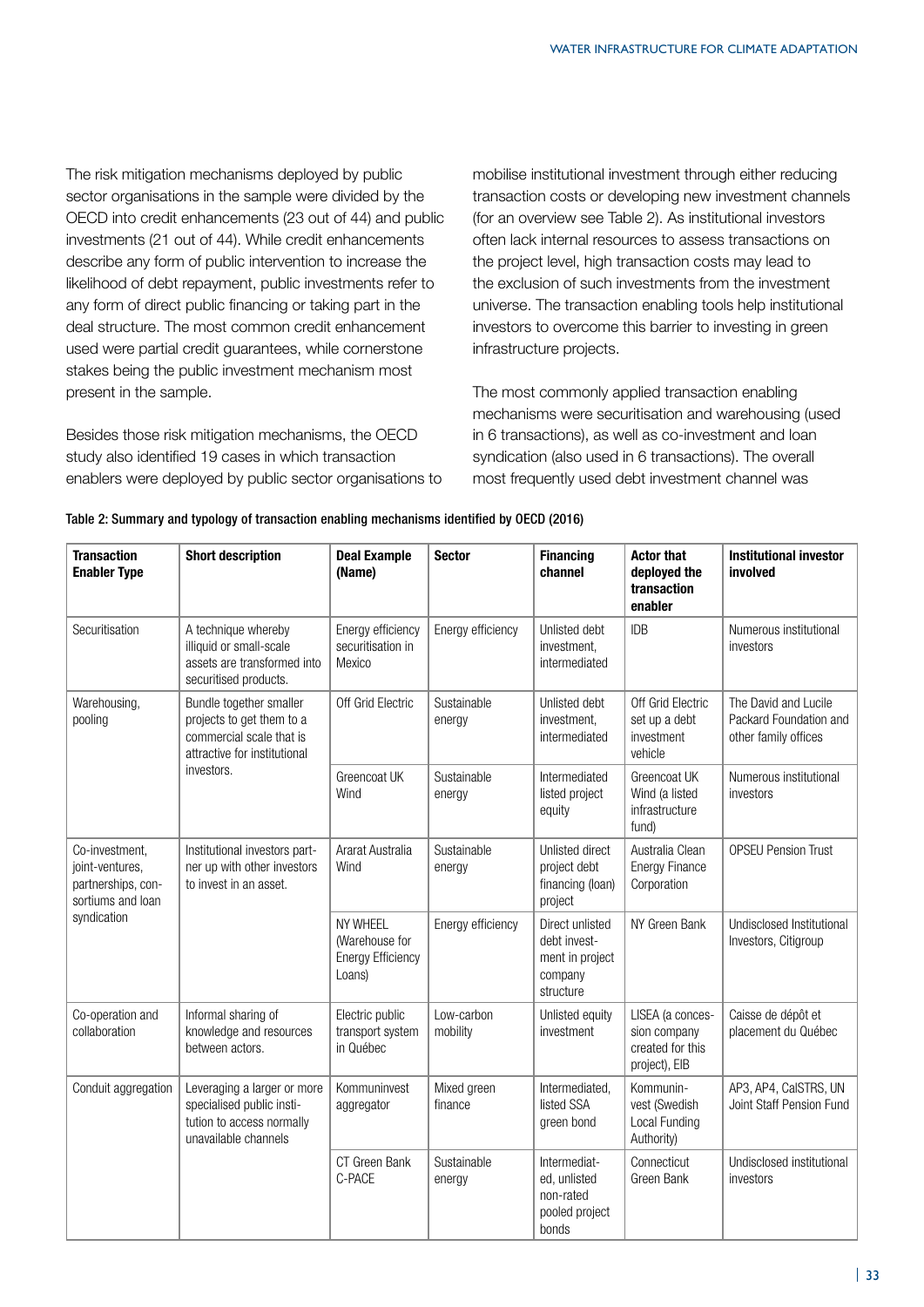specific project-related bond structures (13 out of 33). On the equity side, the most frequently used investment channel was unlisted investments in projects through intermediated funds (8 out of 33).

The study found a wide range of different actors participating in the analysed transactions. Besides institutional investors (pension funds, insurance companies, and asset managers) providing debt and/ or equity capital, several different types of public sector actors facilitated the investments in green infrastructure via the mechanisms outlined above. Among them are six multilateral development bank (ADB, AfDB, EBRD, EIB, IDB, and WBG), which were involved in 12 transactions; five public green investment banks (UK GIB, Australia CEFC, NY Green Bank, Connecticut Green Bank, Hawaii GEMS), which were involved in 8 deals; <sup>4</sup> seven public financial institutions such as national development banks and export credit agencies (ONDD, EDC, EKF, KfW, IIFCL, SACE, and Kommuninvest) were part of 9 deals; and agencies related to seven national and two regional governments, which were involved in 11 transactions.

#### Risk mitigation or transaction enabling?

RMM and TEM have different pros and cons. Risk mitigation is inherently a form a risk transfer – shifting risks from the private sector to the public sector. Given that in many cases the underlying cash flows that remunerate projects are underpinned by the public sector, it might seem odd to effectively subsidise both sides of the balance sheet (i.e. assets and liabilities). The case for RMM therefore hinges on whether the public sector knows the risks better or is better able to manage them than the private sector, at least temporarily. There can be a compelling case for a temporary transfer of risk and if this then leads to risk being sustainably managed by the private sector over the long term.

Transaction enabling is arguably also a form of risk transfer, though it is not generally directly subsidised, and public support is paid for on commercial terms, with co-investment happening pari-passu (where private and public sectors take on equal terms in a transaction). TEM is therefore likely to be more desirable from a policymaker perspective, but precisely because REM is a form of subsidy (albeit temporary) it can have a much more significant impact on market development.

#### **Mechanisms**

Here we look in more detail at mechanisms relevant to refinancing operational cash flow producing WI4A projects. The mechanisms we look at are: green infrastructure bonds (including asset-backed securitisation), partial credit guarantees, loan guarantees, YieldCos, layered fund subordination, and warehousing and pooling.

#### Green infrastructure bonds

Green infrastructure bonds are a means to attract long-term debt capital from bond markets and represent a small subset of the larger green bond market. To issue green infrastructure bonds, the project developer (or sponsor) has to create a special purpose vehicle (SPV) and inject equity capital, as well as obtain a sufficiently high credit rating from a rating agency. Green infrastructure bonds can be used to finance the development of or re-financing of already built and operating green infrastructure projects, including WI4A. They can be structured either as project-specific bonds, in which case investors are exposed to project risks, or as asset-backed securities (ABSs), collateralizing assets of a pool of green infrastructure projects (OECD, 2017).

#### *Case study of green infrastructure bonds*

An example of efforts to support green infrastructure bonds include the Europe 2020 Project Bond Initiative (the "Initiative") established by the European Commission (EC) and the European Investment Bank (EIB). This aimed to mobilise institutional investment for large-scale infrastructure projects in Europe by offering credit enhancements within project debt financing structures. Under this initiative, the EIB supported for instance the debt financing of the Greater Gabbard offshore transmission link project in the UK in 2013 to connect the offshore windfarm with the UK mainland (see Table 2). The EIB provided a partial credit guarantee of 15% of the bond issued by the project company, which led to Moody's upgrading the project's rating, which in turn attracted debt capital investments from institutional investors (EIB, 2013; OECD, 2016b). With its credit enhancement model, the EIB exclusively supports large-scale infrastructure projects in the energy and transport sectors, as well as information and communication (EIB, 2012; G20 Green Finance Study Group/OECD, 2016).

<sup>4</sup> For further examples of green infrastructure investments supported by green investment banks and their potential to support financing through interventions or co-investments (as highlighted in Tables 1 and 2) to crowd in private investments see (OECD, 2016a).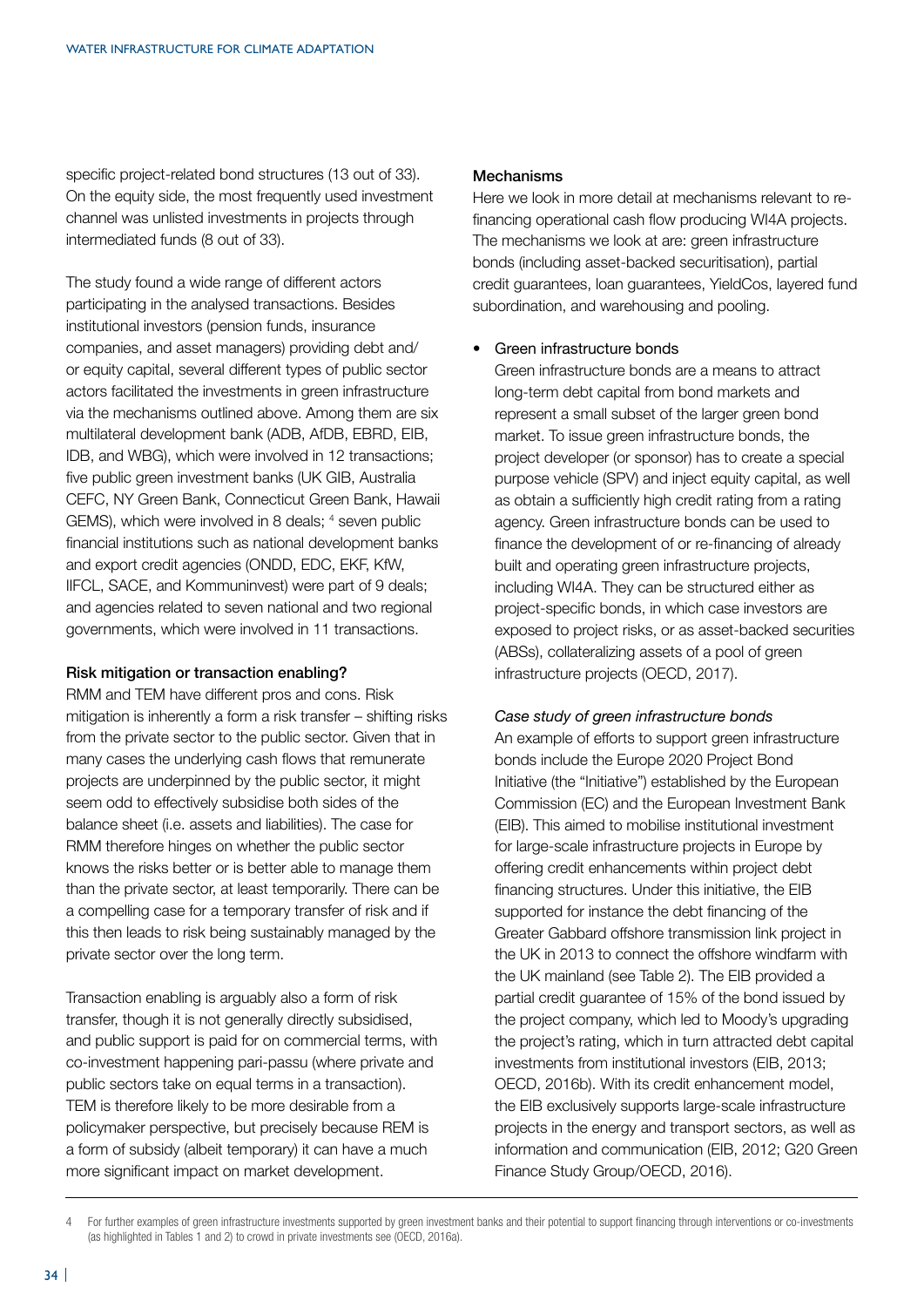Green infrastructure bonds offer promising potential to help closing the green infrastructure funding gap, particularly for re-financing operational cash flowproducing assets with cheaper long-term debt to decrease cost of capital (Caldecott, 2017). Credit enhancement mechanisms (as shown in Table 2) are the most common form to support the bond financing of green infrastructure projects and are applied by a range of actors, including multilateral development banks (Aravamuthan, Ruete, & Dominguez, 2015).

#### Asset-backed securities

An ABS is a bond collateralized by a specific or a pool of project assets which are generating cash flows. 5 The total volume of green ABS issued increased from around US\$5bn in 2016 to over US\$30bn in 2017 (Climate Bonds Initiative, 2017, 2018b) while the OECD estimates that annual issuance of green ABS could reach between US\$280 – 380bn by 2035 for energy efficiency, renewable energy and electric vehicles (OECD, 2017).

#### *Case studies of ABS*

In recent years, there have been several examples of green ABSs issued in the US, Canada, Australia and Europe. In the US, several solar panel companies such as Tesla's subsidiary SolarCity or Sunrun issued solar-energy ABS backed by residential solar systems, which raised over US\$1.3bn in 2017 (Bloomberg, 2017). Securitizing residential solar systems allows issuing companies to realize expected cash flows from long-term contracts with residential customers by re-financing them through capital markets. Alafita & Pearce (2014) showed that the securitization of residential Solar PV assets in the form of ABS can reduce capital costs. This is one example to show that green ABS have substantial potential to pool small scale renewable energy projects (or for instance energy efficiency mortgages) into tradable investment products to address the considerable funding gap at the consumer-related demand side of the energy market (Aldersgate Group, 2018).

Another example is a green

bond structured as an ABS and issued by the Green Climate Fund (GCF) and the Inter-American Development Bank (IDB) in 2015 to finance demand-

side energy efficiency applications in Latin America and the Caribbean. By bundling and securitizing cash flows of numerous energy efficiency projects across a country or a region, the ABS allows to attract funding in capital markets on better terms, due to the GCF and IDB providing credit enhancements. (GIZ, 2017, p. 45) There are several public policy options to foster the green securitization to unlock finance in debt capital markets. Governments can for instance standardize green loan contracts, such as PPAs for residential solar installations, to facilitate securitization processes, provide credit enhancements to green ABSs through guarantees or make cornerstone investments in initial green ABS transactions to increase investor demand (Kidney, Giuliani, & Sonerud, 2017). Particularly green ABSs recently gained momentum and is one of the main topics addressed by the G20 Sustainable Finance Study Group (SFSG)<sup>6</sup> under Argentina's G20 Presidency in 2018.<sup>7</sup>

#### • Partial credit guarantee

A partial credit guarantee is a credit enhancement mechanism for debt instruments (bonds and loans). It is a legally binding agreement for instance by a public sector institution such as an MDB to pay for the principal and interest on debt issued up to a certain, pre-determined amount, in the event of non-payment by the borrower or issuer.

#### *Case study of partial credit guarantees*

In 2015, Hindustan Solar, the renewable energyfocused subsidiary of Hindustan Power, was the first Indian solar utility to successfully issue a credit enhanced bond instrument for three AA+ rated solar projects in Gujarat, India. The bond was fully underwritten by YES Bank and includes a "first loss" partial credit guarantee by the Indian Infrastructure Finance Company Ltd (IIFCL), which is also backed by the Asian Development Bank (ADB) via a counterguarantee. The aims of the structured project financing via bonds were twofold: to open up a new market for infrastructure financing in India to attract institutional investments and to substantially reduce the projects' cost of capital. (Hindustan Power, 2016; Lambert, 2016)

<sup>5</sup> For a more detailed description of how securitization in the case of the solar industry works see O'Sullivan & Warren (2016) and Lowder & Mendelsohn (2013).

<sup>6</sup> Formerly known as the G20 Green Finance Study Group (GFSG).

See http://www.pbc.gov.cn/english/130721/3487189/index.html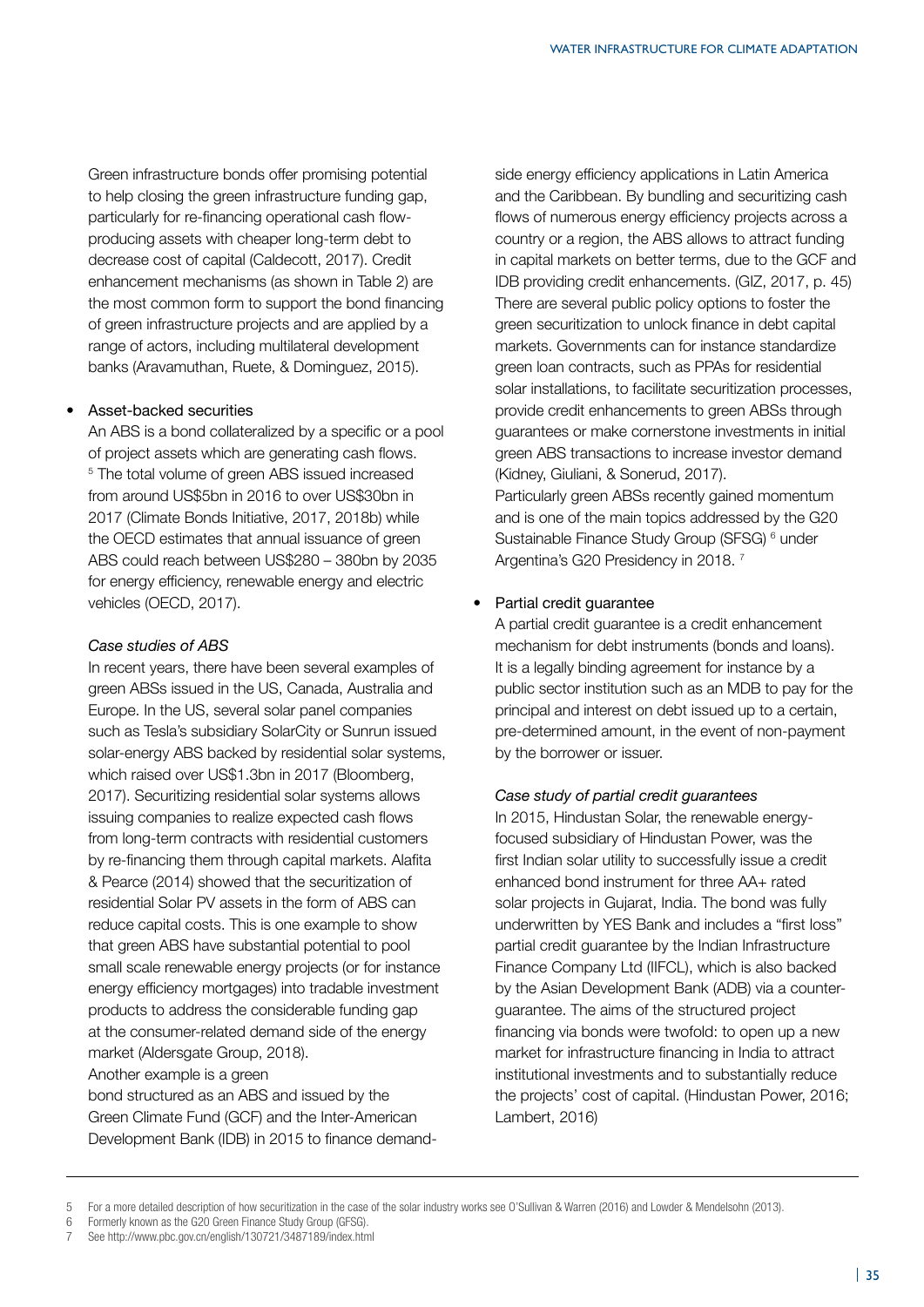#### Loan guarantee

A loan guarantee is a credit enhancement mechanism for debt instruments (loans). It is a legally binding agreement for instance by a public sector institution to cover loan payments in the case of default of the borrower.

#### *Case study of partial credit guarantees*

In 2011, the US Department of Energy issued a USD 737 million loan guarantee for debt payments of the US company SolarReserve to build Crescent Dunes, the first utility-scale concentrated solar power (CSP) plant (110 MW nominal capacity) near Tonopah, Nevada (US Department of Energy, 2011). SolarReserve also secured long-term stable revenues via an PPA with Nevada's utility NV Energy to purchase the electricity generated by the Crescent Dunes plant for 25 years. After construction was completed in 2014 and the plant started to commercially operate in 2015, the Capital One Bank bought an equity stake in the project company to utilize long-term tax benefits of the project and diversify its renewable energy portfolio (SolarReserve, 2017).

#### **YieldCos**

A 'yield company' or YieldCo provides a structure to bundle together and own a portfolio of operating assets (e.g. renewable energy projects) as a separate legal entity which is publicly-traded on a stock exchange after an initial public offering (IPO). The assets held by the YieldCo generate stable, predictable cash flows which are distributed to investors in form of dividends. The financial benefits from YieldCos' financial structure for investors include liquidity, stable cash flows, expected dividend growth over time <sup>8</sup>, and tax benefits.

#### *Case study of YieldCos*

Selling stakes in operational renewable energy assets proved to be a valid strategy for utilities seeking to recycle capital for further asset developments. A good case study is the UK utility SSE which sold a 49% stake in its Clyde windfarm in Scotland to a consortium of UK pension funds and the YieldCo Greencoat, allowing SSE to recycle capital to

expanding the wind farm asset (SSE, 2017). The renewable infrastructure fund Greencoat UK Wind is an example of a YieldCo pooling together individual, operating wind energy assets via a listed investment vehicle to attract institutional investments (see Table 2). Greencoat owns over 30 onshore and offshore small to mid-sized wind farms totalling net installed capacity of 741 MW (Greencoat UK Wind, 2018). The YieldCo vehicle allows institutional investors to invest in a structured pool of otherwise potentially unsuitable individual wind energy assets.

#### • Layered fund subordination

Mezzanine capital describes financial instruments which lay in-between senior debt and equity ("hybrid instruments") in regard to priority of payment, including subordinated bonds, convertible bonds and preferred stock. Those instruments are inferior positioned to senior debt, as the latter is paid back first from assets in the case of default, but superior to common stocks (equity). Subordinated debt (e.g. bonds) is a credit enhancement mechanism that supports attracting investors for senior debt tranches. As subordinated tranches absorb losses first, the credit quality of senior tranches is higher than in a uniform debt structure without subordinated tranches, which is reflected in higher credit ratings. (OECD, 2015a)

#### *Case studies of layered fund subordination*

The Africa Agriculture and Trade Investment Fund (AATIF) is a public-private structured debt fund sponsored by the German Federal Ministry for Economic Cooperation and Development (BMZ) and managed by Deutsch Bank, with USD 172 million in assets under management (AUM) as of March 2017 (Morgado & Lasfargues, 2017). The funds' target asset class is development debt while its investment objective is contribute to sustainable agricultural development by providing loans to small, mid and large scale agricultural farms and businesses in different African countries. (AATIF, 2017) The fund's capital structure contains three main tranches with different risk and return profiles (see Figure 5 above). Acting as the public sponsor of the fund, the BMZ invests through the German DFI Kreditanstalt für Wiederaufbau (KfW) in the fund's

<sup>8</sup> Growth expectations result from sponsor companies (typically utilities or energy providers, such as NRG Energy) setting up a YieldCo subsidiary while promising investors to develop or acquire a green asset product pipeline and transferring those assets to the YieldCo, which would translate into growing dividends over time. The aim of the sponsor company is to recycle capital for new developments (Varadarajan, Nelson, Goggins, & Hervé-Mignucci, 2016).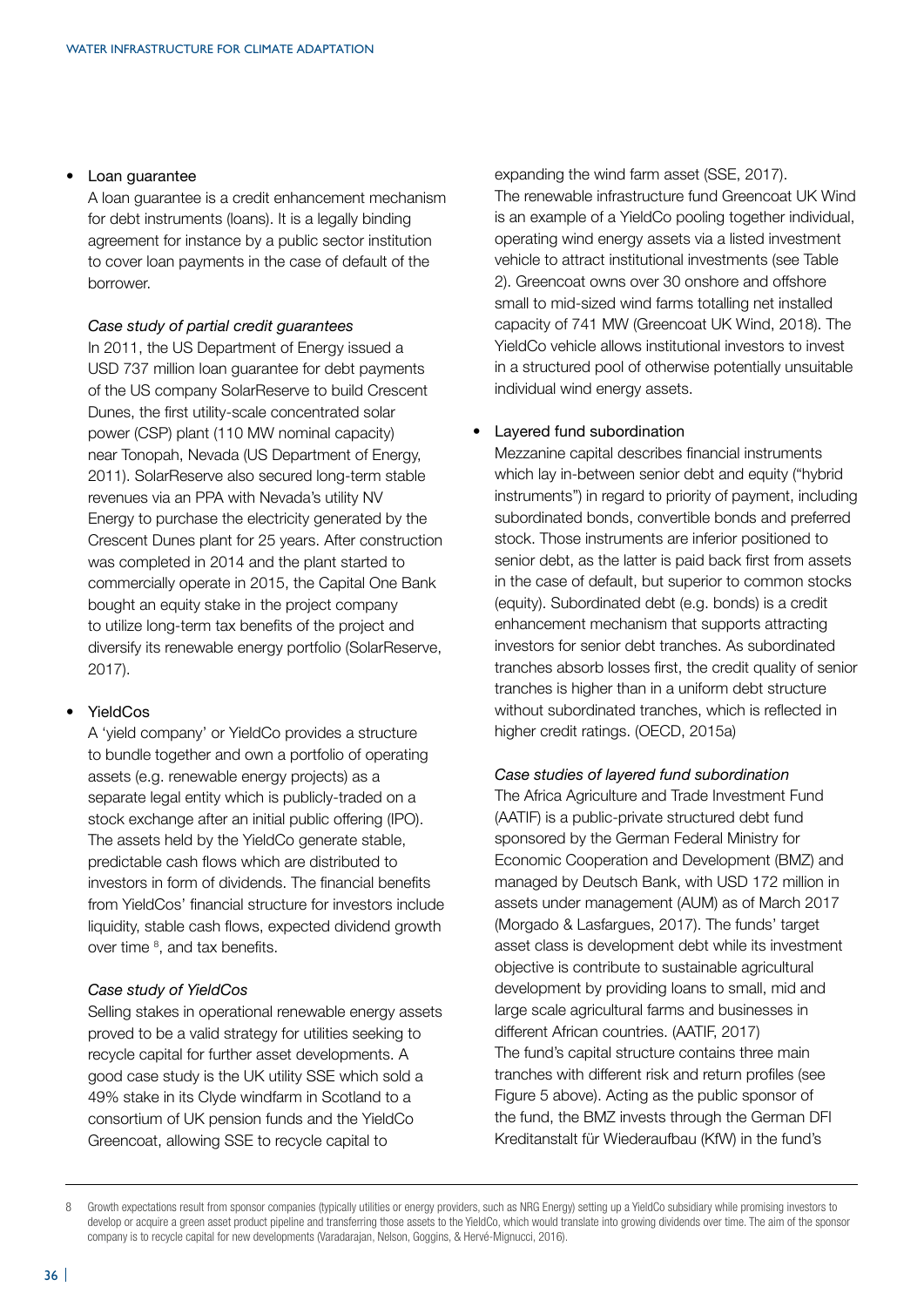

#### Figure 5: The shareholder structure of the AATIF (adapted from Morgado & Lasfargues, 2017)

junior tranche (C-shares), providing a "first loss" buffer to attract private investments in more senior tranches. Deutsche Bank, the Austrian DFI Österreichische Entwicklungsbank AG (OeEB) and KfW invest in the mezzanine tranche (B-shares). A range of nondisclosed private investors and the OeEB invest in the senior tranche (A-shares). Moreover, all three tranches are protected by an additional layer of capital, the "super first loss" tranche (D-shares), which is fuelled by capital gains of the funds equity investments. (Morgado & Lasfargues, 2017)

The fund's success has made him to a role model of blended finance and encouraged Deutsche Bank to propose the Universal Green Energy Access Program fund for Africa (to be set up together with the GCF) with a similar capital structure, targeting USD 500 million in investments over 5 years (Deutsche Bank, 2016). The GCF approved the fund and has agreed to act as an anchor investor by investing USD 78.4 million in a subordinated tranche (Class B capital), which encouraged co-financing of over USD 200 million in the form of private institutional investment into senior tranches (GCF, 2016, 2017). <sup>9</sup>

#### Warehousing and pooling

Warehousing and pooling refers to transaction enabling mechanisms to bundle together a number of usually small-scale projects or assets to make them a suitable debt or equity investment for institutional investors. Warehousing and pooling is also often an intermediate step in the process of securitization (see above).

#### *Case study of warehousing*

An example for warehousing is the transaction undertaken by a lending consortium including the New York Green Bank (NYGB) in 2016, which provided a warehouse credit facility of US\$ 240 million to Solar Mosaic, a US financial technology provider. Solar Mosaic uses the debt capital of the credit facility to provide loans for residential solar PV installations in New York State (US) with the aim to aggregate all loans to a sizable portfolio. The warehousing structure of the debt facility allowed the securitization of individual loans into a tradable instrument, which can increase market liquidity, drive down financing costs of further transaction, and attract new participants in the clean energy market. The participation of NYGB attracted private sector investments (by BNP Paribas and DZ Bank) on a scale usually lacking in the residential solar sector in the US. (New York Green Bank, 2016)

#### Preferred options

There a variety of ways for public policymakers to support the financing and re-financing of green infrastructure projects, including WI4A. Debt should be the primary focus for policymakers, specifically developing liquid markets in green infrastructure bonds and ABSs.

The main reason to focus on debt is that lower cost debt is likely to have a much larger impact on project economics than lower cost equity. This is primarily

<sup>9</sup> Additionally, the Swedish International Development Agency (SIDA) provides a partial credit guarantee covering Class B capital, which facilitated private sector co-investment into the subordinated tranche (GCF, 2016).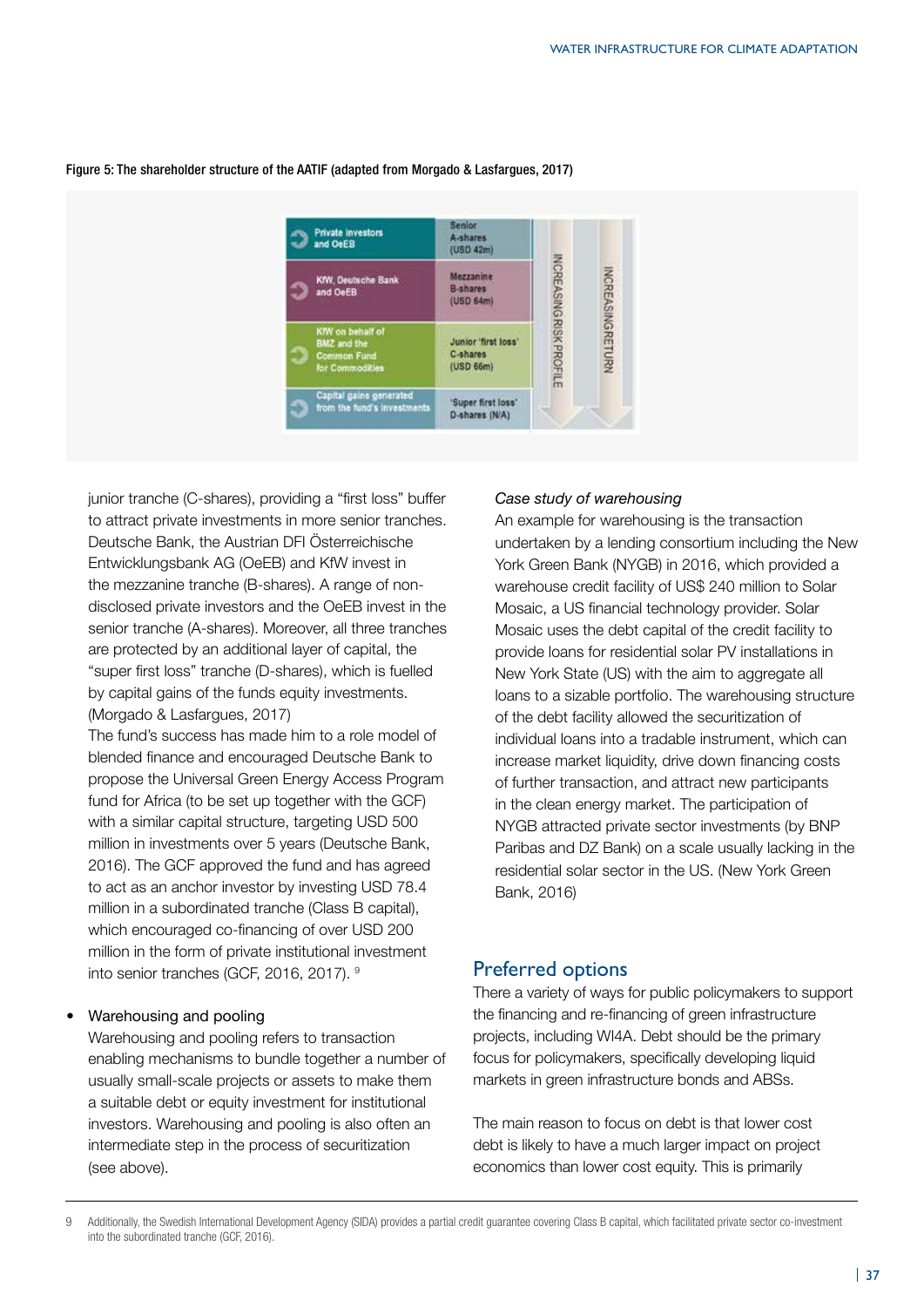because it is a much larger proportion of overall infrastructure financing, with debt to equity ratios often being greater than 80%.

Supplementary reasons include the depth of debt capital markets relative to the scale of equity markets, particularly non-listed equity markets that are usually used for infrastructure finance.

Government (or a government-backed institution) could purchase subordinated tranches (i.e. first-loss tranches) in the first series of green infrastructure bonds or ABS issuances associated with WI4A. This would provide comfort to investors in senior tranches.

This intervention would help to create a market for WI4A bonds or ABSs by improving their risk profile and lowering their price. The main benefit of this approach is that it forces market participants to gain familiarity with the underlying cash flows of the WI4A project (and technology) and once that expertise is developed, there are strong institutional (and individual) incentives to repeat similar transactions.

As the market becomes familiar with the asset class and the technologies, the first loss tranches could be sold back into a liquid market, potentially at a premium. If a third party is holding these assets on behalf of government, they could be incentivised in ways that would help ensure a higher return for government.

The cost to government are the potential losses associated with subordinated tranches should project(s) fail. But the success of WI4A projects will likely be dependent on government policy itself, and so this is largely an endogenous risk controllable by the government.

Multilateral funds and development banks, together with national governments, should examine exactly what interventions, including the ones suggested above, are required to ensure the smooth refinancing of WI4A projects with low cost debt.

### **BASIN-LEVEL FUNDING AND FINANCING PLANS**

We need to turn theoretical funding and financing ideas into actionable plans. As WI4A investments will only work or work best when developed as part of an interconnected system-level solution, it is important to develop plans at an appropriate level: the river basin or catchment.

In each basin it is possible to understand what investments are required, where the funding can come from, the financing requirement, and the appetite of different providers of capital.

Basin-level funding and financing plans should be trialled. These should be detailed plans setting out the built infrastructure and nature-based solution WI4A investment requirements at a basin level and their funding needs. Multilateral developments banks, particularly regional development banks (e.g. Asian Development Bank, African Development Bank, European Bank for Reconstruction and Development, European Investment Bank, and the Inter-American Development Bank) are well placed to support these efforts together with host countries and donors.

Basin-level funding and financing plans are also the perfect vehicle for trialling hybridity and blended finance for WI4A at scale. It is essential that there are more pilots showcasing how different forms of funding and finance can come together to deliver WI4A projects successfully, with benefits accruing to different stakeholders in the intended way. Major pilot WI4A projects, nested in basinlevel funding and financing plans, can test different forms of hybridity and blended finance to prove concept and demonstrate scalability.

Companies that use or benefit from more climate resilient water systems have a key role to play in supporting WI4A. Basin-level funding and financing plans, developed with all the key stakeholders using and managing water systems, could be a very effective vehicle for mobilising support from companies and being clear about what they need to do and what they can contribute to. One of the barriers to company engagement is a clear strategy supported by governments. Basin-level funding and financing plans, when backed by governments and other stakeholders, would address this barrier.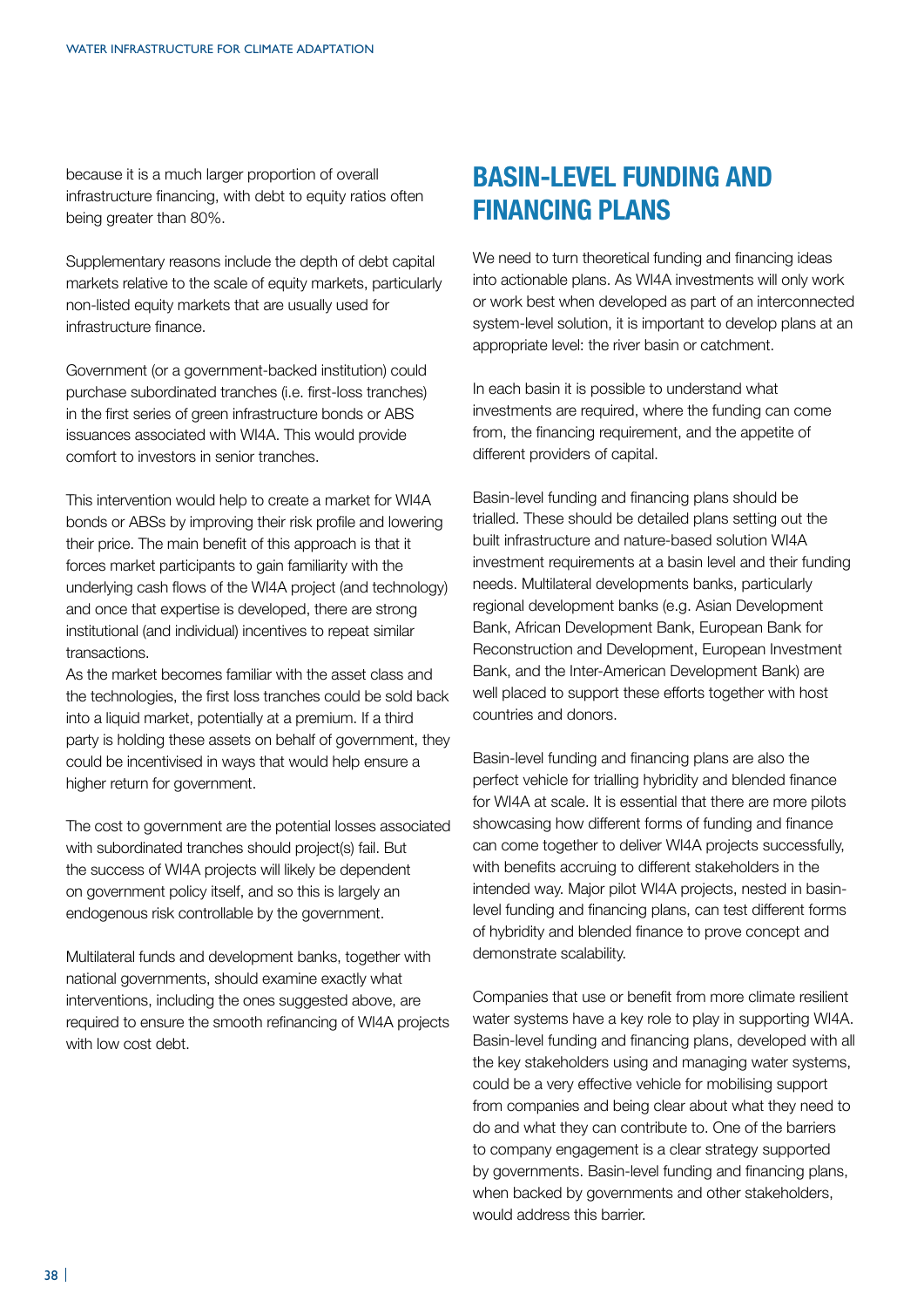## SECTION III: CONCLUSION AND RECOMMENDATIONS

The global climate finance architecture – encompassing<br>multilateral, plurilateral, bilateral, national, and subnational mechanisms, institutions, and programmes – is not currently delivering the scale and pace of funding and finance required to ensure either successful climate mitigation or climate adaptation.

This must change. New and existing funding models must be scaled up, together with new and existing mechanisms for providing finance.

This short and timely report has focused on the climate adaptation part of the challenge, and within that specifically the requirements for water infrastructure.

WI4A are investments designed to increase the climate resilience of water systems whether through entirely new infrastructure, replaced or retrofitted infrastructure, or enhancements and upgrades to existing infrastructure. WI4A includes built infrastructure assets and nature-based solutions.

The next two years are essential for shaping new and existing climate initiatives that could support WI4A and help close the acute funding and financing gaps that exist. The new Global Commission on Adaptation and the UN Secretary General's Climate Summit in 2019 are key. Both processes, and many related ones feeding into them, are intended to help build momentum in advance of the UNFCCC COP26 in 2020.

This is five years after the Paris Agreement and levels of climate ambition will be reviewed and revised with the aim of closing the gap between current climate commitments and the well below 2ºC objective. Key to securing these commitments will be demonstrable and significantly increased funding and finance for climate adaptation in developing countries.

Given that these processes are now 'live', we have a window of opportunity to influence them and ensure that the climate finance architecture can support WI4A, particularly in developing countries. There is also an opportunity to shape more established processes and initiatives such as the replenishment of the Green Climate Fund and China's rapidly growing Belt & Road Initiative that is celebrating its five-year anniversary this year.

There is a further opportunity to be realised by embedding WI4A within new international processes designed to align the financial system with global environmental sustainability. In many of these forums and initiatives, WI4A is largely absent or entirely missing. As these processes establish themselves, it is important that climate adaptation and WI4A are integrated.

To scale up funding and finance for WI4A and to improve the quality of existing efforts, we recommend that a variety of activities are undertaken concurrently, including the following:

- 1. The multilateral climate finance architecture needs to consider how to scale up funding and finance for water infrastructure that can support climate adaptation. WI4A should be a specific theme within the Global Commission on Adaptation and should be part of the Climate Resilience stream of the UN Secretary-General's Climate Summit in 2019 being led by the UK Government. As well as ensuring that WI4A is a specific theme within the Global Commission on Adaptation's final report, the international water policy community should offer to undertake activities as part of its Year of Action.
- 2. Basin-level funding and financing plans are required for climate adaptation and WI4A. These should be detailed plans setting out built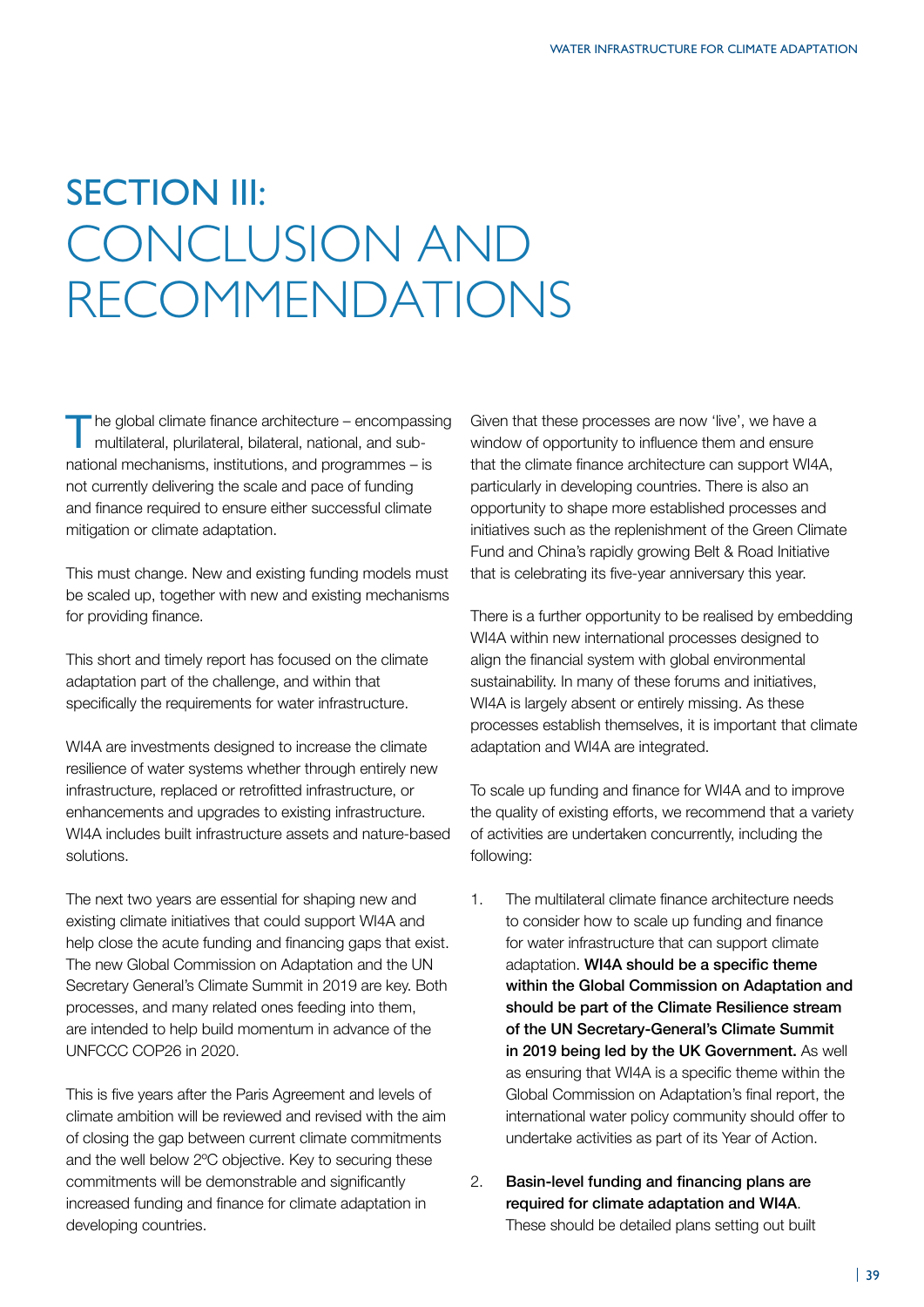infrastructure and nature-based solution investment requirements at a basin-level and their funding needs. Multilateral developments banks, particularly regional development banks (e.g. Asian Development Bank, African Development Bank, European Bank for Reconstruction and Development, European Investment Bank, and the Inter-American Development Bank) should be tasked with host countries to develop viable financing plans and then work to raise the funding and finance to implement them within three to five years. Companies the use or benefit from more climate resilient water systems have a key role to play in supporting WI4A. The international water policy community should mobilise companies internationally and in specific basins to actively support basin-level funding and financing plans.

- 3. There is a significant funding gap and the multilateral climate finance architecture should work to develop new funding mechanisms for WI4A. This could include new WI4A resultsbased payments mechanisms. These could be created nationally, regionally, or internationally. New market places enabling results-based payments to remunerate WI4A projects and which then underpin financing are absolutely key. A comprehensive programme of pilots and market design work, leveraging existing results-based payments schemes, should be coordinated for WI4A.
- 4. Hybridity and blended finance could have a key role to play in scaling up the funding and financing of WI4A. It is essential that there are more pilots showcasing how different forms of funding and finance can come together to deliver WI4A projects successfully, with benefits accruing to different stakeholders in the intended way. Five major pilot WI4A projects pioneering different forms of hybridity and blended finance should be identified and prioritised for support by the climate finance architecture in order to prove concept and demonstrate scalability.
- 5. Low cost debt is key for many WI4A projects. This is because WI4A often requires significant upfront capital investment. Ensuring that debt is available at different stages of project development through to operation is fundamental to the viability of projects and the ability of project sponsors to exist projects and recycle capital back into the construction and development phase of other projects, creating a virtuous cycle. Multilateral funds and development banks, together with national governments, should examine what interventions are required to ensure the smooth refinancing of WI4A projects with low cost debt. This could entail coordinated purchasing of subordinated tranches of debt from early issuances and/or forms of bond or securities insurance.
- 6. The replenishment of the Green Climate Fund is an opportunity to scale up funding and finance for climate adaptation, particularly WI4A. This is critical for progress to be made on ratcheting up levels of ambition and commitment at COP26. WI4A, given its co-benefits for multiple SDGs<sup>10</sup>, would be a natural area for the GCF to expand activities. The GCF has already made investments in WI4A and these should be reviewed and lessons for the next replenishment and disbursement cycle learnt. The international water policy community should undertake this work and insert the findings into the GCF process to secure further resources for WI4A.
- 7. China's Belt & Road Initiative is a massive investment programme taking place in many of the developing country jurisdictions with the biggest WI4A requirements. Built infrastructure and naturebased solutions to WI4A should be integrated into efforts to green BRI. This is potentially a very attractive way for China to show its commitments towards water security, reduce the risk of asset stranding, and secure positive social impacts for host countries. The international water policy community could produce an analysis of WI4A in the context of BRI, highlighting the economic and political opportunity and the very tangible resilience benefits of WI4A for current and planned BRI investments.

<sup>10</sup> SDGs 2 (Zero Hunger), 3 (Good Health and Well-Being), 6 (Clean Water and Sanitation), 7 (Affordable and Clean Energy), 9 (Industry, Innovation, and Infrastructure), 11 (Sustainable Cities and Communities), 12 (Responsible Consumption and Production), 13 (Climate Action), 14 (Life Below Water), and 15 (Life on Land).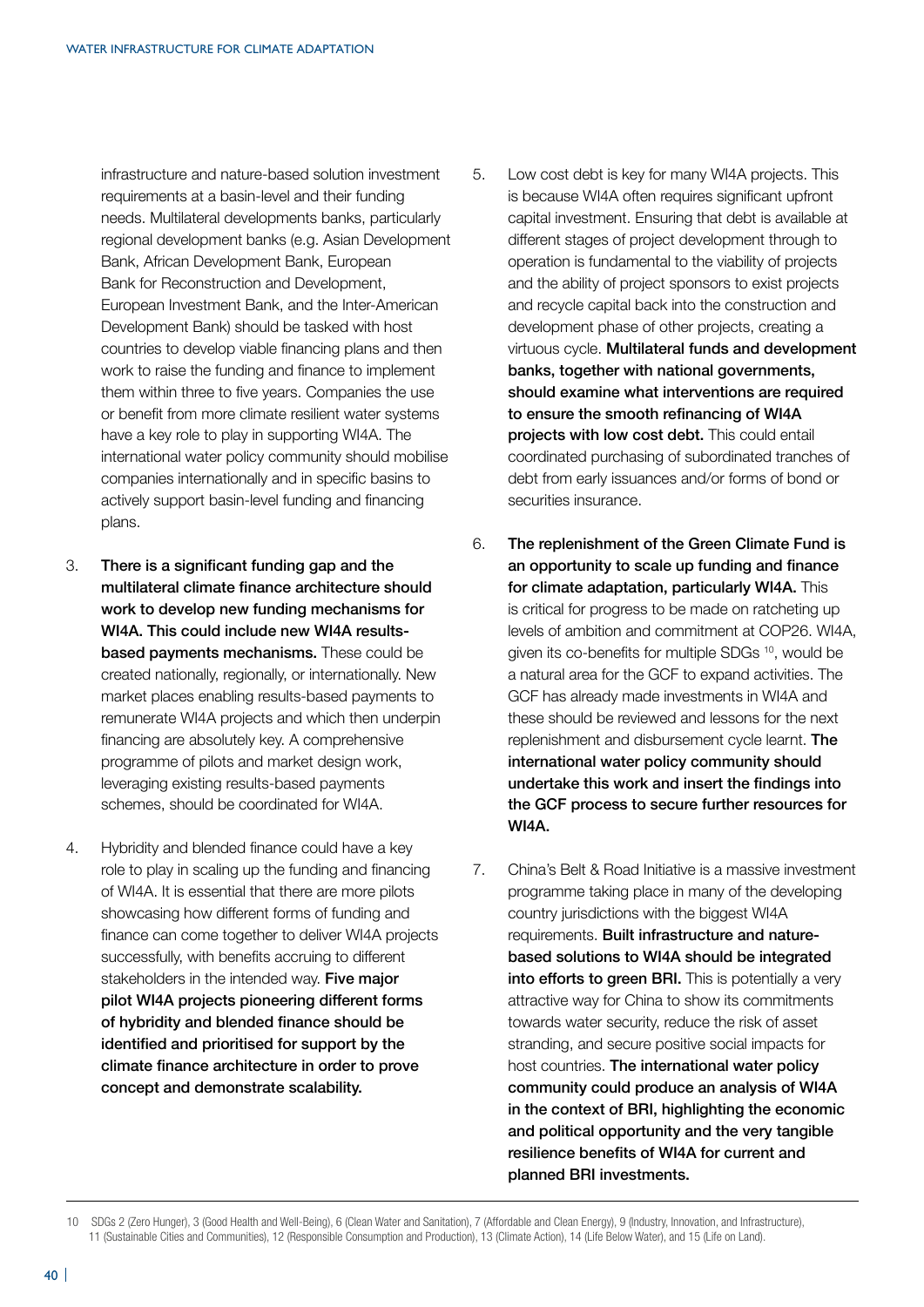- 8. In 2020 China is hosting CBD COP15 and this provides an opportunity to explore scaled up funding and finance for both traditional infrastructure and nature-based solutions as part of WI4A. COP15 is a major opportunity to align international action on both climate, water and nature, with significant potential prizes for the climate adaptation agenda. This process should be much more actively prioritised in the context of WI4A.
- 9. It is critical that all investments are 'water proofed' and that the lock-in of physical climate-related risks are avoided to minimise the risk of future stranded assets. This will require mainstreaming physical climate-related risk assessment into all public and private sector investments. The water policy community should work with the Central Banks and Supervisors Network for Greening the Financial System to ensure that emerging supervisory theory and practice on climate change and financial institutions takes account of the water risks associated with climate change. It is also critical that these risks are properly disclosed as part of implementation and adoption of the Task Force on Climaterelated Financial Disclosures. The water policy community should be more engaged with the TCFD and the TCFD Secretariat should support this greater engagement.
- 10. Fiduciaries and company directors have legal duties to manage physical climate-related risks. The water policy community should work with legal theorists and jurists, as well as corporate lawyers, to ensure that emerging guidelines concerning climate-related legal obligations take account of water-related risks associated with climate change. Options for WI4A that can help meet the legal obligations of fiduciaries and company directors to manage climate change should be identified and associated guidance prepared. This has the potential to be a very significant driver of demand for WI4A.
- 11. WI4A can reduce physical climate-related risks and thus reduce insured losses, resulting in lower insurance premiums. This is critical for affordability and increasing insurance coverage, particularly in developing countries. The insurance industry has a key role to play in supporting WI4A. Insurancelinked loans or 'resilience' bonds, where the interest payments are based partly on WI4A investments, and mechanisms to fund WI4A via savings in long term insurance premiums both have significant potential. The international water policy community can work with insurers and reinsurers and other stakeholders in the insurance community to identify and realise these opportunities.
- 12. Capturing increases in land value, partly created as a result of WI4A investments, could be used to fund such investments in the first place. Land value capture is widely used in many countries and could be tailored to WI4A requirements in developing countries. This should be urgently explored.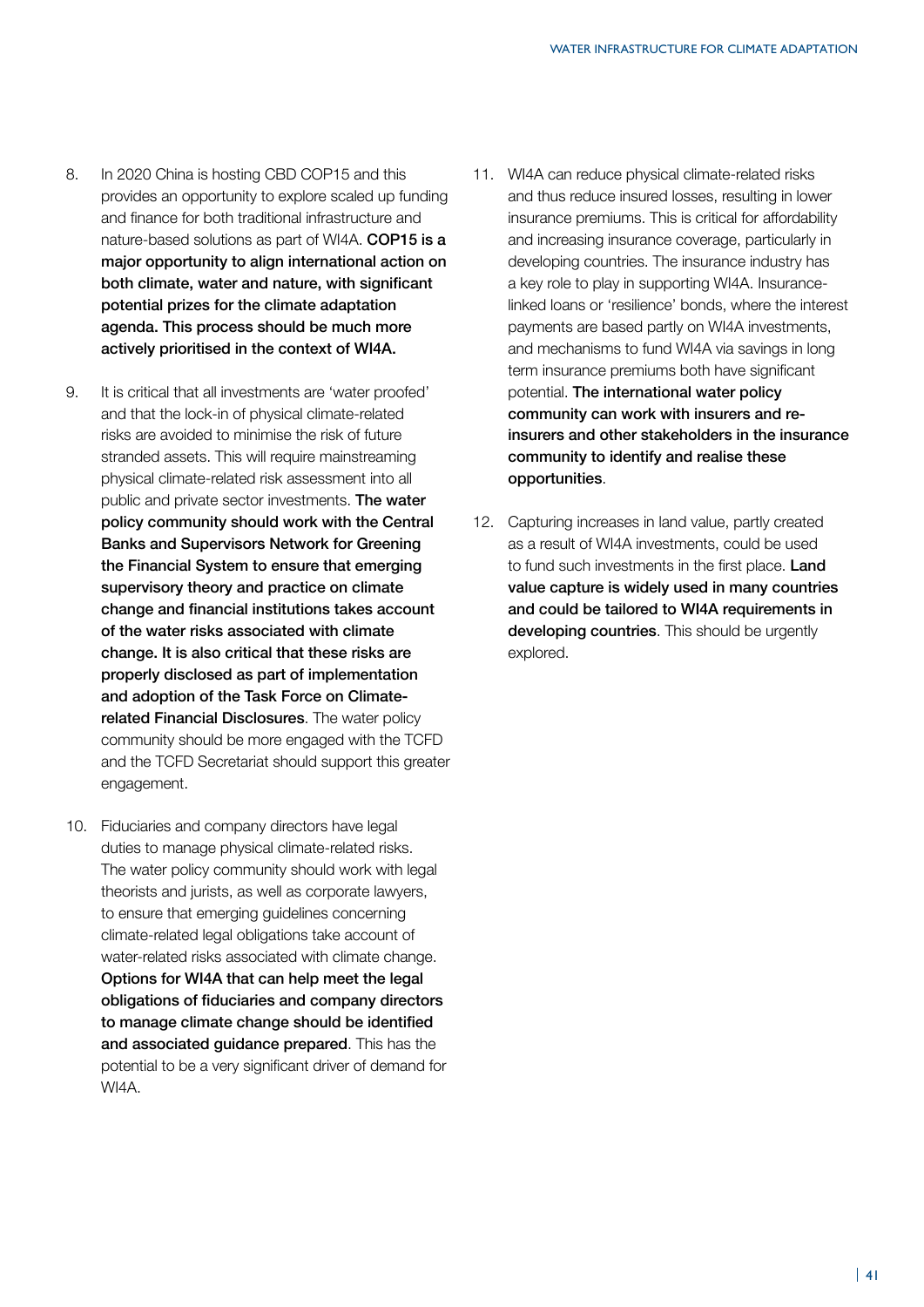WATER INFRASTRUCTURE FOR CLIMATE ADAPTATION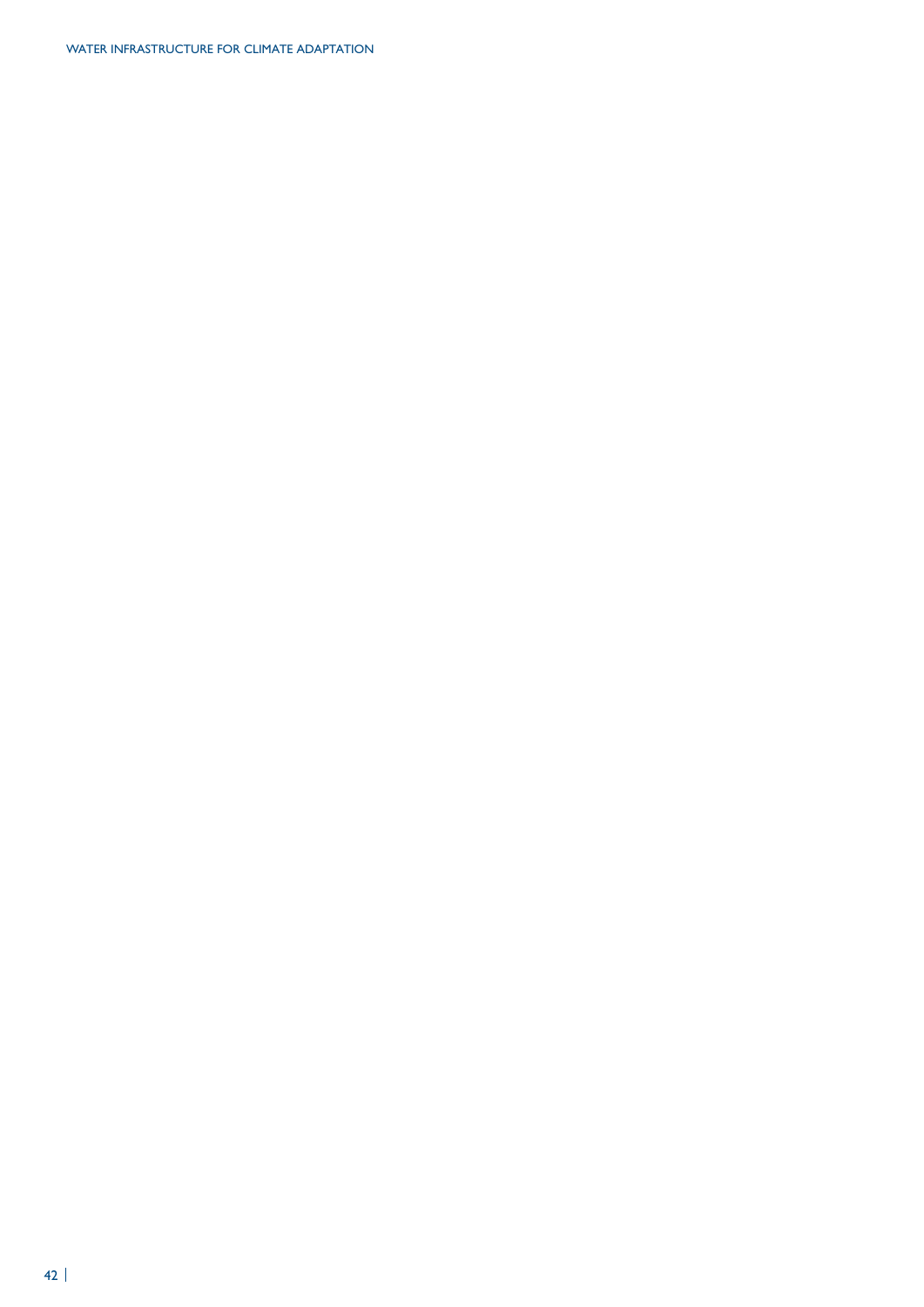## REFERENCES

AATIF. (2017). *Annual Report 2016/17*.

- Alafita, T., & Pearce, J. M. (2014). Securitization of residential solar photovoltaic assets: Costs, risks and uncertainty. *Energy Policy*, 67, 488–498.
- Aldersgate Group. (2018). Towards the new Normal: Increasing Investment in the UK's green infrastructure.
- Aravamuthan, M., Ruete, M., & Dominguez, C. (2015). *Credit Enhancement for Green Projects: Promoting Credit-Enhanced Financing from Multilateral Development Banks for Green Infrastructure Financing*. IISD.
- Bank of England. (2015). *The impact of climate change on the UK insurance sector A Climate Change Adaptation Report by the Prudential Regulation Authority*.
- Bank of England. (2018a). *Enhancing banks' and insurers' approaches to managing the financial*  risks from climate change: Consultation Paper | 23/18. Retrieved from https://www. bankofengland.co.uk/-/media/boe/files/prudential-regulation/consultation-paper/2018/cp2318. pdf?la=en&hash=8663D2D47A725C395F71FD5688E5667399C48E08
- Bank of England. (2018b). *Transition in thinking: The impact of climate change on the UK banking sector.* Retrieved from https://www.bankofengland.co.uk/-/media/boe/files/prudentialregulation/report/transition-in-thinking-the-impact-of-climate-change-on-the-uk-banking-sector. pdf?la=en&hash=A0C99529978C94AC8E1C6B4CE1EECD8C05CBF40D
- Bielenberg, A., Kerlin, M., Oppenheim, J., & Roberts, M. (2016). *Financing change: How to mobilize privatesector financing for sustainable infrastructure*.
- Bloomberg. (2017). *Tesla Leads Surge in U.S. Asset-Backed Securities*.
- Brealey, R. A., Myers, S. C., & Allen, F. (2017). *Principles of Corporate Finance* (12th ed.). London: McGraw-Hill Education.
- Buchner, B., Oliver, P., Wang, X., Carswell, C., Meattle, C., & Mazza, F. (2017). *Global Landscape of Climate Finance 2017*. Retrieved from www.climatepolicyinitiative.org
- Caldecott, B. (2017). *Despite the best of intentions green "use of proceeds" bonds are a distraction and a false hope. Economist Intelligence Unit: Perspectives*.
- Caldecott, B., Hall, S., & Ives, E. (2018). *A greener, more pleasant land: A new market-based commissioning scheme for rural payments*. Bright Blue. Retrieved from www.brightblue.org.uk
- Cashman, A., Souvignet, M., Schuster, S., & Zwick, S. (2018). *Climate insurance and water-related disaster risk management-Unlikely partners in promoting development?* Retrieved from www.gwp.orgwww.gwptoolbox.org
- Citigroup. (2017). Index profile: World Broad Investment-Grade Bond Index Excluding MBS.
- Climate Bonds Initiative. (2017). Green Securitisation: unlocking finance for small-scale low carbon projects.
- Climate Bonds Initiative. (2018a). Climate Bonds Initiative | Water Infrastructure Criteria under the Climate Bonds Standard Criteria Document. Retrieved from https://www.climatebonds.net/files/files/Climate Bonds Water Infrastructure Full Criteria.pdf
- Climate Bonds Initiative. (2018b). *Green Bond Highlights 2017*.
- Climate Investment Funds. (2008). DONORS MDBS | Climate Investment Funds. Retrieved November 11, 2018, from https://www.climateinvestmentfunds.org/finances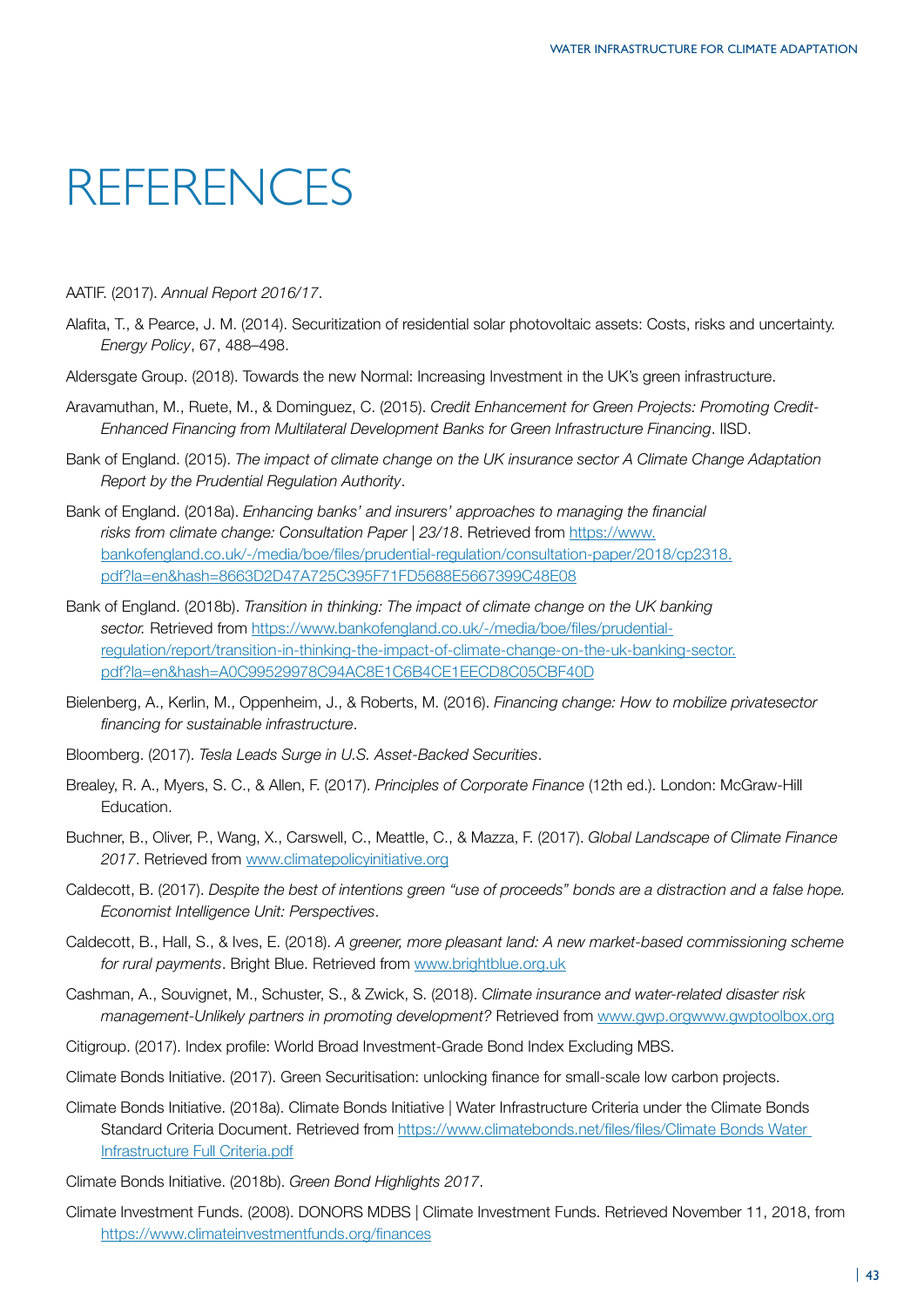Deloitte. (2013). *Project Bonds: An alternative source of financing infrastructure projects.*

Deutsche Bank. (2016). *Deutsche Bank submits Sustainable Energy for Africa proposal to Green Climate Fund.*

- EIB. (2012). *An outline guide to Project Bonds Credit Enhancement and the Project Bond Initiative.*
- EIB. (2013). Second project bond issue for Greater Gabbard OFTO demonstrates strong investor interest.
- G20 Green Finance Study Group/OECD. (2016). *Green Bonds: Country Experiences, Barriers and Options. Paris.*
- GCF. (2016). *FP027: Universal Green Energy Access Programme.*
- GCF. (2017). *Project FP027: Universal Green Energy Access Programme.*
- GIZ. (2017). *The Potential of Green Bonds: A Climate Finance Instrument for the Implementation of Nationally Determined Contributions? Discussion Paper.*
- Global Commission on Adaptation. (2018). Global Commission on Adaptation. Retrieved November 10, 2018, from https://gca.org/global-commission-on-adaptation
- Global Environment Facility. (2018). About Us | Global Environment Facility. Retrieved November 11, 2018, from https:// www.thegef.org/about-us
- Green Climate Fund. (2014). *Decisions of the Board Eighth Meeting of the Board*, 14-17 October 2014. Retrieved from https://www.greenclimate.fund/documents/20182/24946/GCF\_B.08\_45\_-\_Decisions\_of\_the\_Board\_-Eighth\_Meeting\_of\_the\_Board \_14-17\_October\_2014.pdf
- Green Climate Fund. (2018). Portfolio dashboard Green Climate Fund. Retrieved November 11, 2018, from https:// www.greenclimate.fund/what-we-do/portfolio-dashboard
- Greencoat UK Wind. (2018). *Fund overview*.
- Hamilton, K., & Zindler, E. (2016). *Finance Guide for Policy-Makers: Renewable Energy, Green Infrastructure*. Retrieved from http://fs-unep-centre.org/publications/finance-guide-policy-makers-renewable-energy-green-infrastructure
- Hermann, A., Köferl, P., & Mairhöfer, J. P. (2016). *Climate Risk Insurance: New Approaches and Schemes*. Retrieved from https://www.allianz.com/content/dam/onemarketing/azcom/Allianz\_com/migration/media/economic\_ research/publications/working\_papers/en/ClimateRisk.pdf
- Hill, C. A. (1997). Securitization: A Low-Cost Sweetener for Lemons. *Journal of Applied Corporate Finance*, 10(1), 64–71.
- Hillman, J. E. (2018). How Big Is China's Belt and Road? Retrieved November 11, 2018, from https://www.csis.org/ analysis/how-big-chinas-belt-and-road
- Hindustan Power. (2016). *Clean energy arm of Hindustan Power projects first to place credit enhanced infrastructure bond.*
- Hutton, G., & Varughese, M. (2016). *The Costs of Meeting the 2030 Sustainable Development Goal Targets on Drinking Water, Sanitation, and Hygiene*. Retrieved from www.worldbank.org/water
- Insurance Information Institute. (2018). Brief History. Retrieved November 9, 2018, from https://www.iii.org/ publications/insurance-handbook/brief-history
- IPCC. (2018). *GLOBAL WARMING OF 1.5 °C*. Retrieved from http://report.ipcc.ch/sr15/pdf/sr15\_spm\_final.pdf
- Kidney, S., Giuliani, D., & Sonerud, B. (2017). *Public sector agenda for stimulating private market development in green securitisation in Europe*.
- Lambert, D. (2016). *Yes, we need a dedicated bond guarantee fund for Indian infrastructure.*
- Lemmon, M., Liu, L. X., Mao, M. Q., & Nini, G. (2014). Securitization and Capital Structure in Nonfinancial Firms: An Empirical Investigation. *Journal of Finance*, 69(4), 1787–1825.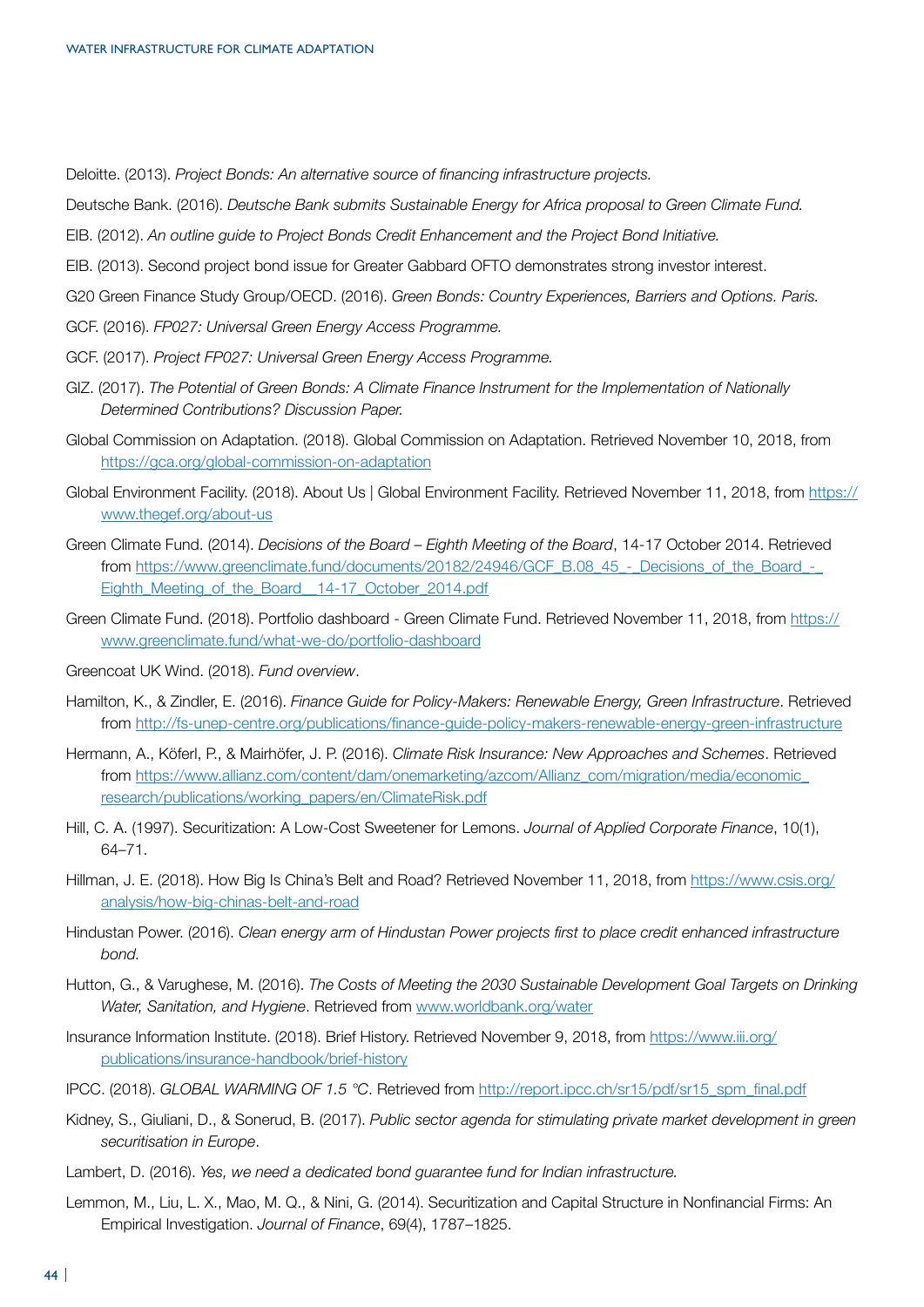Louw, A. (2018). *Clean Energy Investment Trends 2017*.

- Lowder, T., & Mendelsohn, M. (2013). *The Potential of Securitization in Solar PV Finance*. National Renewable Energy Laboratory (NREL) Technical Report.
- Ma, T. (2016). Basel III and the Future of Project Finance Funding. *Michigan Business & Entrepreneurial Law Review*, 6(1), 109–126.
- Miller Smith, C., McLean, G., Paule Biensan, Johnson, S., Millerman, E., Donald, B., & Neaher, N. (2015). *Project bonds: Their growing role in global infrastructure finance*.
- Modigliani, F., & Miller, M. (1958). The Cost of Capital, Corporation Finance and the Theory of Investment. *The American Economic Review*, 48(3), 261–297.
- Money, A. (2018). *Hybridity and Blended Finance*. Retrieved from www.worldwatercouncil.org
- Morgado, N. C., & Lasfargues, B. (2017). *Engaging the Private Sector for Green Growth and Climate Action: An Overview of Development Co-Operation Efforts*. Paris.
- Multilateral Fund. (2018). Multilateral Fund for the Implementation of the Montreal Protocol. Retrieved November 11, 2018, from http://www.multilateralfund.org/default.aspx
- Nadauld, T. D., & Weisbach, M. S. (2012). Did securitization affect the cost of corporate debt? *Journal of Financial Economics*, 105(2), 332–352. https://doi.org/10.1016/J.JFINECO.2012.03.002
- New York Green Bank. (2016). *Scaling Residential Solar & a New Asset Class to Advance New York's Clean Energy Goals.*
- NGFS. (2018). *NGFS First Progress Report*. Retrieved from https://www.banque-france.fr/sites/default/files/ media/2018/10/11/818366-ngfs-first-progress-report-20181011.pdf
- O'Sullivan, F. M., & Warren, C. H. (2016). *Solar Securitization: An Innovation in Renewable Energy Finance* (MIT Energy Initiative Working Paper). Cambridge, MA.
- OECD. (2013). *Water and climate change adaptation : policies to navigate uncharted waters*. OECD.
- OECD. (2015a). *Infrastructure Financing Instruments and Incentives.*
- OECD. (2015b). *Mapping Channels to Mobilise Institutional Investment in Sustainable Energy, OECD Report to G20 Finance Ministers and Central Bank Governors*. Paris.
- OECD. (2016a). *Green Investment Banks: Scaling up Private Investment in Low-carbon, Climate-resilient Infrastructure. OECD Publishing*, Paris.
- OECD. (2016b). *Progress Report on Approaches to mobilising Institutional Investment for Green Infrastructure*. Paris.
- OECD. (2017). *Mobilising Bond Markets for a Low-Carbon Transition, Green Finance and Investment*. Paris.
- OECD. (2018). *OECD ENVIRONMENT POLICY PAPER NO. 11: Financing water Investing in sustainable growth.* Retrieved from https://www.oecd.org/water/Policy-Paper-Financing-Water-Investing-in-Sustainable-Growth.pdf
- OECD, & WWC. (2015). *Water: Fit To Finance ? Catalyzing National Growth Through Investment in Water Security*. Retrieved from http://www.worldwatercouncil.org/sites/default/files/2017-10/WWC\_OECD\_Water-fit-to-finance\_ Report.pdf
- Refocus Partners. (2015). *Leveraging Catastrophe Bonds: As a Mechanism for Resilient Infrastructure Project Finance.* Retrieved from www.refocuspartners.com.
- SolarReserve. (2017). *SolarReserve's Crescent Dunes Solar Energy Project with U.S.-developed Storage Technology receives up to \$78 million Investment from Capital One*. Press Release.
- SSE. (2017). *Further Sale of a Stake in the Clyde Wind Farm to Greencoat and GLIL*. Press Release.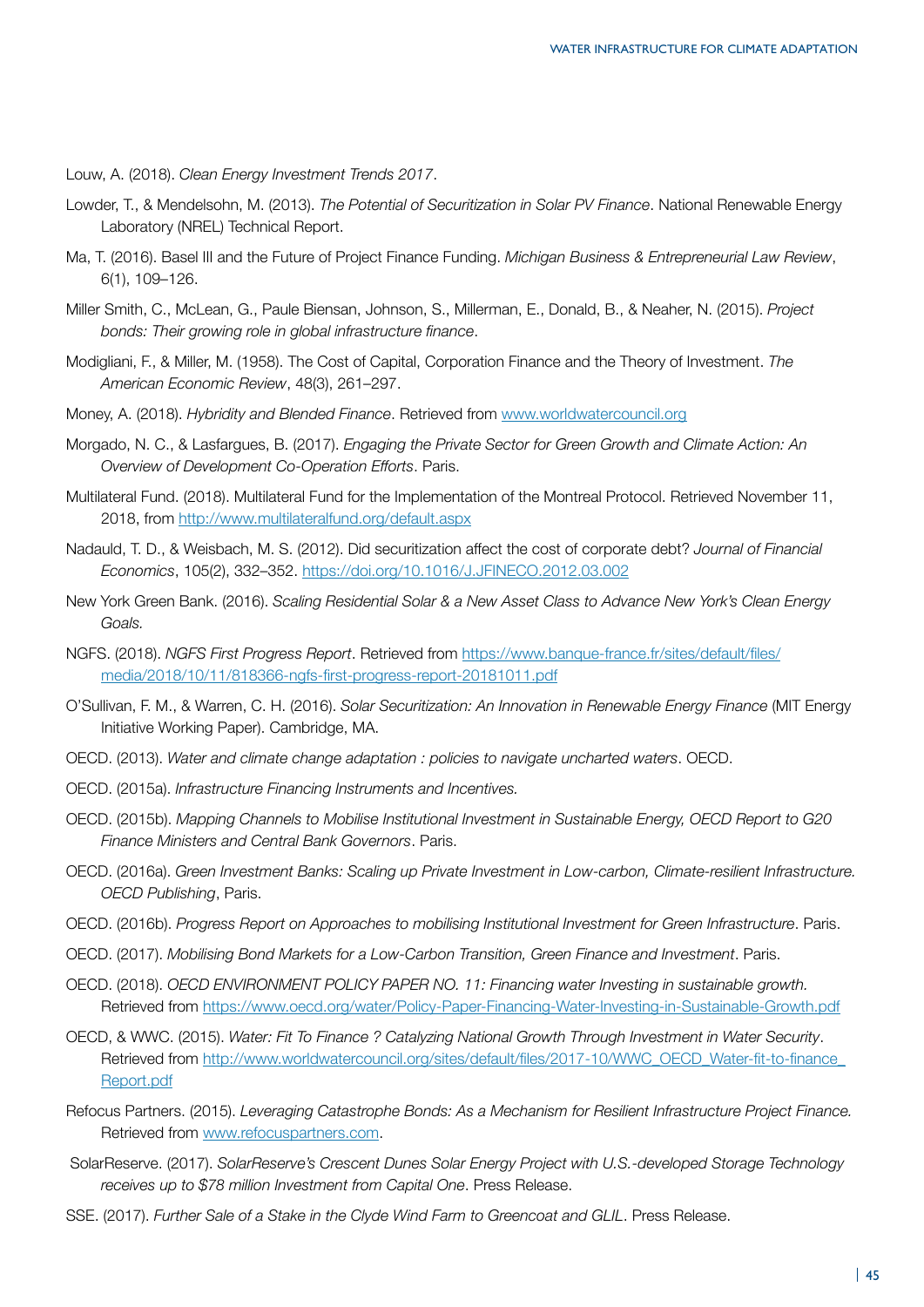- Staker, A., Garton, A., & Barker, S. (2018). *Concerns misplaced: Will compliance with the TCFD recommendations really expose companies and directors to liability risk?* Retrieved from https://ccli.ouce.ox.ac.uk/wp-content/ uploads/2017/10/CCLI-TCFD-Concerns-Misplaced-Report-Final-Briefing.pdf
- UN. (2018a). High-level Advisory Group on Climate Change Financing (AGF). Retrieved November 11, 2018, from https://unngls.org/index.php/consultations/climate-finance/405-4156
- UN. (2018b). SDG United Nations Population Division | Department of Economic and Social Affairs. Retrieved November 18, 2018, from http://www.un.org/en/development/desa/population/theme/sdg/index.shtml
- UN. (2018c). Secretary-General outlines vision for 2019 Climate Change Summit | Permanent Missions. Retrieved November 10, 2018, from https://www.un.int/news/secretary-general-outlines-vision-2019-climate-changesummit
- UN. (2018d). The Clean Development Mechanism | UNFCCC. Retrieved November 11, 2018, from https://unfccc. int/process-and-meetings/the-kyoto-protocol/mechanisms-under-the-kyoto-protocol/the-clean-developmentmechanism
- UN Environment. (2018). International Coalition for Green Development on the Belt and Road. Retrieved November 11, 2018, from https://www.unenvironment.org/regions/asia-and-pacific/regional-initiatives/international-coalitiongreen-development-belt-and
- UNFCCC. (2006). *Investment and Financial Flows to Address Climate Change: An Overview of Investment and*  Financial Flows Needed fro Adaptation. Retrieved from https://unfccc.int/files/cooperation\_and\_support/financial\_ mechanism/application/pdf/adaptation.pdf
- UNFCCC. (2014). Fast-start finance | UNFCCC. Retrieved November 11, 2018, from https://unfccc.int/topics/climatefinance/resources/fast-start-finance
- UNFCCC. (2017). *Climate change adaptation UNFCCC Sustainable Development Goals 2030 Agenda Reducing vulnerability and enhancing resilience Opportunities and options for integrating climate change adaptation with the Sustainable Development Goals and the Sendai*. Retrieved from https://unfccc.int/sites/default/files/resource/ techpaper\_adaptation.pdf
- UNFCCC. (2018). Clean Development Mechanism Passes New Milestone | UNFCCC. Retrieved November 11, 2018, from https://unfccc.int/news/clean-development-mechanism-passes-new-milestone
- US Department of Energy. (2011). *Loan Program Office: Crescent Dunes.*
- Varadarajan, U., Nelson, D., Goggins, A., & Hervé-Mignucci, M. (2016). *Beyond YieldCos*.
- Waslander, J., & Quijano Vallejos, P. (2018). *Setting the stage for the Green Climate Fund's first replenishment.* Retrieved from http://www.wri.org/
- WEF. (2013). *The Green Investment Report: The ways and means to unlock private finance for green growth*. A Report of the Green Growth Action Alliance.
- Wilkins, M. (2017). *Can the capital markets step in to plug the infrastructure finance gap?*
- World Bank. (2010). *The Cost to Developing Countries of Adapting to Climate Change New Methods and Estimates*. Retrieved from www.worldbank.org
- World Resources Institute. (2018). *Global Architecture of Climate Finance*. Retrieved from https://wriorg. s3.amazonaws.com/s3fs-public/Funds\_flowchart\_v2.png?\_ga=2.14040254.867891087.1540053681- 1010704371.1540053681
- Xinhua. (2018). Xi pledges to bring benefits to people through Belt and Road Initiative. Retrieved November 11, 2018, from http://english.scio.gov.cn/topnews/2018-08/28/content\_60655974.htm